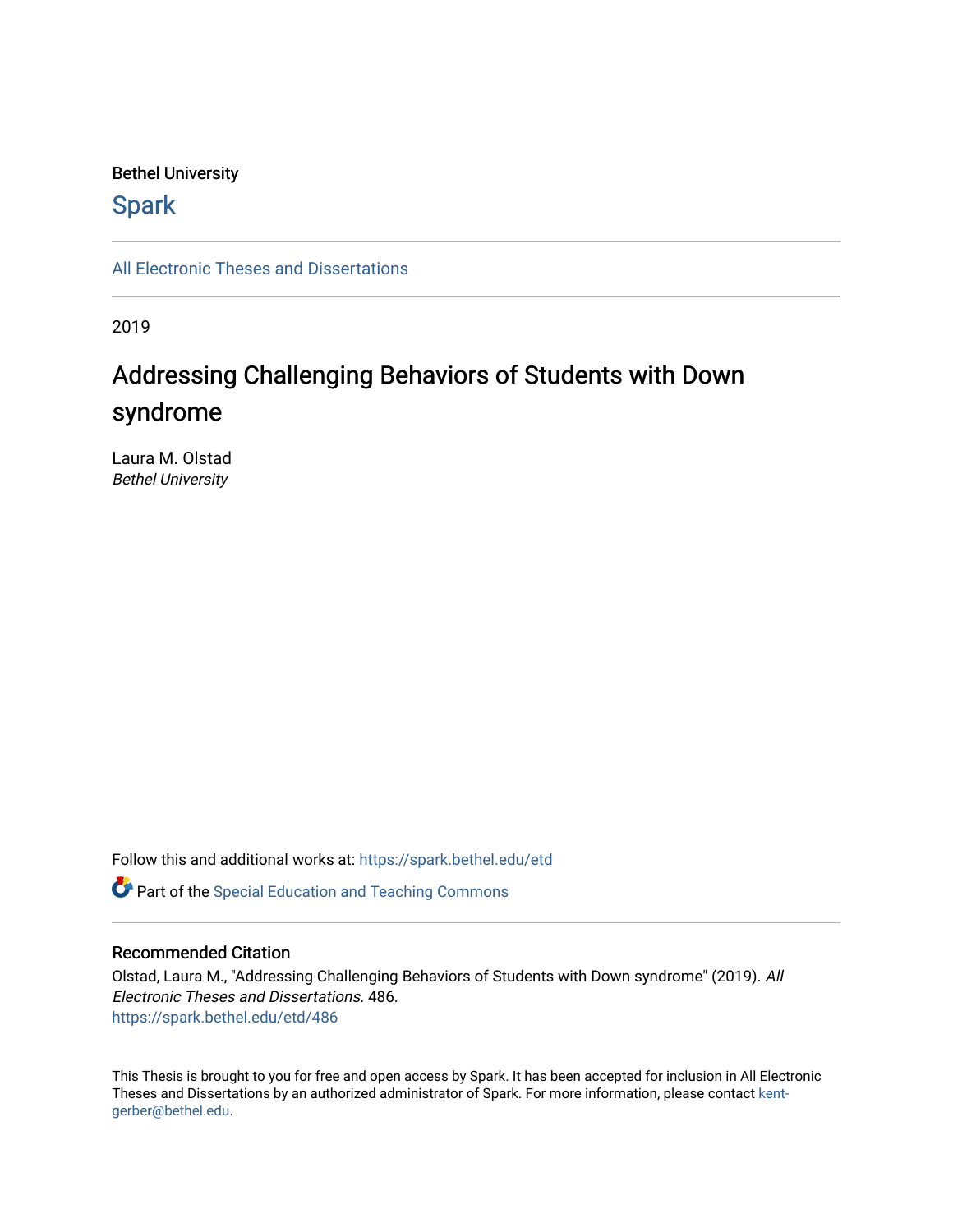## ADDRESSING CHALLENGING BEHAVIORS OF STUDENTS WITH DOWN SYNDROME

# A MASTER'S THESIS SUBMITTED TO THE FACULTY

# OF BETHEL UNIVERSITY

BY

# LAURA M. OLSTAD

## IN PARTIAL FULFILLMENT OF THE REQUIREMENTS

# FOR THE DEGREE OF

## MASTER OF ARTS

MAY 2019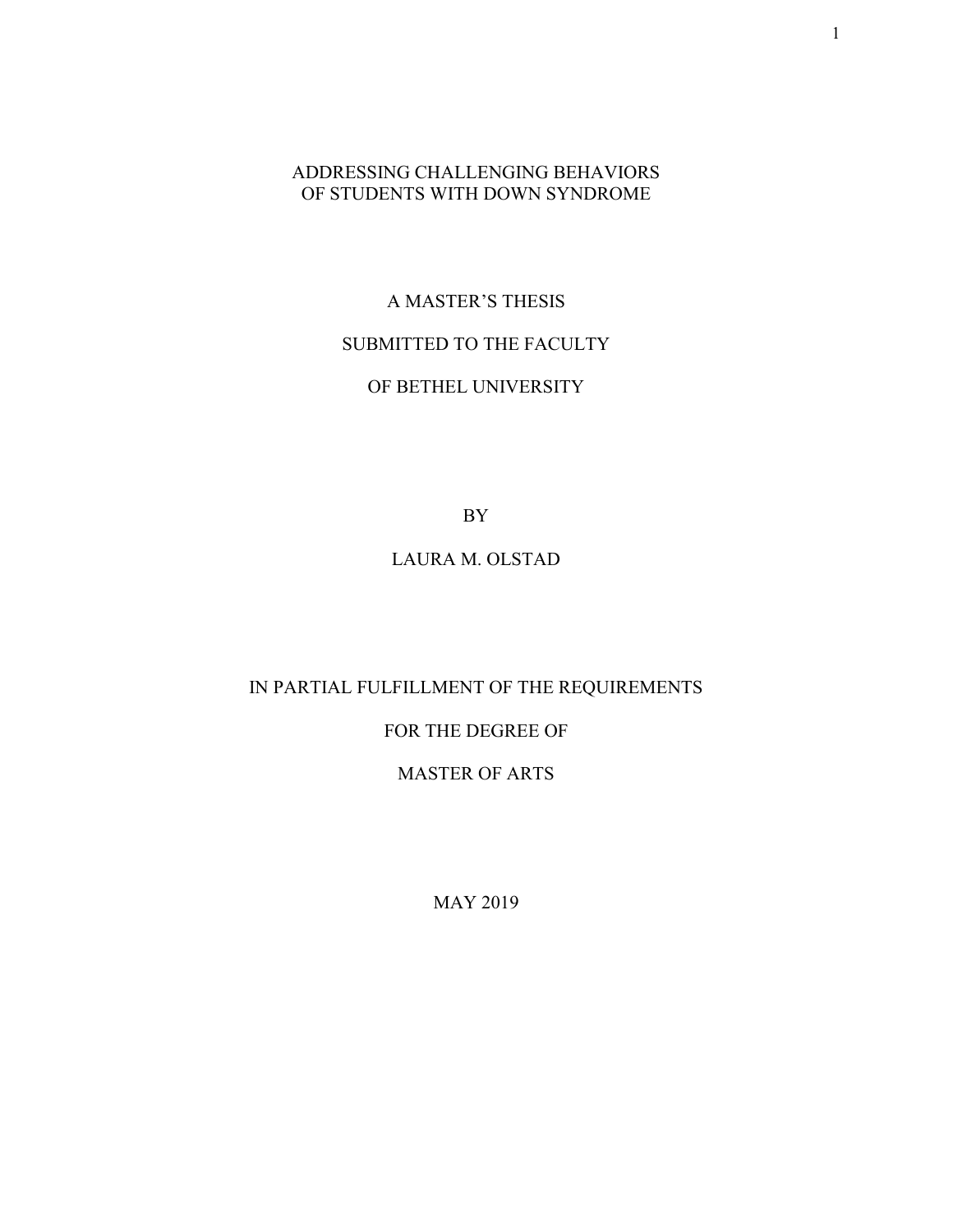## BETHEL UNIVERSITY

# ADDRESSING CHALLENGING BEHAVIORS OF STUDENTS WITH DOWN SYNDROME

Laura M. Olstad

May 2019

APPROVED

Advisor's Name: Susan Larson

Program Director: Katie Bonawitz, Ed. D.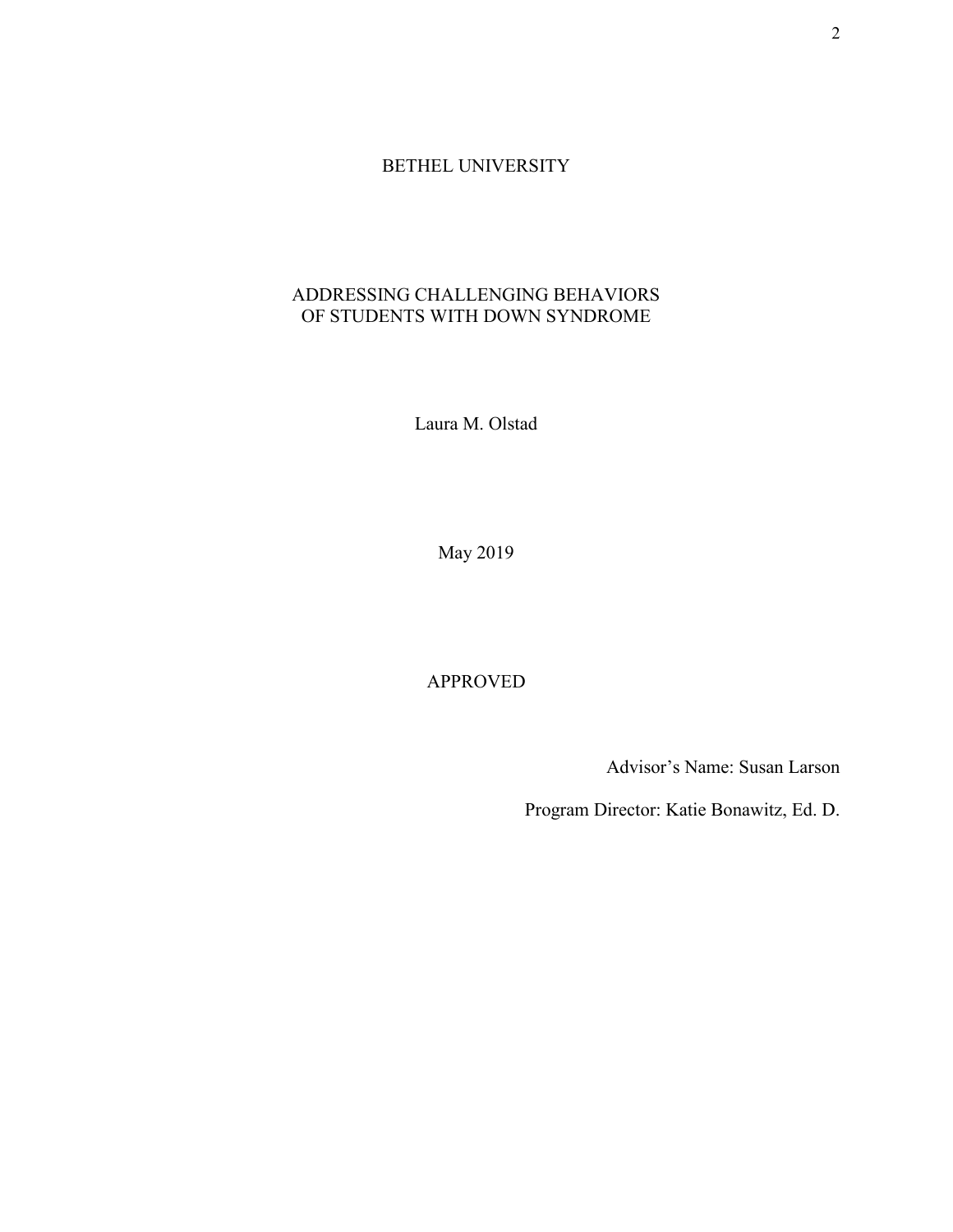# **Acknowledgements**

To Austin for encouraging me and standing by my side while I pursued my passion.

To Laura Ahrendt for being my inspiration to start this journey and being an amazing teacher.

Lastly, to Dustin Gorshe, whose success as a student with Down syndrome inspires me everyday.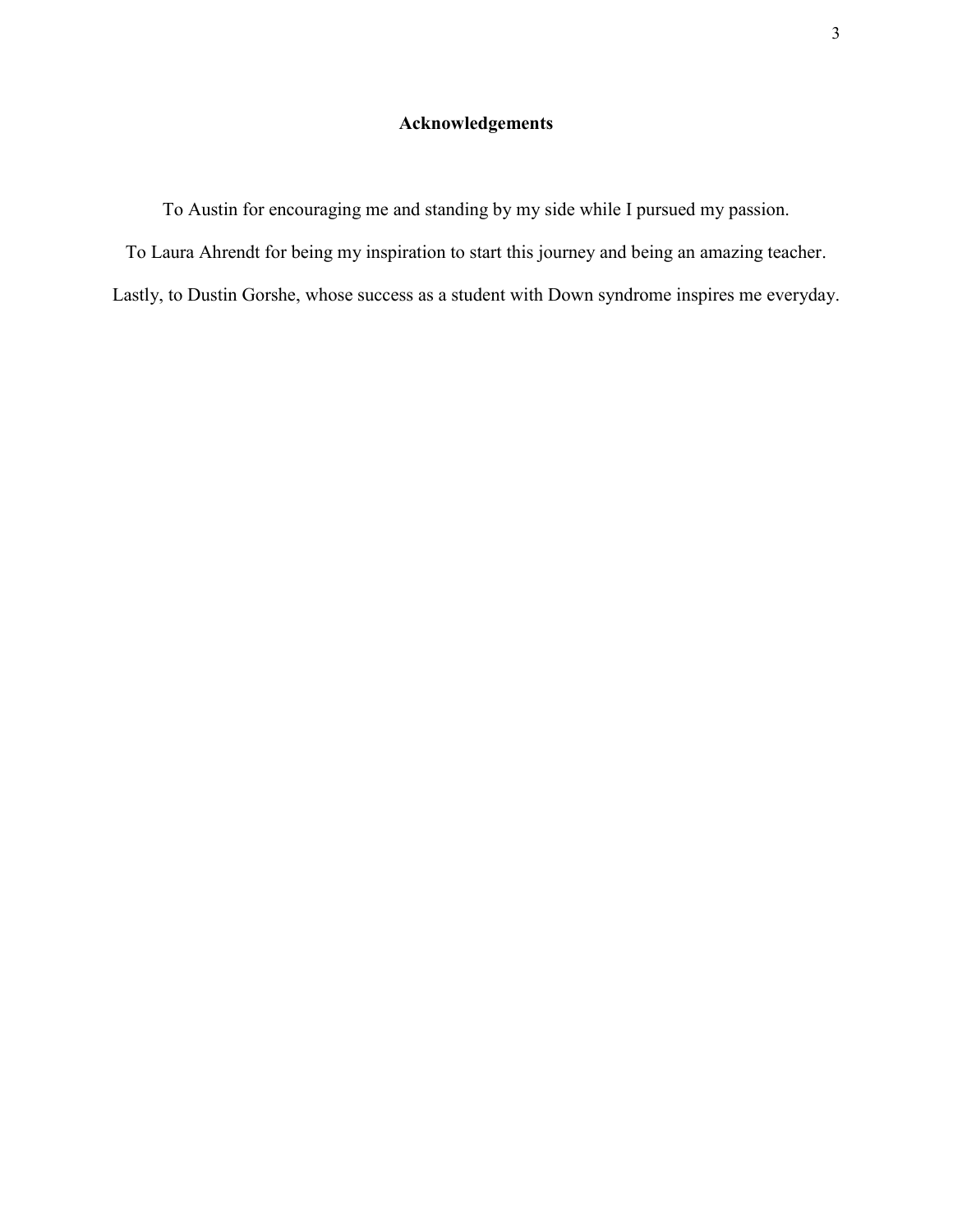#### **Abstract**

This literature review focuses on finding research-supported techniques regarding interventions for children with Down syndrome who display challenging behaviors that interfere with academic and social aspects of their lives. The goal of this review is to discover currently available research focused on behaviors of children, students and young adults with Down syndrome and the interventions used to reduce challenging behaviors to help them be successful. This literature review focused on discovering interventions that address behaviors that are most prevalent in those with Down syndrome. Many questions are answered in this literature review about the factors that support behavior changes in students with Down syndrome. These include questions regarding Functional Behavior Analysis (FBA), which behavioral functions are most prevalent in children and adults with Down syndrome along with the long-term effects and the effectiveness of an FBA to identify the factors that address the challenging behaviors of students. This information will help special education teachers and caregivers understand the importance of addressing and teaching skills that help reduce or eliminate undesirable behaviors in children and young adults with Down syndrome.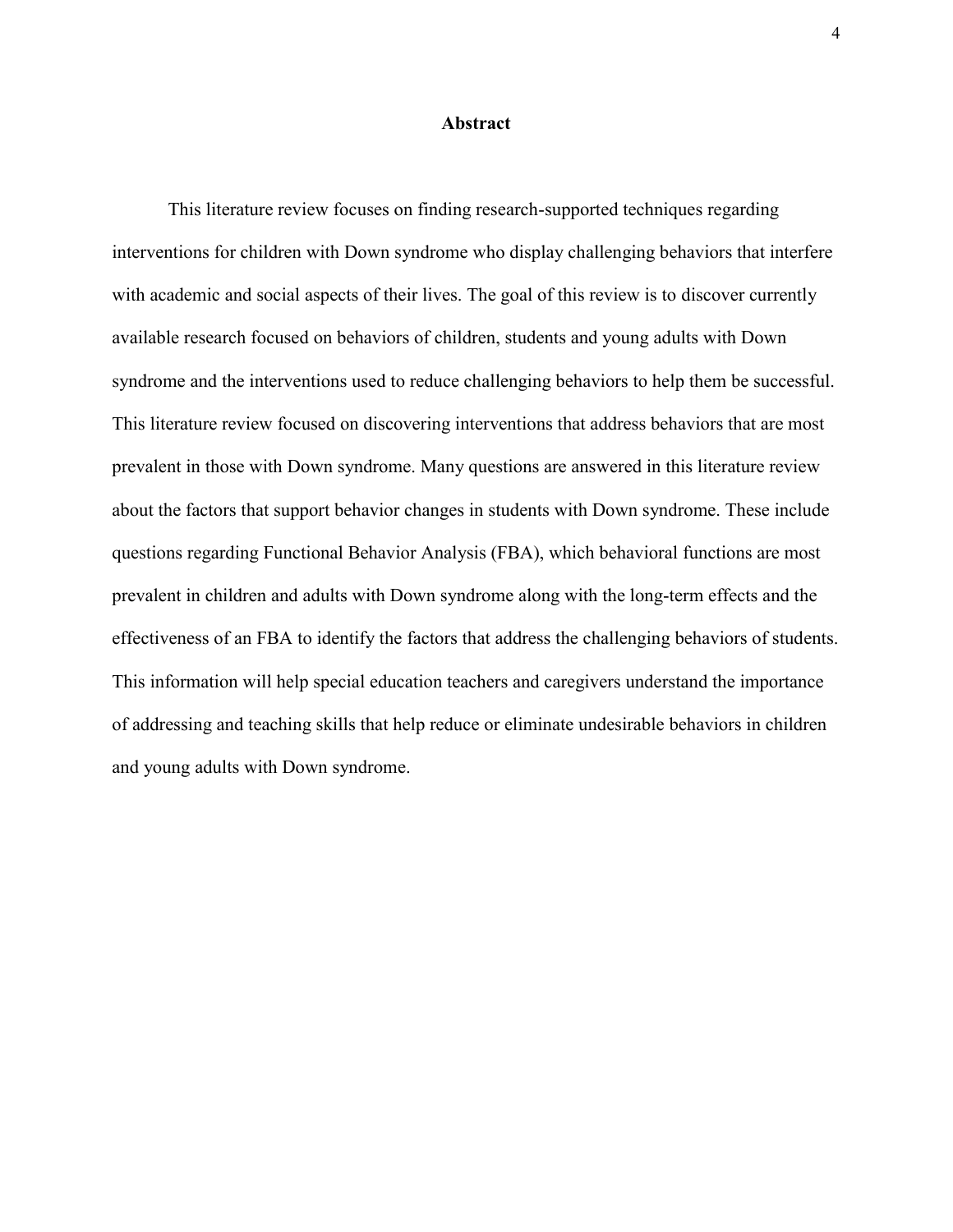# **Table of Contents**

| Factors Supporting Behaviors of Children with Down syndrome15 |  |
|---------------------------------------------------------------|--|
|                                                               |  |
|                                                               |  |
|                                                               |  |
|                                                               |  |
|                                                               |  |
|                                                               |  |
|                                                               |  |
|                                                               |  |
|                                                               |  |
|                                                               |  |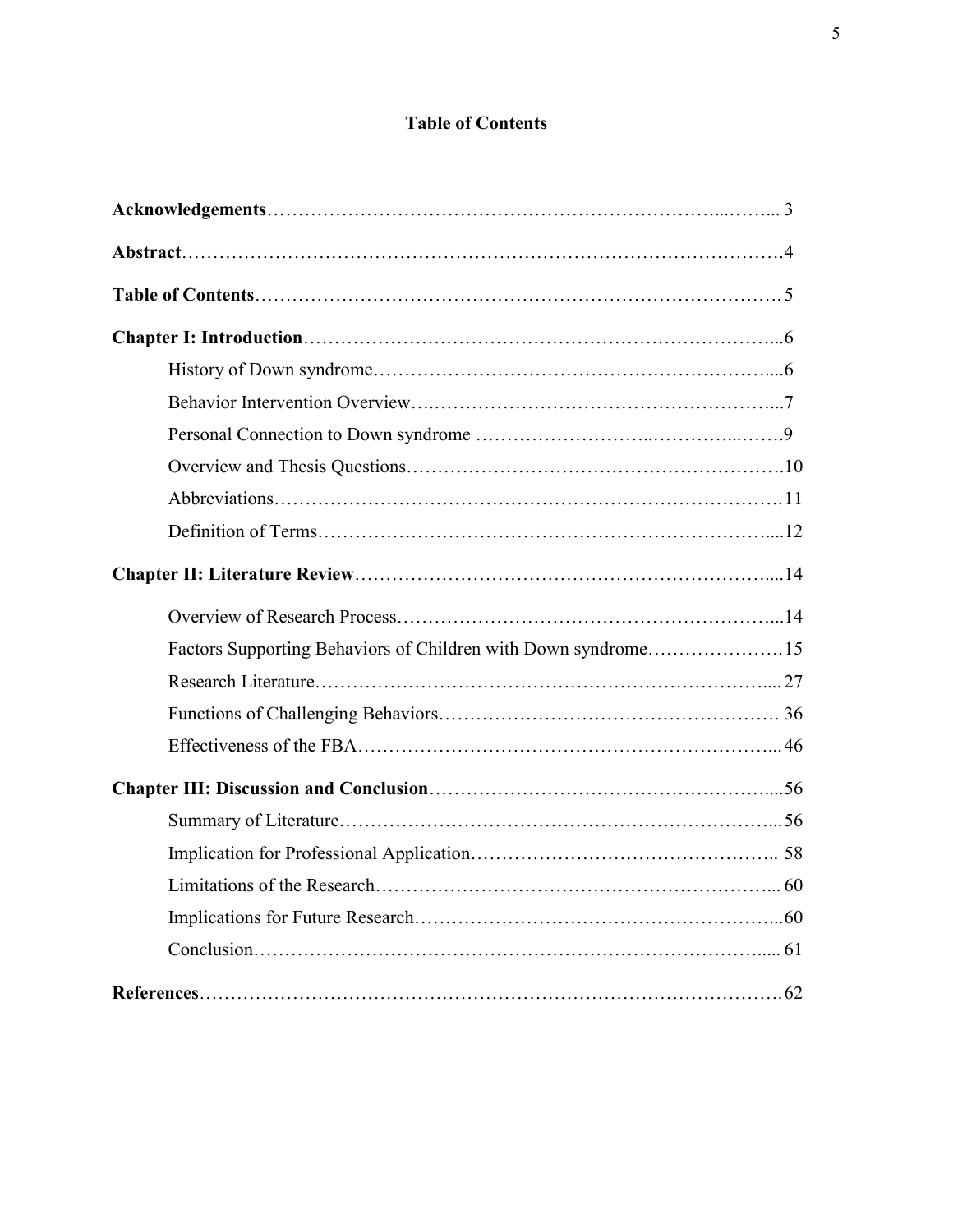#### **CHAPTER I: INTRODUCTION**

#### **History of Down syndrome**

According to the National Down Syndrome Society, "Down syndrome occurs when an individual has a full or partial extra copy of chromosome 21. Typically, the nucleus of each cell contains 23 pairs of chromosomes, half of which are inherited from each parent." (National Down Syndrome Society, 2018). In the United States, approximately one in every 700 babies is born with Down syndrome making it the most common chromosomal condition (Centers for Disease Control and Prevention, 2018). Due to the addition of extra genetic material, development is affected and typical physical traits include low muscle tone, small stature, and an upward slant to the eyes. Individuals with Down syndrome will have varying results of long-term developmental delays, intellectual disabilities, and other medical abnormalities such as heart and gastrointestinal disorders (Down Syndrome, 2018).

Education and living situations for those diagnosed with Down syndrome look very different today than during the first half of the twentieth century in the United States. Soon after birth, most children were placed in institutions as families were advised by the medical community that they would not be able to raise them due to their high needs. Parents were told that their child was less than human. "The children were locked away and put in deplorable conditions as to not be seen by the rest of society. Due to these inhuman conditions the National Association for Down Syndrome was formed in 1960 to help reverse the stereotype of those diagnosed with Down syndrome," (History of NADS, 2016).

On November 29th, 1975 President Gerald Ford signed the Education for All Handicapped Children Act (Public Law 94-142); this federal law ensured a free, public education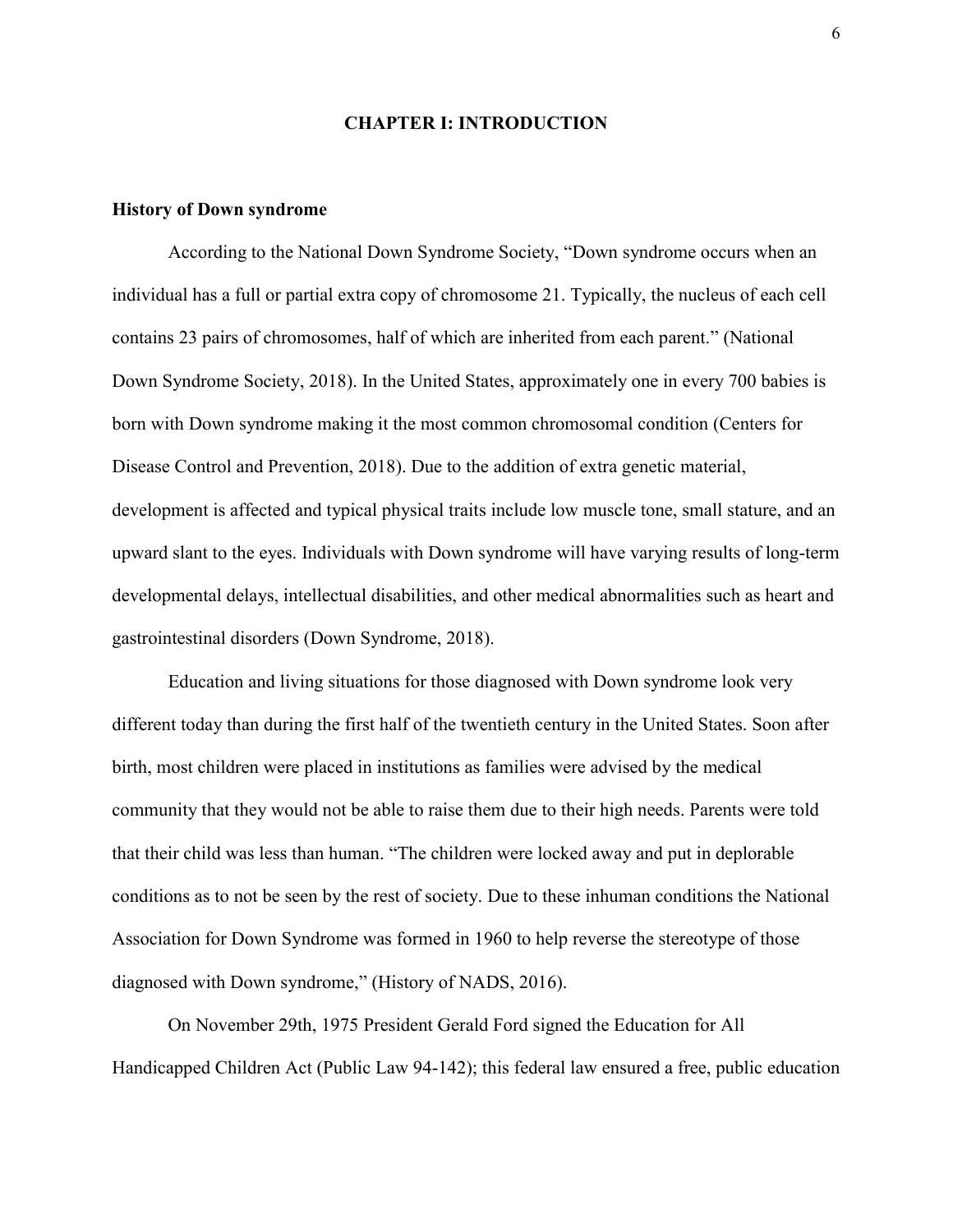for all children with disabilities, including those with Down syndrome. Millions of children with disabilities were able to attend public schools as the country committed to giving them opportunities to develop their underlying talents, share their gifts, and help contribute to their individual communities (History of NADS, 2018. Over the last 40 years, education has become more inclusive and the future for those with disabilities, including Down syndrome, has become more hopeful. This includes the immense progress towards protecting the rights of individuals with Down syndrome, helping meet the needs of each individual, and improving educational results from infants to youths with disabilities (History of NADS, 2018).

In the general education classroom, students with disabilities have been provided equal access to participation with their peers in the general curriculum due to policies and practices. "In 2010 nearly 60 percent of students with disabilities spent time in general education classrooms 80 percent or more of the school day. Early intervention services are now provided to nearly 350,000 families of infants and toddlers with disabilities, and over 6.6 million children and youths receive special education and related services designed to meet individual educational needs" (History of NADS, 2018). The Individuals with Disabilities Education Act (IDEA) was celebrated in 2010 as the 35th anniversary of the passage of Public Law 94-142.

#### **Behavior Intervention Overview**

Typically, behavioral interventions are designed and implemented in school settings with input from teachers, parents, support staff, and a behavior intervention specialists. A behavior intervention typically includes a series of steps for teachers to follow that reduce or eliminate specific problem behaviors that interfere with learning. Identified problem behaviors may include disrupting the class, showing aggression toward the teacher or other children, acting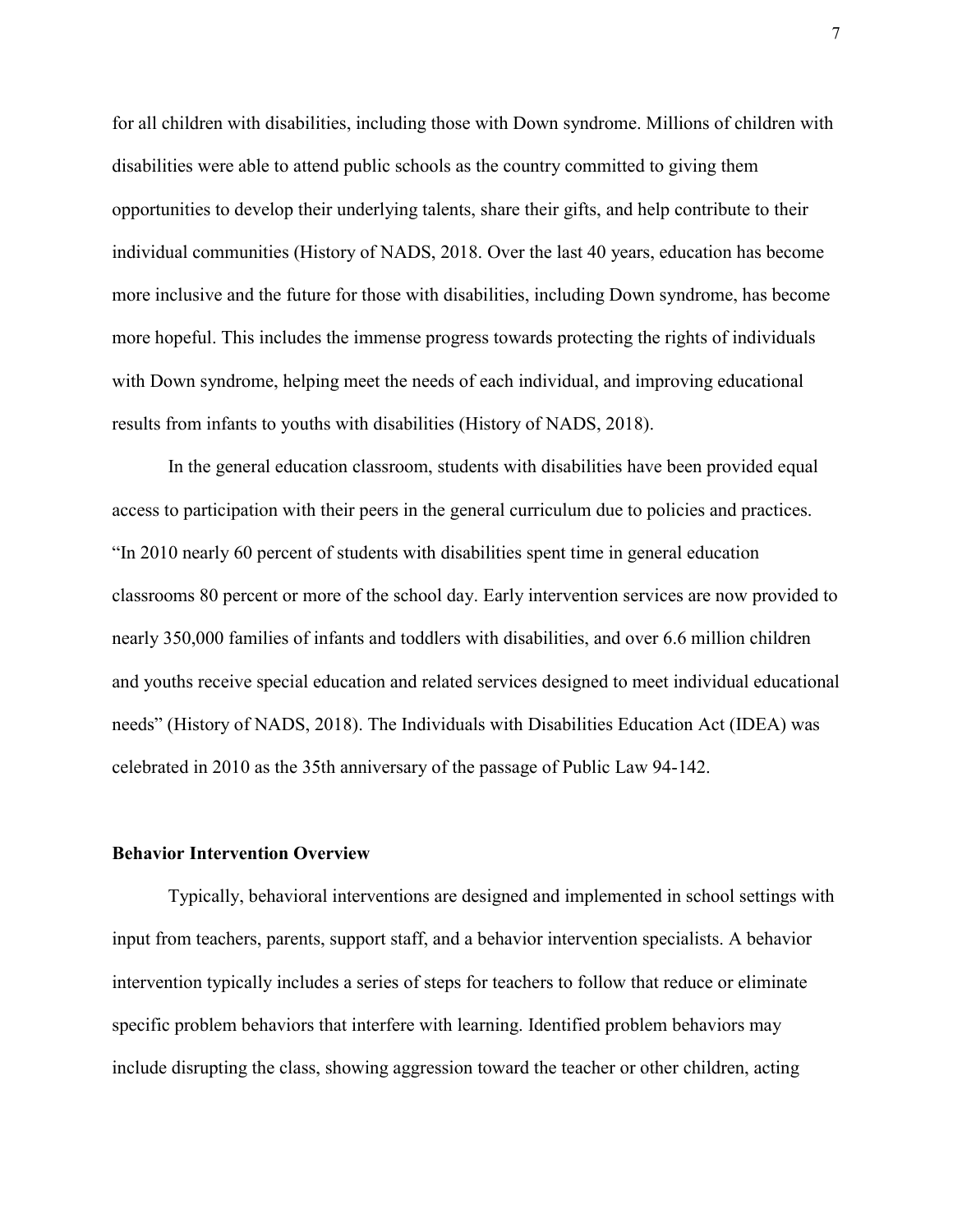under responsive or withdrawn, refusing to complete work, and/or using inappropriate or harassing language. It is commonly understood that 'All behavior is communication.' Although knowing what the exact function a particular behavior serves, often uncovering the meaning behind it by examining the information collected through the assessments and asking strategic questions is beneficial (Tucker, 2014).

The first step for implementing a behavior intervention is to develop a Functional Behavior Assessment (FBA), which provides a hypothesis about the problem behaviors. The FBA process describes an individual student's disruptive behaviors, considers the reasoning behind the behaviors and offers interventions for the teachers and staff to teach new behaviors that replace undesirable behaviors. Although not all behaviors merit an FBA process, the FBA is only available for students with an individualized education program (IEP) (Behavior Assessment and Intervention Plans, 2018).

After the student's team collects all of the data for the FBA, discussions will take place and a hypothesis will be formed about the possible deficits and causes for the behavior. The team may than decide to develop a behavior intervention plan (BIP). The BIP targets from one to three specific undesirable behaviors and includes interventions that are linked to the functions of the behavior. A BIP may include replacement behaviors or prevention strategies along and provides a plan for responding to old behaviors that are currently being extinguished while promoting the new behaviors (Behavior Assessment and Intervention Plans, 2018). A BIP should be monitored and adjusted, as needed according to the student.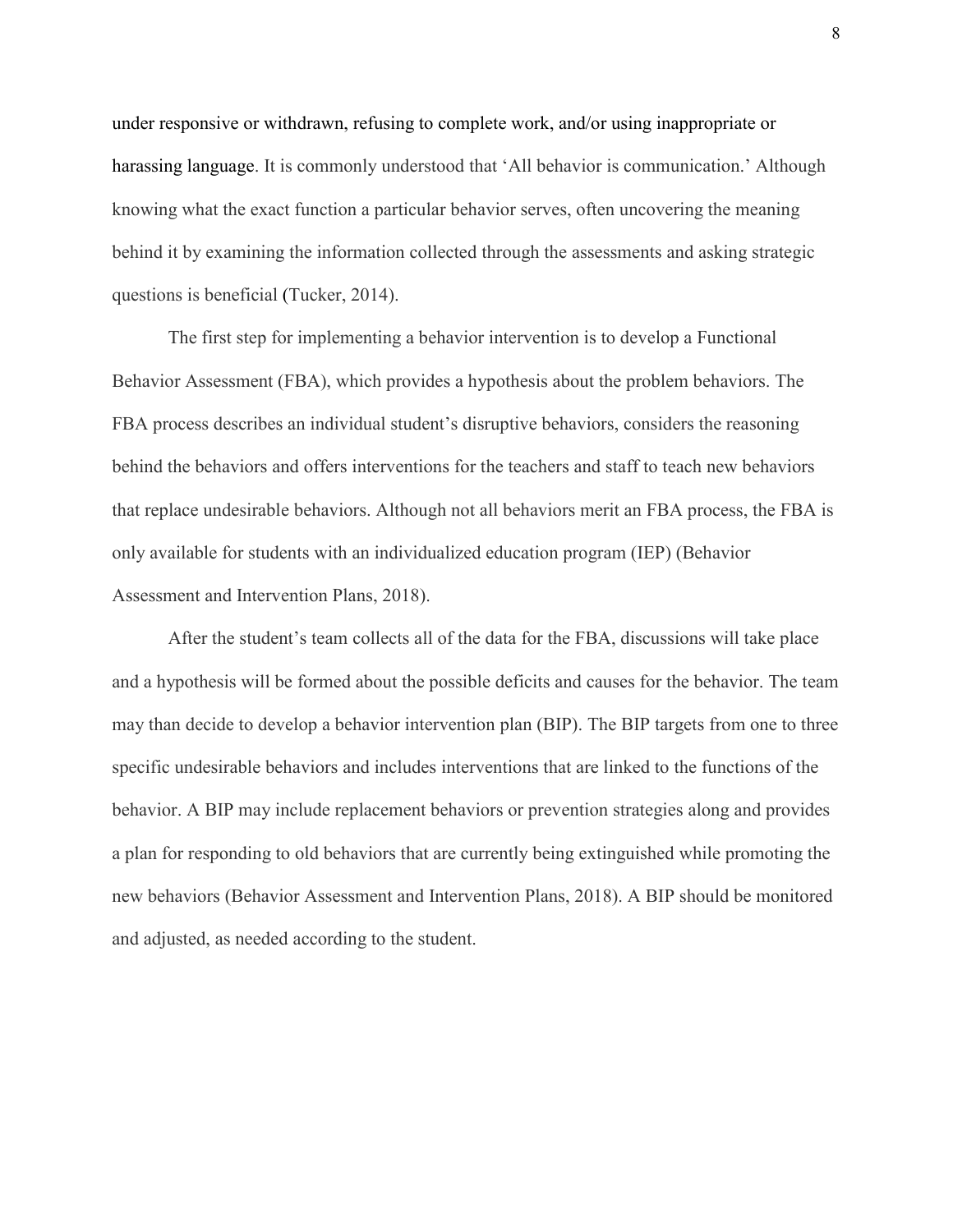#### **Personal Connection to Down syndrome Students and Behaviors**

I grew up with a cousin, the same age and gender as me, who has Down syndrome. I was fortunate enough to spend an immense amount of time with her, growing and learning even though she had many challenging behaviors. I remember getting my hair pulled, being bitten, hit and yelled at when she was upset. At the time I thought nothing of it, but now, as I work with high school students who have Down Syndrome and I deal with these challenging behaviors. I wonder if the behaviors could be minimized as the students grow into young adults. Students with Down syndrome who are currently in my class display many negative behaviors including attention problems, noncompliance, and compulsions. My high school students have longestablished inappropriate behaviors. I wonder what earlier interventions adults have implemented to address these behaviors and how my colleagues and I can intervene to support teenage students to develop more appropriate behaviors.

My experiences growing up and teaching in the classroom have piqued my interested in learning the "why" behind the behaviors in students with Down syndrome. I want to discover what I can do as an educator to decrease negative behaviors and increase positive behaviors. I am interested in understanding what interventions can best help students with Down syndrome and learn which behavioral functions tend to be most prevalent for unwanted behaviors. My ideal goal is to help students develop functional skills in order to participate appropriately in the "real world." Overall, challenging behavior not only precludes individuals with Down syndrome from learning opportunities within their environment, but also prevents them from accessing more typical educational and community environments as they approach school age and beyond (Buckley, Bird, Sacks, & Archer, 2002).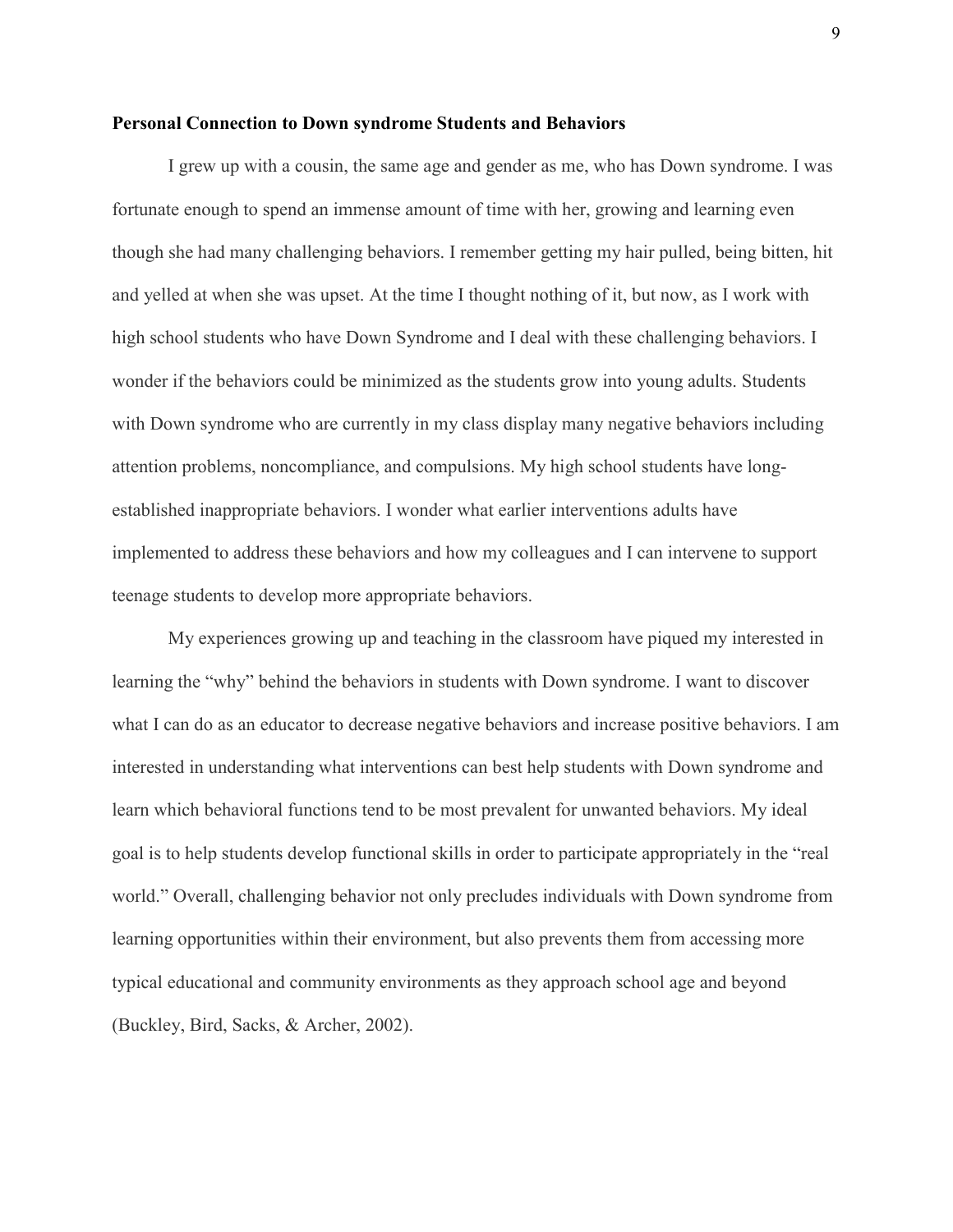#### **Overview and Thesis Questions**

This literature review considered currently available research focusing on behaviors of children, students and young adults with Down syndrome and the interventions used to reduce challenging behaviors to help them be successful. This literature review focused on finding new techniques to teach the correct skills and focus on the behaviors that are most prevalent in those with Down syndrome.

This literature review explored the following questions: What are factors that support behavior changes in students with DS within an FBA and behavioral intervention? What different aspects of behaviors and interventions for both the children with Down syndrome and their families does the research literature support? What functions of behaviors are most prevalent with children and adults with Down syndrome and what are the long-term effects? Lastly, how effective is an FBA in identifying the factors that address the challenging behaviors of students with Down syndrome? This information will help special education teachers and caregivers understand the importance of teaching and addressing skills that help reduce or eliminate undesirable in children and young adults with Down syndrome.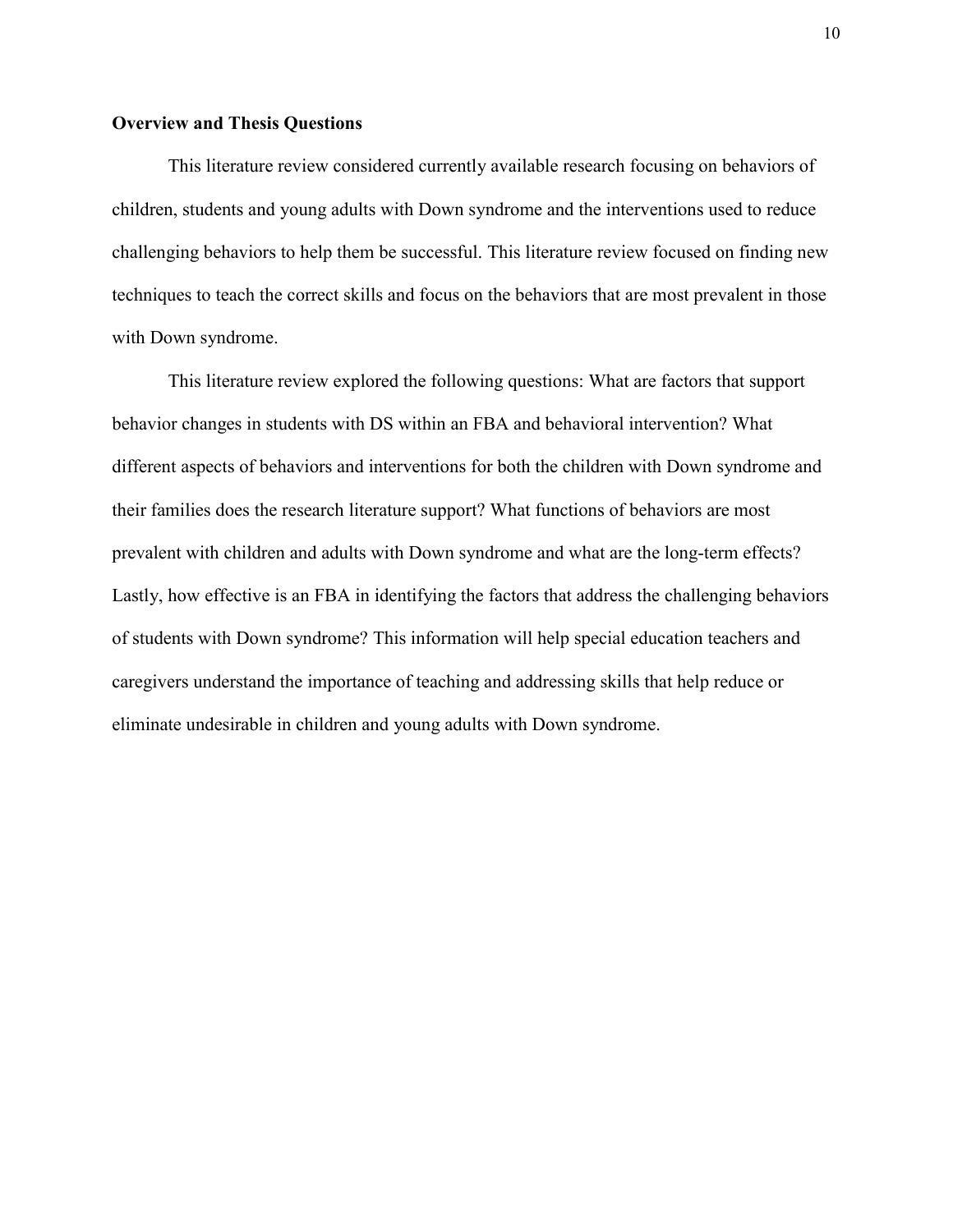## **Abbreviations**

- BIP Behavior Intervention Plan
- DA Developmental Age
- DS Down syndrome
- EF Executive Function
- FBA Functional Behavior Assessment
- ID Intellectual Disability
- IEP Individualized Education Program
- NADS National Down Syndrome Society
- PA Phonological Awareness
- SIB Self-Injurious Behavior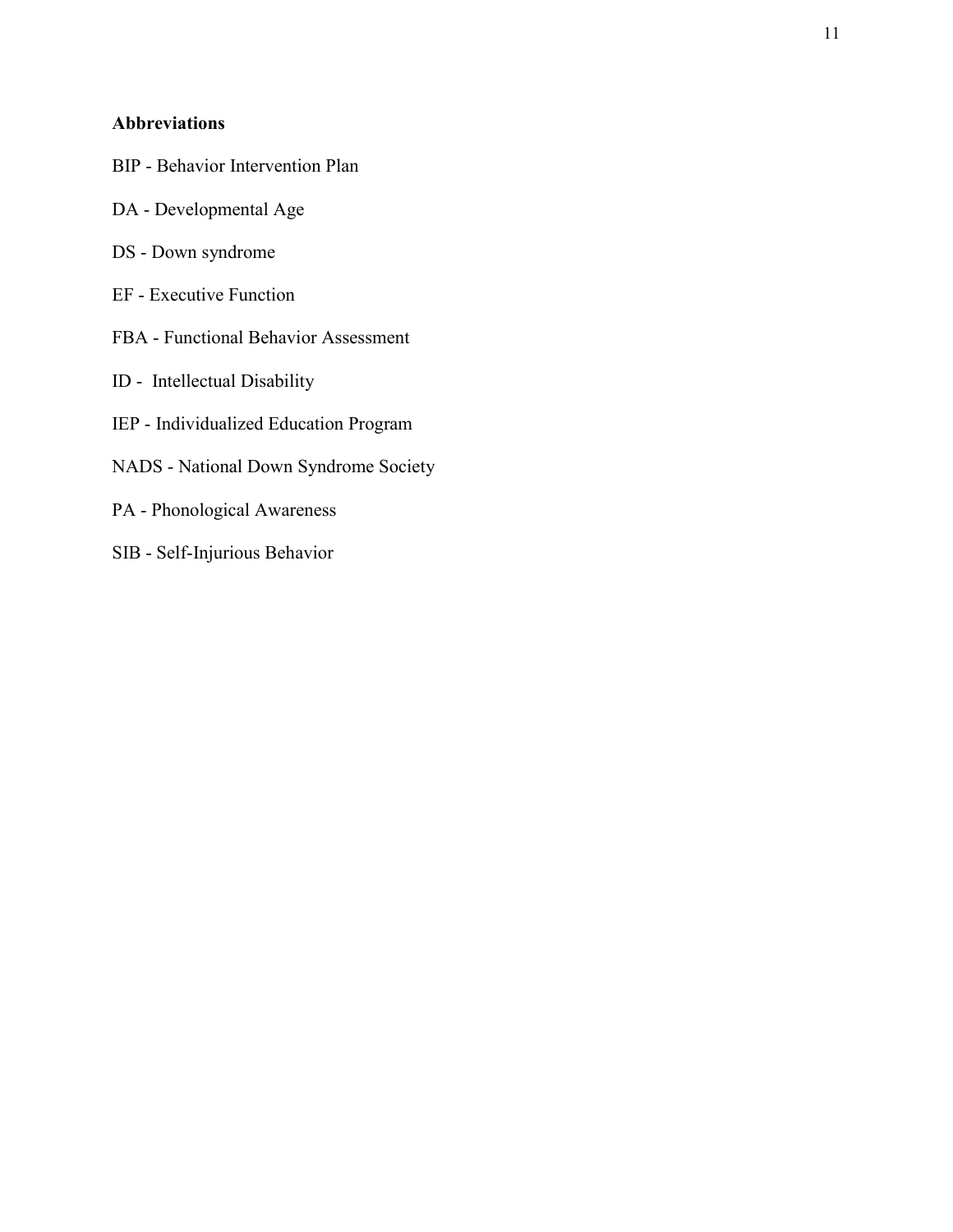## **Definition of Terms**

*Adaptive Behavior -* Behavior that enables a person to get along in his or her environment with greatest success and least conflict with others.

*Analogue Functional Analysis* - Conducted by systematically manipulating predefined environmental events, usually in a controlled environment.

- *Applied Behavior Analysis* Interventions addressing socially significant age-appropriate behaviors with immediate importance to the individual using precise measurement of those behaviors in need of improvement.
- *Behavior Intervention Plan*  A plan that is based on the results of a functional behavioral assessment and, at a minimum, includes a description of the problem behavior, global and specific hypotheses as to why the problem behavior occurs and intervention strategies that include positive behavioral supports and services to address the behavior.
- *Behavioral Phenotype -* The characteristic cognitive, personality, behavioral, and psychiatric pattern that typifies a disorder.
- *Challenging Behavior* Self-injury or injury of others, causes damage to the physical environment, interferes with the acquisition of new skills, and/or socially isolates the learner.
- *Down syndrome* A genetic chromosome 21 disorder causing developmental and intellectual delays. Also called trisomy 21.
- *Executive Function* A set of mental skills that help you get things done. These skills are controlled in the frontal lobe of the brain.
- *Functional Behavior Assessment* The relationship between events in a person's environment and the occurrence of challenging behavior is determined in an effort to identify factors maintaining that behavior.
- *Individualized Education Program*  A document that is developed for each [public school](https://en.wikipedia.org/wiki/State_school) child who needs special education. The IEP is created through a team effort, reviewed periodically.
- *Intellectual Disability Significant limitations both in intellectual functioning (reasoning,* learning, problem solving) and in adaptive behavior, which covers a range of everyday and practical skills.
- *Phonological Awareness -* An individual's awareness of the phonological structure, or sound structure, of words.

*Positive Behavior Support -* A behavior management system used to understand what maintains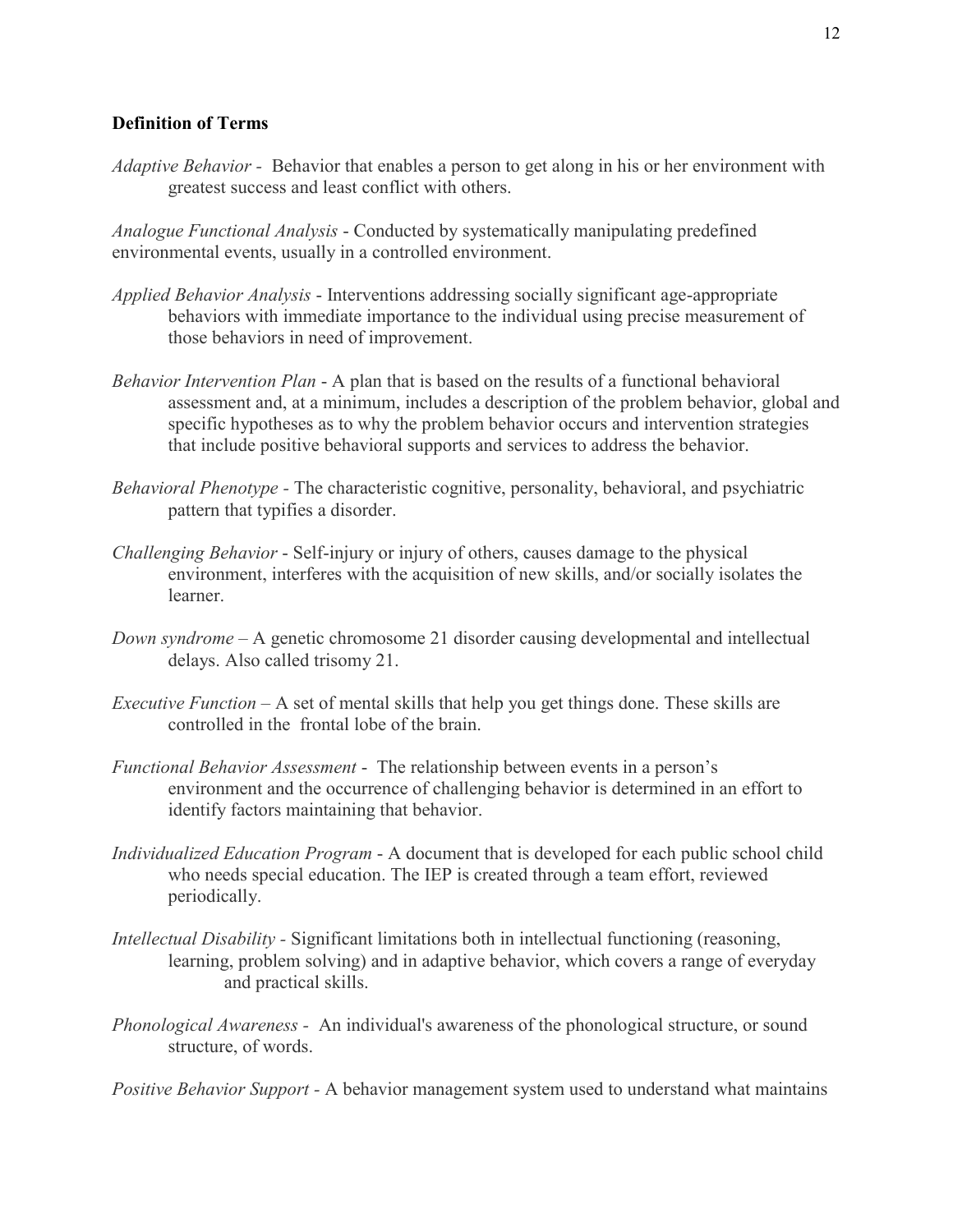an individual's challenging behavior.

*Repetitive Behavior -* An umbrella term used to describe behaviors characterized by frequency, repetition, inappropriateness, and invariance including stereotyped and self-injurious behavior.

*Trial-Based Functional Analysis -* Used to identify problem behavior function in schools.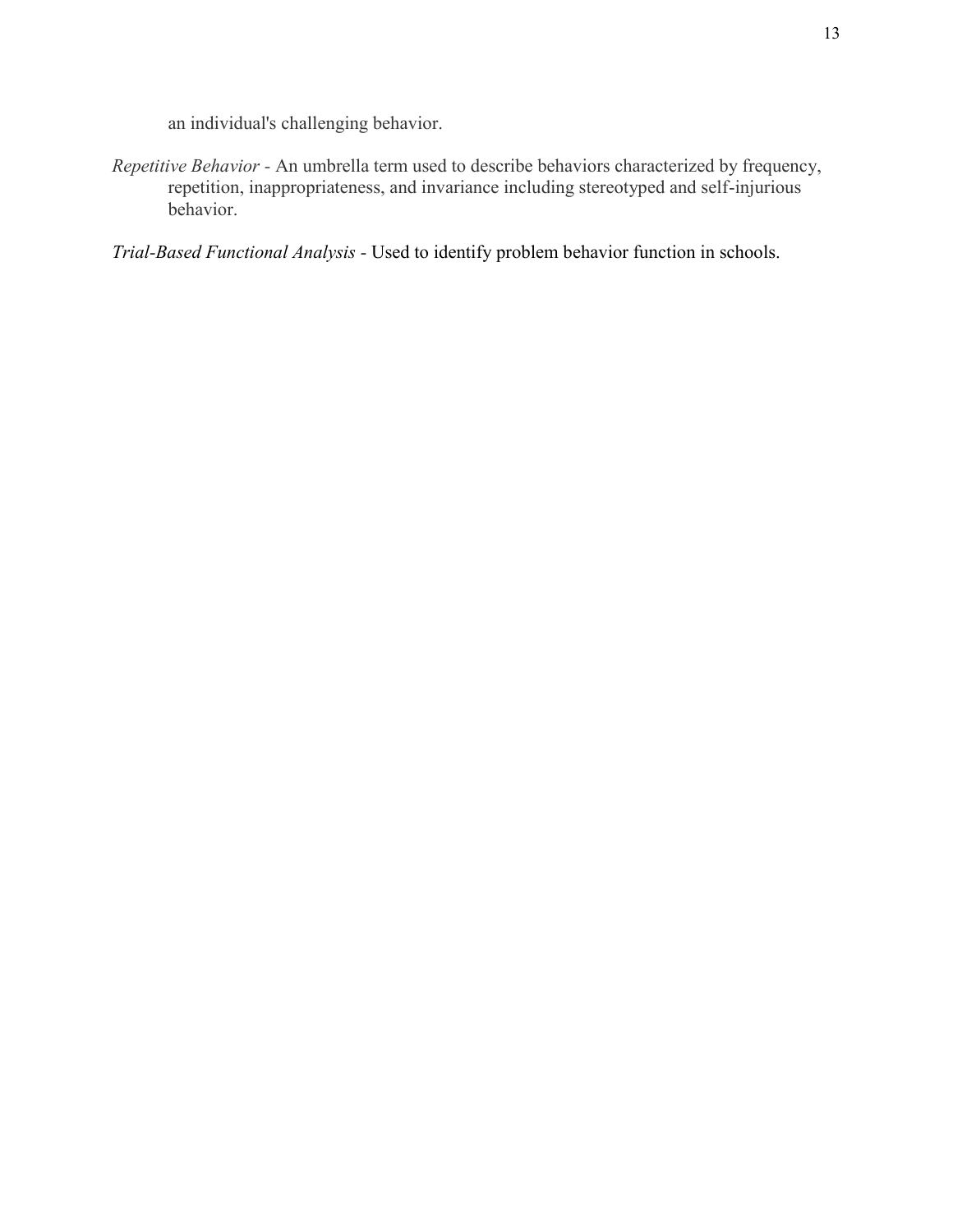#### **CHAPTER II: LITERATURE REVIEW**

#### **Overview of Research Process**

Academic peer-reviewed articles were selected for this literature review. The articles were retrieved from different databases such as EBSCOhost, ERIC, and Academic Search Premier. Statistical information and the history of Down syndrome were collected from informational reports. Other research information was gathered from previously published theses related to this particular topic. Keywords used to search the professional literature included behaviors of children with Down syndrome, FBA and students with Down syndrome, early interventions in education, Down syndrome behaviors, and FBA effectiveness Down syndrome. Information was compared to develop connections between studies, and patterns emerged among several of the research studies. Recurrent themes of the social, emotional, and academic benefits of early behavior interventions with young children with Down syndrome were prevalent in the research studies.

One recurring theme identified through the research studies included factors that support behavior change in students with Down syndrome related to an FBA. Studies conducted by Coe, Matson, Russell, Slifer, Capone, Baglio, and Stallings, 1999; Feeley & Jones, 2006; Cole and Levinson, 2002; Feeley and Jones, 2002, identified how behavior problems affect how students with Down syndrome deal with life events, repetitive behaviors of children with Down syndrome, how applied behavior analysis can be beneficial and the effect choice making has on behaviors. An abundance of research focused on the different aspects of behaviors and interventions for children and families of those with Down syndrome (Cless, Goff, and Durtschi, 2017; Lemons, et al. 2017; Lemons et al, 2015). Other research considered on the functions of challenging behaviors and how behavioral assessment (Tomaszewski, Fidler, Talapatra, & Riley,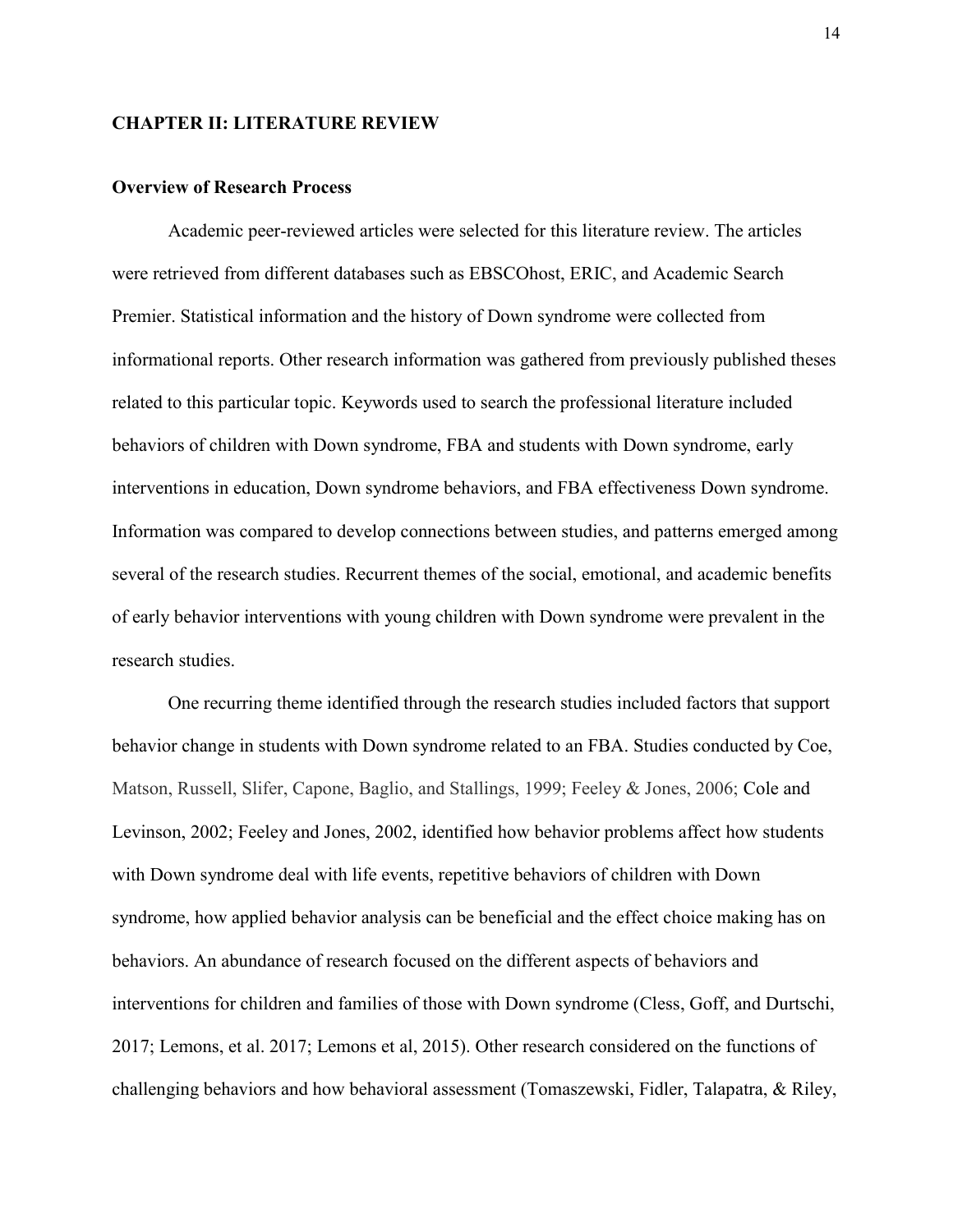2018; Makary et al. 2014; Dieleman et al. 2018). The final theme that emerged in the research showed the effectiveness of the Functional Behavior Assessment (FBA) as a tool to identify factors that maintain the challenging behaviors of students with Down syndrome (Rodriguez, Thompson, and Baynham, 2010; Rispoli, Davis, Goodwyn, & Camargo, 2012; Scheithauer, O'Connor, and Toby, 2015). It became evident through reading numerous studies on the behaviors of students with Down syndrome that many interventions and functional analysis can be implemented to address challenging behaviors. These benefits are examined and discussed more thoroughly throughout the remainder of this chapter.

#### **Factors Supporting Behaviors of Children with Down syndrome**

Coe, Matson, Russell, Slifer, Capone, Baglio, and Stallings (1999) examined how a major developmental disorder, such as Down syndrome, placed children at risk for exhibiting behavior problems and how behaviors related to situational adversity. This study sought to compare behaviors of students with Down syndrome to those without who matched similar age, sex, and socioeconomic status based on their mothers' and teachers' ratings. The study focused on behaviors such as attention deficit, noncompliance, thought disorder, and social withdrawal. Life events were also considered relative to the association with behavior problems at home and at school. Although this study was completed in 1999, this was the first study of it's kind to research behavior problems of those with Down syndrome and how life events impacted their mental health.

The study included the behavioral ratings from mothers and teachers of 88 children between the ages of six and 15 who attended regular elementary or secondary school classes. Forty four of the children had Down syndrome and 44 children did not. The mothers of the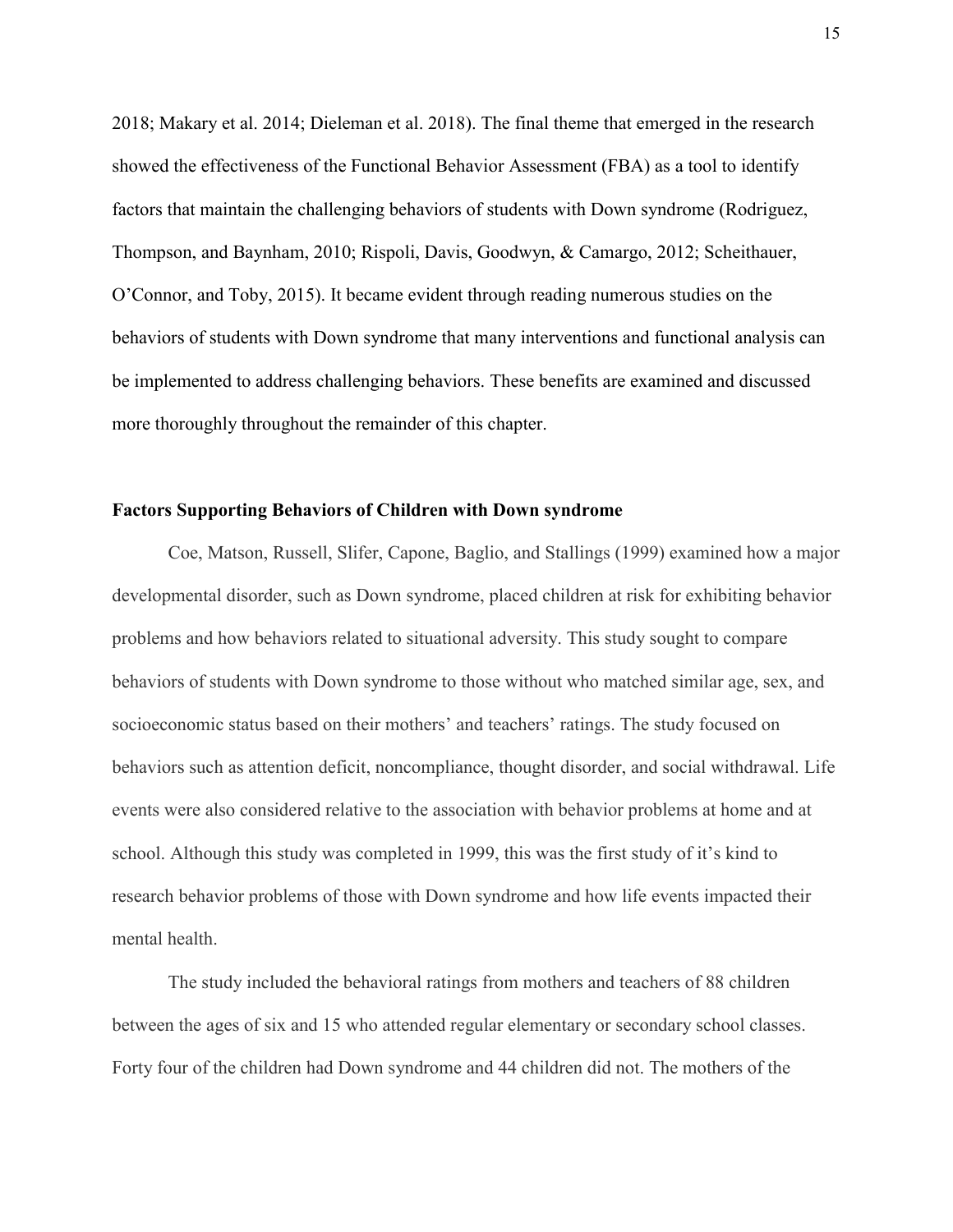children with Down syndrome were recruited from Down syndrome and mental retardation advocacy group, schools and ambulatory clinics. The mothers in the control group were recruited from pediatric practices and ambulatory clinics via social media. The mothers that were chosen to take part in the control group were matched with a mother of a child with Down syndrome based on their child's sex, chronological age and socioeconomic status (Coe et al. 1999).

The mothers participated in an interview and completed a background questionnaire specifically developed for the study along with the Vineland Adaptive Behavior Scales: Survey Form (VABS-SF), the Revised Behavior Problem Checklist (RBPC), and the Coddington Life Events Schedule (CLES). With guardian consent, the child's primary teacher also completed a copy of the RBPC (Coe et al., 1999).

The researchers concluded that students with Down syndrome demonstrated a greater number of behaviors in the areas of conduct disorder, attention problems, psychotic behavior, and social withdrawal/miscellaneous-based on reports completed by their mothers and teachers. Based on mother reports, "14 children with Down syndrome (31.8%) had severe behavior problems, compared to six students without Down syndrome (13.6%). Based on teacher reports, 20 children with Down syndrome (58.8%) had severe behavior problems, compared to seven students without Down syndrome (19.4%)". Overall, data from mothers of children with Down syndrome identified approximately one in three children with significant behavior problems, exceeding those without Down syndrome by close to a three to one margin. The teachers of these students reported an even larger percentage of children with Down syndrome who displayed significant behavior problems. The teachers' greatest concerns included conduct disorder, social withdrawal, attention problems, and psychotic behaviors (i.e. repetitive speech and major preoccupation of thoughts) (Coe et al. 1999).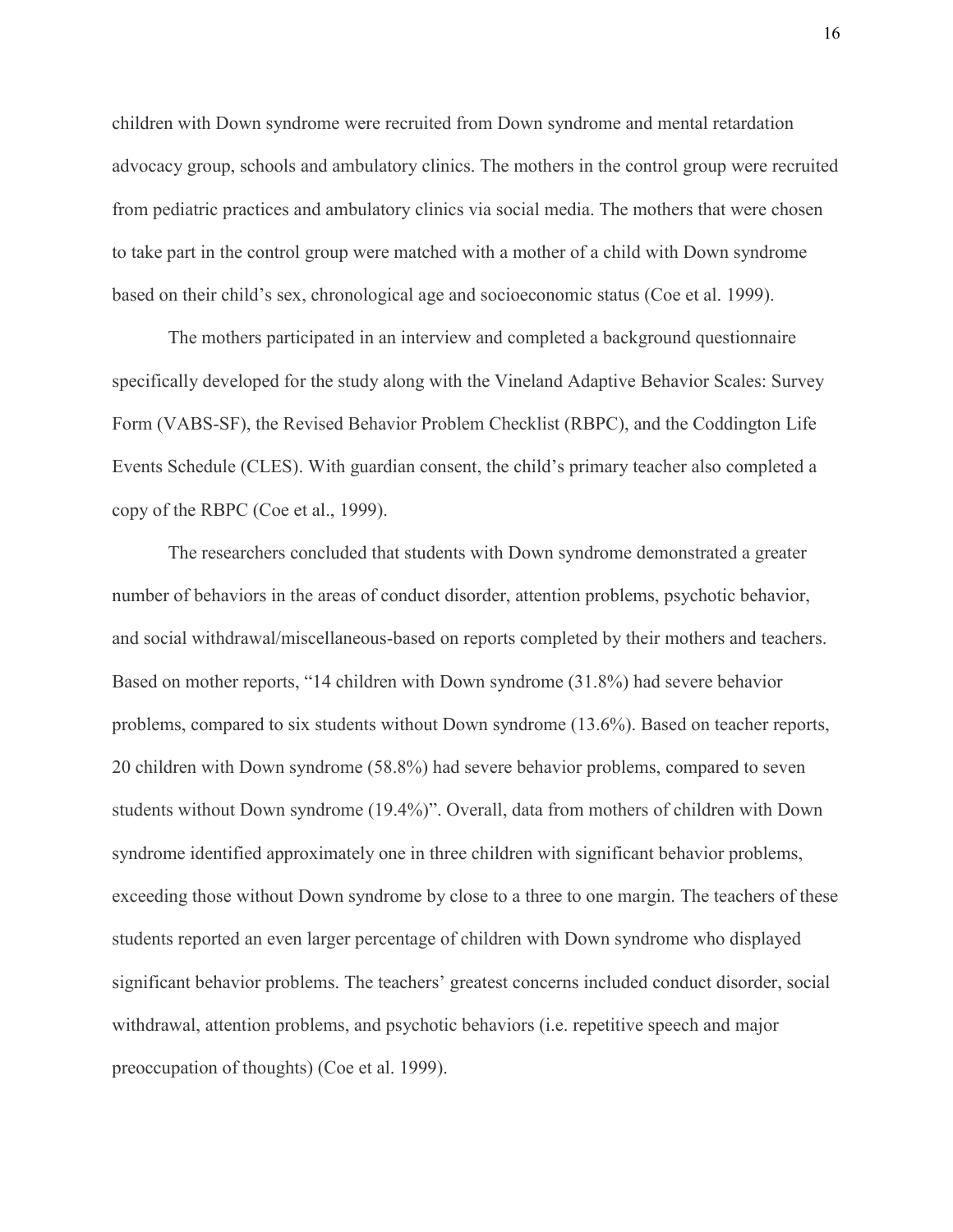This study concluded that children with Down syndrome demonstrated a higher rate of behaviors both at home and in school compared with typical children. Although the children with Down syndrome may experience fewer overall life events, their developmental level may impact how they are influenced by these events. These children may be more influenced by short-term consequences and rewards versus events happening at home. For example, "conduct in the class may be more influenced by quality of academic instruction (e.g., reinforcement rate, task difficulty) than recent family changes," (Coe et al. 1999). These are all factors to consider when supporting behaviors of students with Down syndrome. The FBA provides insight as to how best develop an intervention plan that meets students' highest needs.

Neil and Jones (2016), examined the repetitive behaviors of children with Down syndrome including unusual routines, rituals, and stereotypy along with the interventions for these behaviors. The study expanded previous behavior functional analysis conditions based on the procedures of Iwata et al. (1982/1994) that demonstrated how to decrease repetitive behavior for those learners with Down syndrome. Children with Down syndrome show greater frequencies of repetitive behavior compared to typically developing individuals, but fewer than those with other intellectual disabilities (Stores et al. 1998). "For children with Down syndrome, early repetitive behavior predicts maladaptive behavior later in development. As chronological and mental age increase in individuals with Down syndrome, routinized and compulsive behaviors are correlated with problem behaviors," (Neil and Jones, 2016).

This study included three children with Down syndrome who engaged in repetitive behaviors. These participants were recruited from a local parent group and met the following criteria: participants had a diagnosis of Down syndrome, parents identified concerns with repetitive behavior, and parents endorsed one or more forms of repetitive behavior on the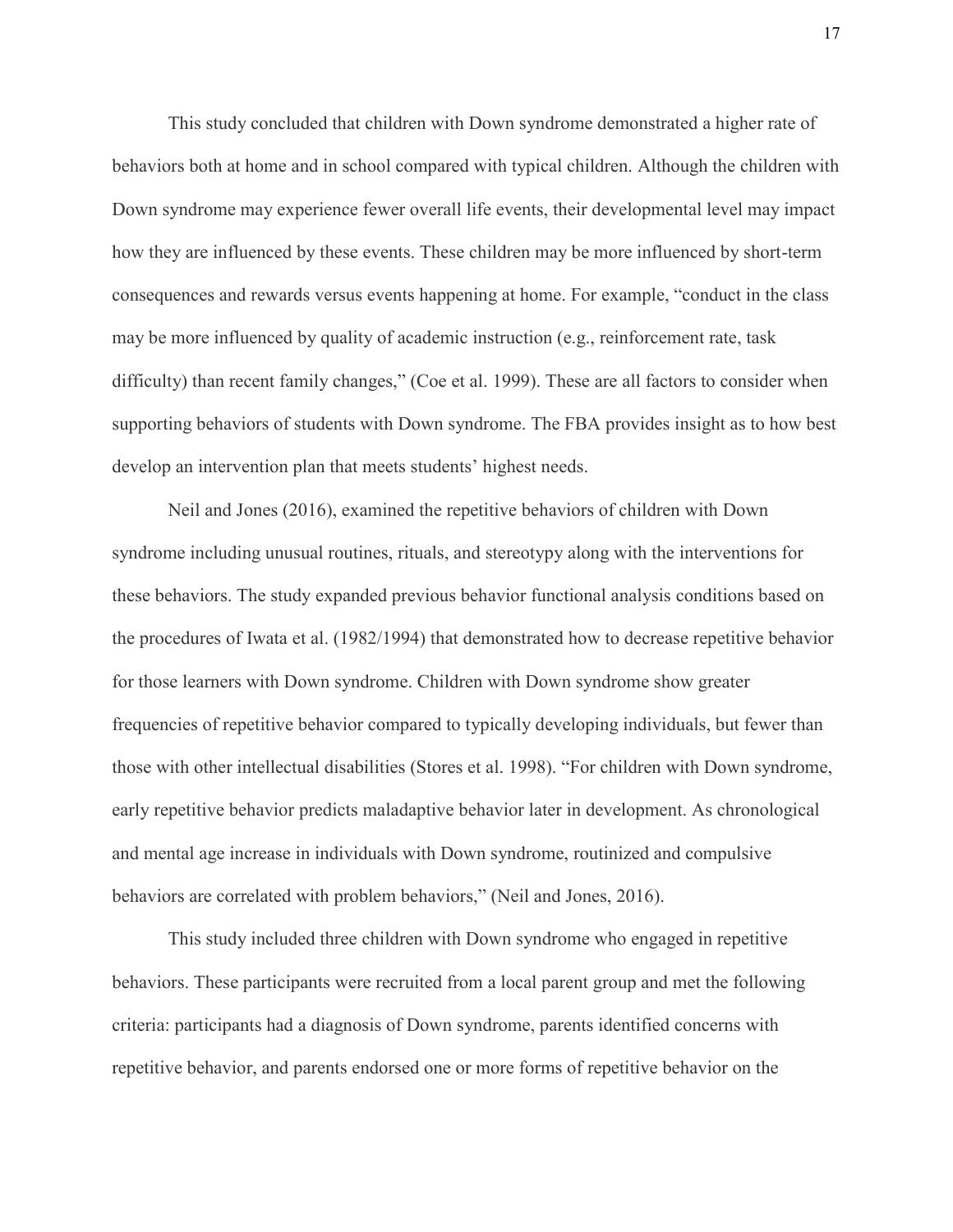Repetitive Behavior Scale - Revised (RBS-R) which rated 43 topographies of repetitive behavior on a 4-point Likert-type scale. Harper a six-year-old male, Margaret a five-year-old female, and Jackie an 11-year-old female met the study criteria. Sessions for Harper and Margaret were conducted in a therapy room at the university and for Jackie sessions were conducted in the living room of her home. All observers collected data and the children's adaptive functioning was assessed using the Vineland-II Parent/Caregiver Rating Form. The Vineland-II allows for descriptive information to be addressed about the adaptive functioning of the child, along with the RBS-R, which measures collateral changes that associate with the effects of a particular intervention (Neil and Jones, 2016).

Following the observations, the researchers functional analysis conditions and presented once per day in random order. These conditions included an attention, a demand and a control condition. During the attention condition, researchers responded when the child engaged in repetitive behavior with social reprimands (e.g., saying, "Don't do that.") and statements of concerns (e.g. saying, "What's wrong?"). During the demand condition researchers had the child assemble an inset puzzle. If the child engaged in repetitive behaviors researchers removed the instructional materials, turned away from the child, which allowed for 10 seconds of escape from the task. Finally, during the control condition, the child had access to preferred activities. The researchers provided brief statements related to the activity where the child was engaged. (e.g., saying, "You're playing the guitar,") for 30 seconds and then followed with requests for attention (Neil and Jones, 2016).

Each child had varying baseline results due to the differentiation of the conditions the researchers considered. Next, the researchers developed individualized interventions for each of the children. For Harper, the interventions showed an immediate decrease in the number of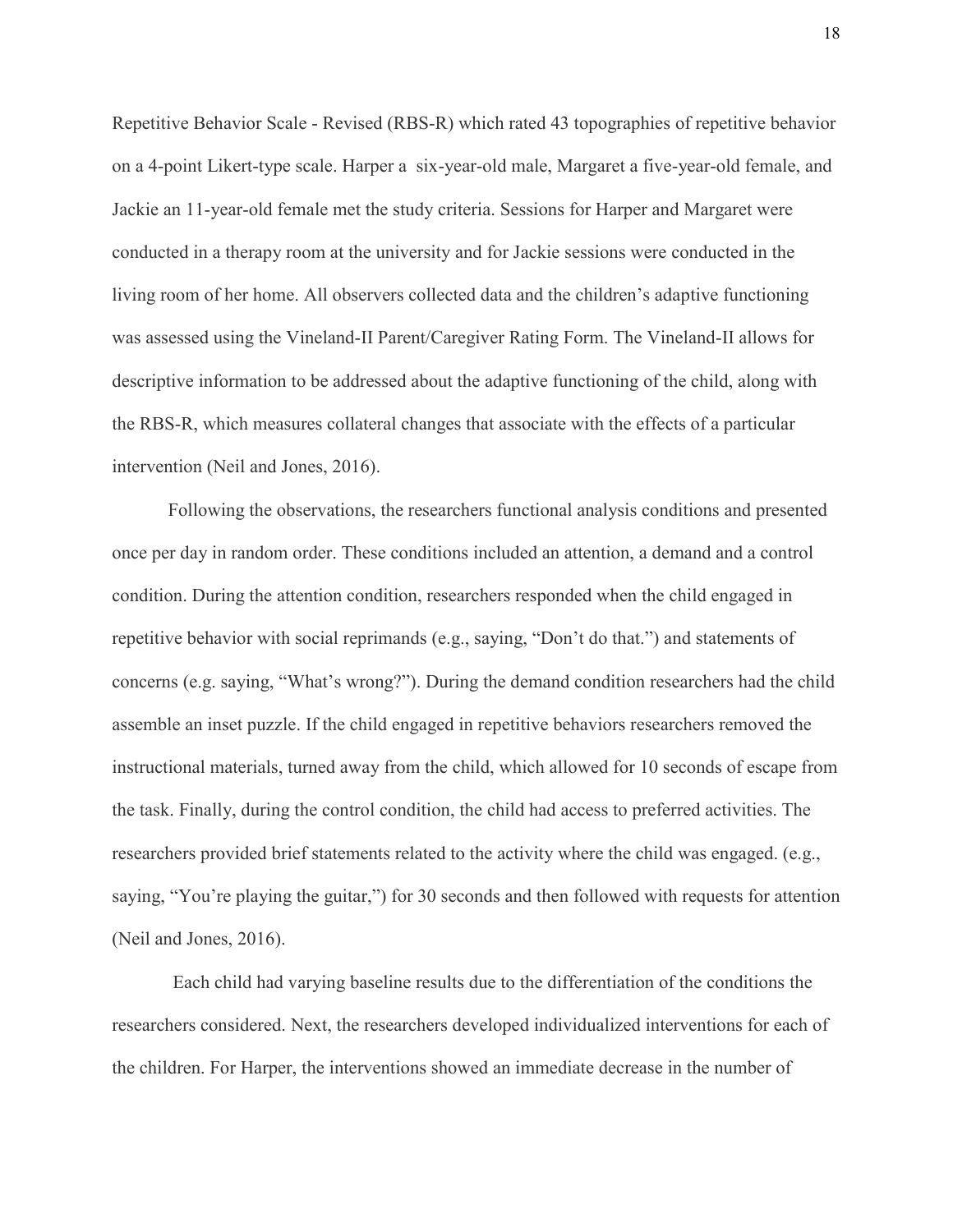intervals where the repetitive behavior occurred which was seen during the one, two, and three month follow-up meetings. Jackie's repetitive behaviors did not occur during the intervention following the functional analysis. It was also reported by Jackie's mother that behaviors didn't occur outside of the probes. For Margaret, similar levels of the repetitive behavior occurred, opposite of the original hypothesis. The researchers concluded that the behavior was maintained by automatic reinforcement (Neil and Jones, 2016).

The results of this study showed the use of functional analysis assessment on repetitive behaviors in children with Down syndrome. Regardless of the particular type of repetitive behavior, all three children in the study demonstrated behavioral functions similar with other functional assessments of repetitive behaviors including avoidance and social behaviors. "Individuals with Down syndrome have also been described as showing a pattern of problem behavior to obtain attention or escape from task demands," (Feeley and Jones, 2006). This would typically be associated with overly social behavior that engages other individuals and obtains social attention or avoidance behaviors that may interfere with task completion. This study added to the expanding literature regarding the use of behavior analytic strategies to address problem behaviors of children with Down syndrome. If repetitive behaviors in the children decreased, students may benefit with a greater number of learning opportunities and reduced social stigmatization. All who work with individuals with Down syndrome should know that decreasing repetitive behaviors will help increase the quality of life (Neil, Jones, 2016).

Feeley and Jones (2006) analyzed the functions of challenging behaviors of children with Down syndrome and how they could be addressed through the use of applied behavior assessments and interventions. Children with Down syndrome are at an increased risk for engaging in challenging behavior that may be part of a behavioral phenotype characteristic of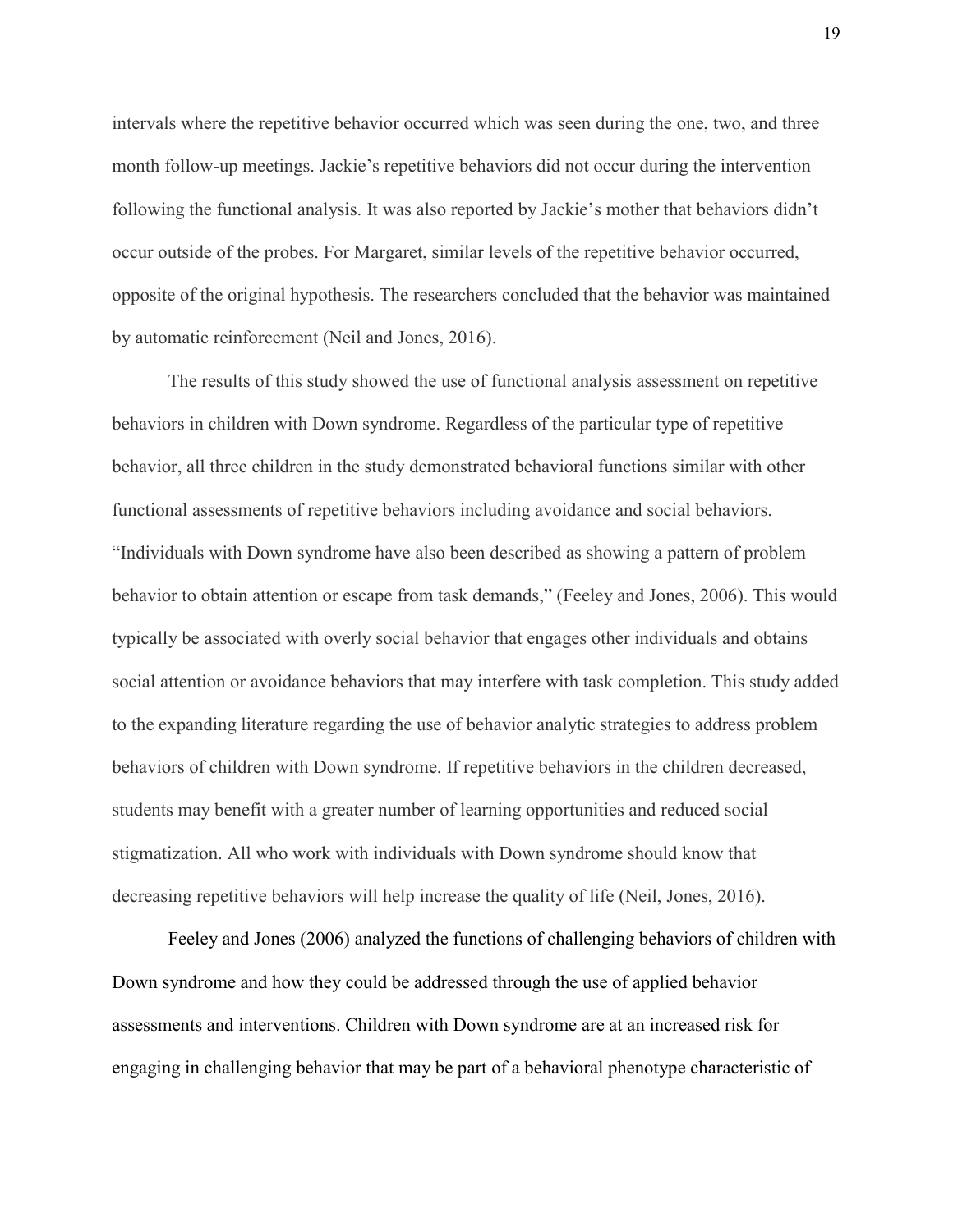Down syndrome. The presence of the extra chromosome associated with Down syndrome affects the likelihood of having challenging behaviors and can have long-term effects that interfere with learning at a functional level throughout life. It has been a stereotype that children with Down syndrome are "stubborn" and can be difficult to deal with both at home and school when they are displaying these challenging behaviors (Feeley and Jones, 2006).

"Challenging behavior not only precludes individuals with Down syndrome from learning opportunities within their environment, but also prevents them from accessing more typical educational and community environments as they approach preschool and school age. When placement in a general education or community setting does occur, challenging behavior is likely to be the cause of removal from these settings," (Buckley, Bird, Sacks & Archer, 2002, 65). Luckily, applied behavior methods have proven effective with different populations and disabilities and can be utilized to address all of the unique characteristics of those challenging behaviors shown by children with Down syndrome. Feeley and Jones (2006) focused on the use of *Positive behavior Suppo*rt to address skill repertories and students living environments to increase quality of life and decrease impacting problem behaviors (Carr et al., 1999).

Feeley and Jones (2006) utilized a file component process to address behaviors in those with Down syndrome that included the functional assessment, interview, direct observation, functional analysis and intervention. The functional assessment process helped determine what needs and concerns should be addressed for the particular student. The first step was to conduct an interview that identified the behavior of concern (Kern, Choutka, & Sokol, 2002). This was with the teacher, family or case manager and helps find related environmental/medical facts along with when/where/with whom the behavior was more or less prevalent. The next step, included direct observation of the student including documentation of what happened before or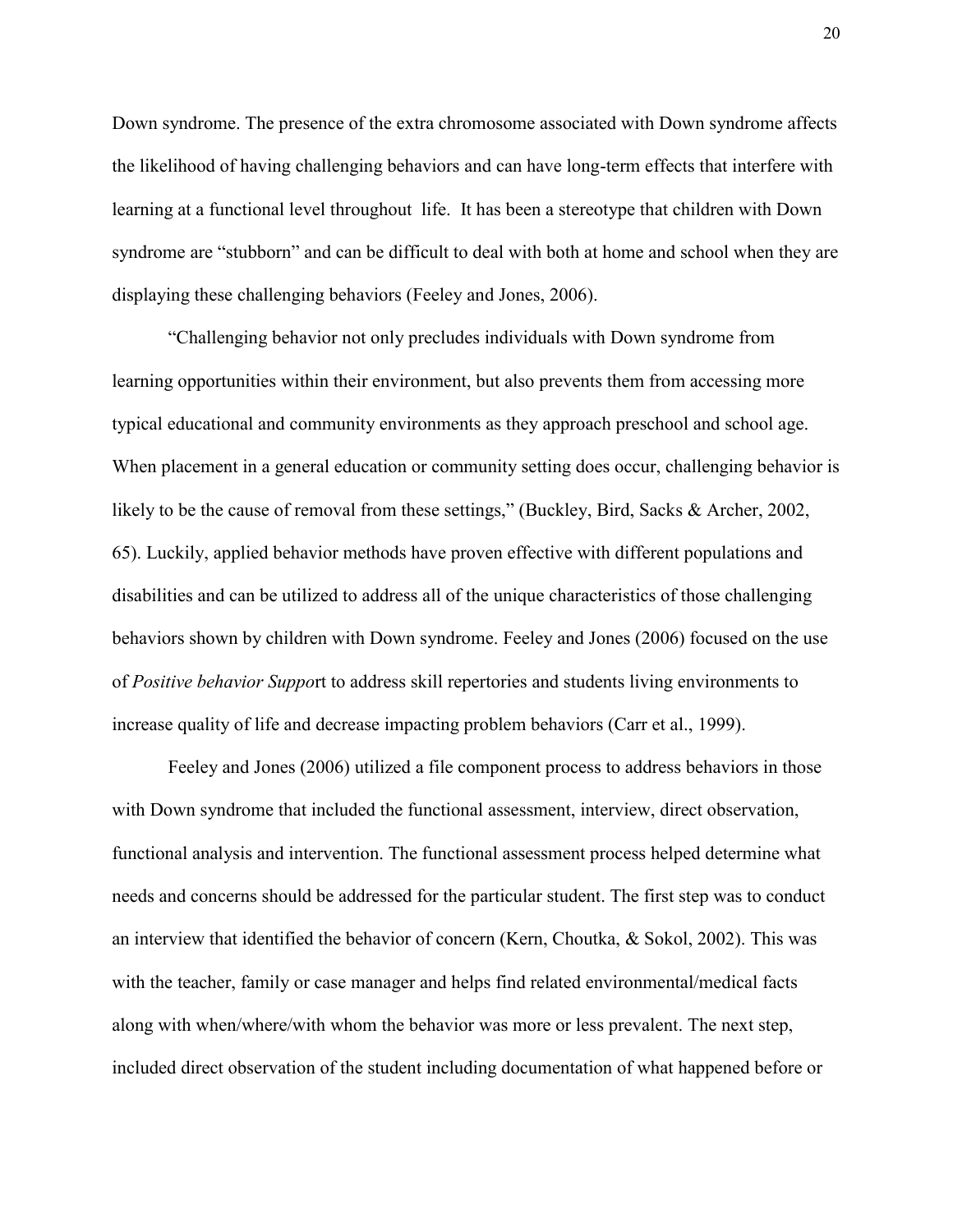after the challenging behavior was present. An antecedent-behavior-consequence (ABC) analysis was used to help gather information during the observation. The information was analyzed to find patterns of antecedents and consequences. Sometimes a challenging behavior could be addressed through an interview and observation, but a more systematic approach might have been required to confirm a particular function (Feeley and Jones, 2002).

Several researchers (e.g., [Brooks, Todd, Tofflemoyer & Horner, 2003;](https://library.down-syndrome.org/en-us/research-practice/11/2/addressing-challenging-behaviour-down-syndrome-applied-behaviour-analysis-assessment-intervention/#Brooks2003) Hetzroni & Roth, 2003) have shown that children with Down syndrome would highly benefit from learning particular skills that could replace a challenging behavior. "One type of skill building strategy, functional communication training, involves identifying and teaching a more appropriate communicative response serving the same function as the challenging behavior," (Carr et al., 1994). This type of intervention includes a reinforcement system that addresses behaviors to help decrease the child's particular challenging behavior. Positive behavior support interventions, like functional communication training, should be used to address certain challenging behaviors for children with Down syndrome. Teachers who become familiar with interventions and assessments addressing challenging behaviors will likely implement these strategies with all students, particularly those with Down syndrome (Feeley and Jones, 2006).

Feeley and Jones (2006) analyzed five studies implemented with children with Down syndrome, followed by additional suggestions for interventions based upon literature, clinical experience and research. These studies included behavioral interventions that addressed challenging behavior in children with Down syndrome. Six participants were examined through the different studies including five boys and one girl. Although the variables differed in the studies, they all addressed the behaviors of children with Down syndrome. The studies focused on the typical behaviors displayed including noncompliance, kicking, hitting, throwing materials,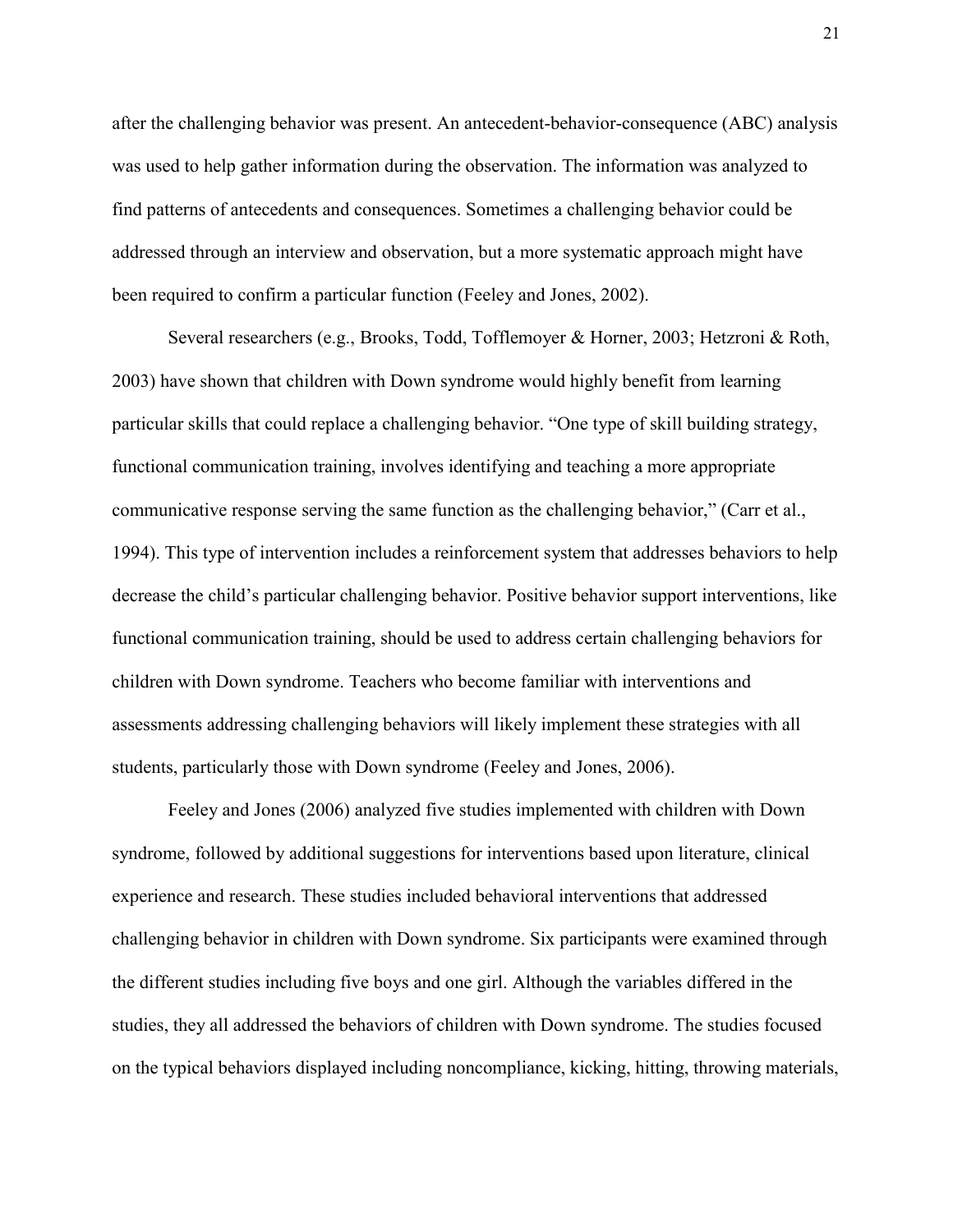and tantrums. Interventions included: choice versus no-choice, embedded within behavioral prompts, instruction of communicative replacement and extinction, along with noncontingent attention, versus no attention (Feeley and Jones, 2002).

Feeley and Jones analyzed five different studies related to the challenging behaviors in students with Down syndrome. The results varied, but proved that interventions and using antecedent-based strategies was critical. Cole & Levinson (2002) found that challenging behavior decreased from a range of 14.3% to 81.8% in the no choice condition, to 8.3% in the choice condition, with an increase in independent task performance. The study focused on choice versus no choice embedded within verbal prompts delivered during routine instruction. Davis, Brady, Williams & Hamilton (1992), found that compliance increased from an average of 6.7% during the baseline trial to 100% following the intervention. Researchers used high-probability requests followed by verbal, or gestural praise like a thumbs up. The third study (Hall, Neuharth-Pritchett & Belfiore, 1997) focused on aggressive/destructive behavior which decreased from 11% to 2% while using the communicative replacement technique. McComas, Thompson  $\&$ Johnson (2003) found differing results as one student's behaviors decreased with the interventions and the other student's behavior stayed the same. Finally, Repp & Karsh, 1994 found that challenging behaviors decreased from 41% to 4% during interventions using extinction, differential reinforcement of alternative behaviors and increased opportunities to engage in social interactions.

The authors concluded that those who used interventions and were familiar with the behavior assessment technique, along with intervention strategies, were more likely to have the tools necessary to address behaviors in those children with Down syndrome. These challenging behaviors have hindered students from learning opportunities, along with denying them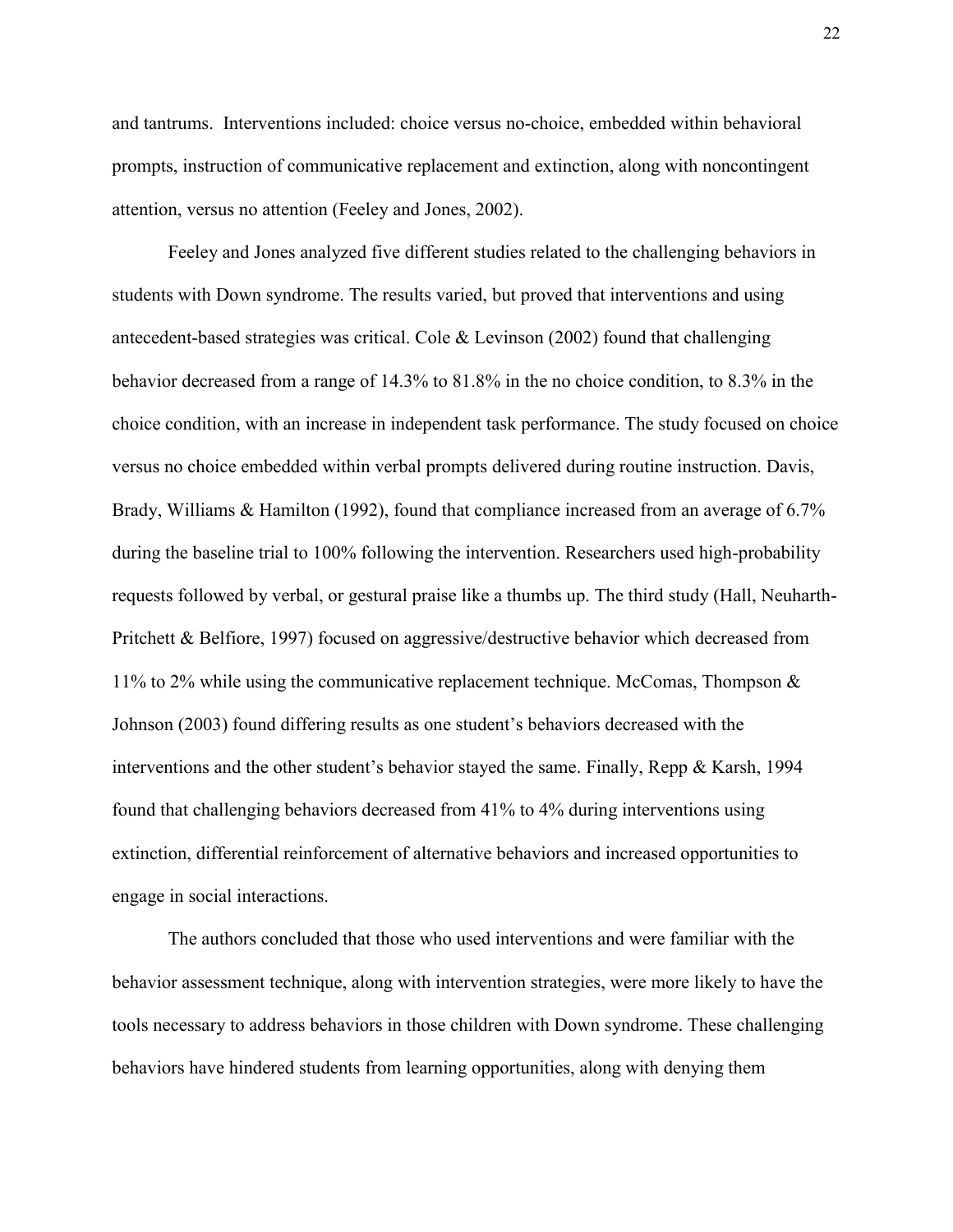opportunities to participate with their typically developing peers. The students instead received special placements in schools and other life events. The functional assessment process, along with interventions that relate to sound behavioral analytic principles, seem to be a good pair for the prevention of challenging behaviors in those individuals with Down syndrome. This is particularly relevant in the early stages of life when challenging behaviors first emerge and are obvious to family members and teachers.

Cole and Levinson (2002), focused their research on challenging behaviors of children with severe developmental disabilities, including those with Down syndrome. These children showed typical behaviors displayed by those with Down syndrome including being uncooperative and aggressive. The study explained how research suggested that allowing choice hyphonetic-making may have a large impact on children's behaviors. "Behavior improvements that have been associated with increased opportunities for choice included increase task engagement, increased spontaneous speech, and decreased problem behaviors," (Cole and Levenson, 2002). By allowing children with Down syndrome, who display inappropriate behaviors, an opportunity to choose a task, reward, or materials, helps reduce behaviors and improve overall academic performance. To show the maximum impact of the choice on the behaviors of the students in this study, the choice opportunities needed to extend beyond the simple choice of task or reward and included multiple *choice* opportunities within the child's daily routine. Cole and Levinson expanded on previous research by embedding choice opportunities during daily instruction. They evaluated the impact of the most challenging behaviors being displayed.

This study included two boys with Down syndrome who displayed severe developmental and behavioral disabilities. The boys were students at a university-affiliated laboratory school for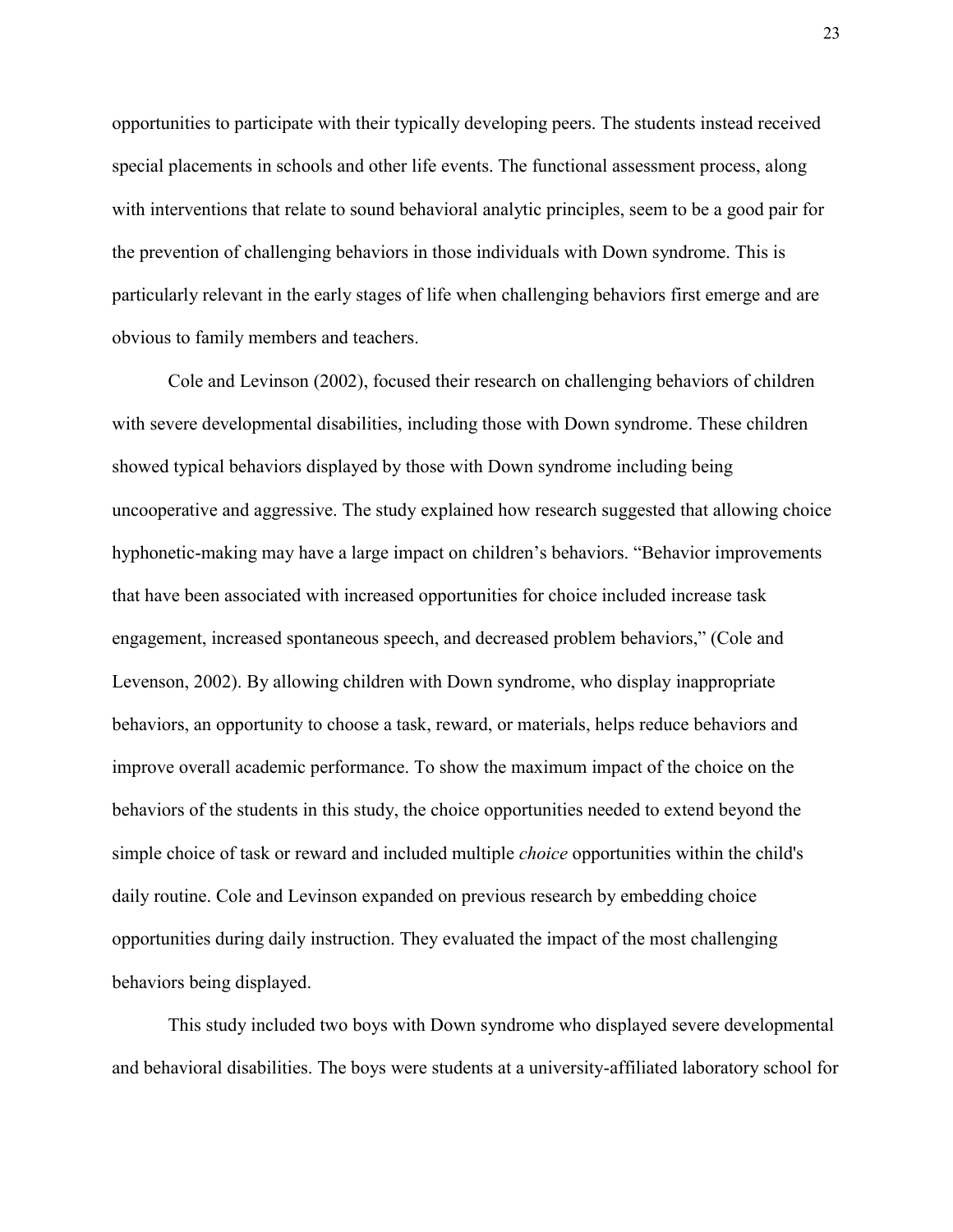those with emotional/behavioral disorders. Teacher interviews and informal observations were used to select the two students. The researchers wanted to identify those who showed a high rate of challenging behaviors during their instructional activities. The boys chosen were in the same life skills class and showed high rates of uncooperative and aggressive behaviors. Each student was assigned a paraprofessional to work with them on a one-on-one basis. The first student, Keith, age eight, was verbal, but still had a hard time with his speech intelligibility. He displayed a high number of challenging behaviors while in school including aggression, tantrums, and noncompliance (e.g. screaming, whining and crying, putting his head down, leaving his assigned area, refusing to walk, destroying property). The other student, Wally, age seven, was non-verbal and used simple signs and gestures to communicate. His challenging behaviors included aggression, and noncompliance (e.g. throwing items within reach, hitting staff and objects, ripping up papers and other materials, turning off light switches, dropping to the floor.) The behaviors of both students interfered with their participation and instructional time at school (Cole and Levinson, 2002).

Before the study, the paraprofessionals who worked one-to-one with the students were observed in order to make sure they were using verbal directives and not offering choices during instructional routines while at school. The instructional routines that were targeted for each of the students included high numbers of challenging behaviors during typical routines along with a routine that involved an activity consistent with vocational or daily living skills related to the students' goals from their IEP. There were three student behaviors that served as dependent measures including the individual challenging behaviors displayed by Keith and Wally, number of task analysis steps completed prior to the behavior and finally the percentage of independently initiated task analysis steps during a daily instruction routine.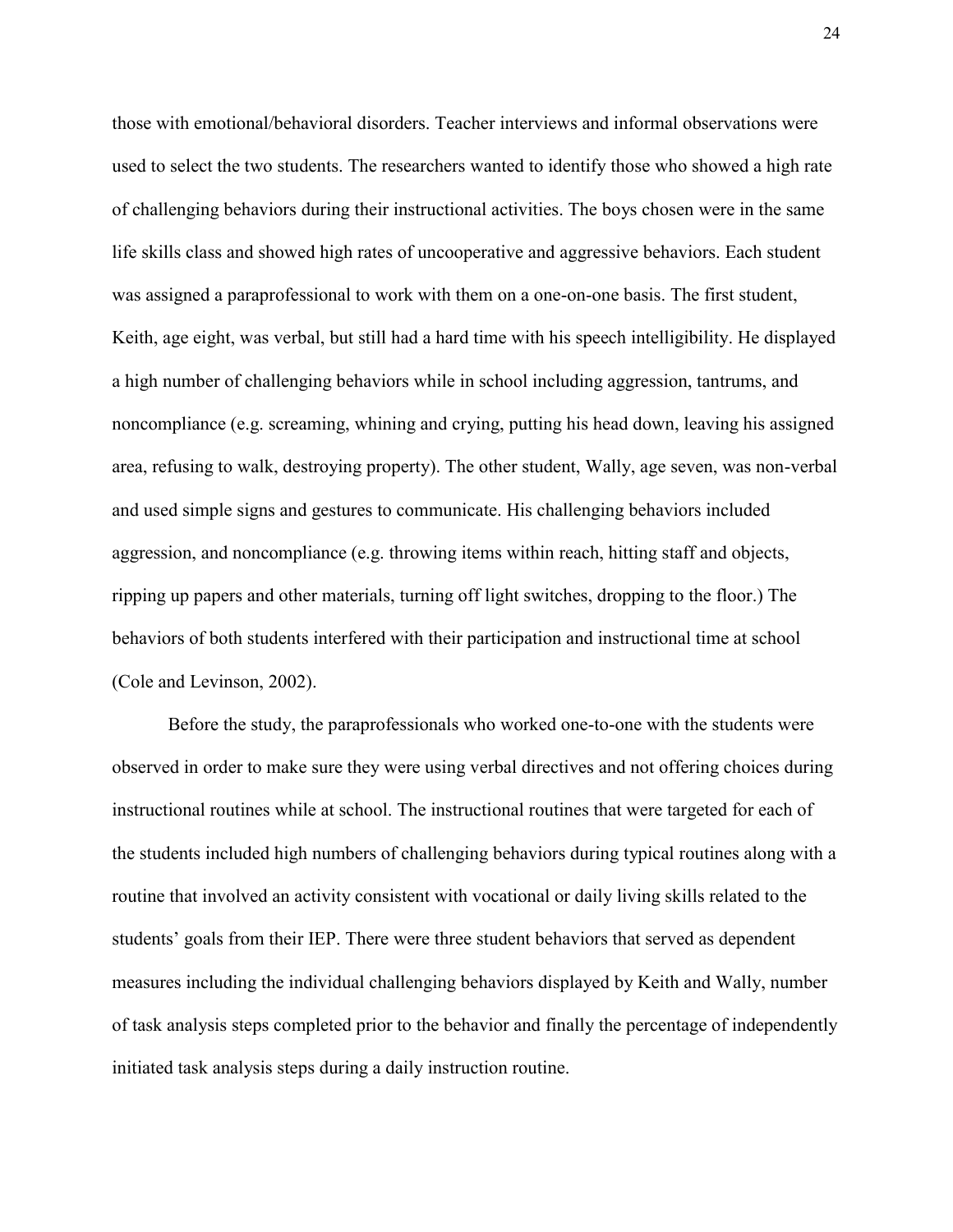The study was completed by graduate and undergraduate psychology students who were unaware the purpose of this particular study. They underwent training that included a short overview of the coding system and one week of practice during daily instruction routine. During the actual data collection time frame the psychology students recorded the occurrence or nonoccurrence of the particular dependent variables measured during each step of the task analysis. The data collector recorded verbal prompts used by the paraprofessionals during each step of the task analysis. Responses were noted as directive or choice, as a measure of procedural integrity. "During all choice conditions, only sessions were included in which at least 80% of prompts were choice questions. The average percentage of choice questions for Keith's attendance routine during the first and second choice conditions was 94.5% and 90%, respectively. For Wally, the percentages of choice questions were 91.8% and 86.5%, respectively," (Cole and Levinson, 2002, 31-32).

Study results revealed that students demonstrated lower percentages of challenging behaviors during the no-choice condition. Trends were also stable or improving during choice conditions where the trends deteriorated when the students were observed for the no-choice phases. "During the initial no-choice condition, Keith completed an average of three steps prior to the onset of challenging behavior. Data indicated an initial high of four-with a drop to one of the final session of this phase. During the initial no-choice condition, data indicated that Wally typically engaged in challenging behavior immediately," (Cole and Levinson, 2002, 36).

This study showed positive overall impact of embedded individualized choice opportunities and interventions within the daily instructional routines of those students who have Down syndrome and displayed challenging behaviors. Instructional routines where individualized choice questions were included dramatically decreased Wally and Keith's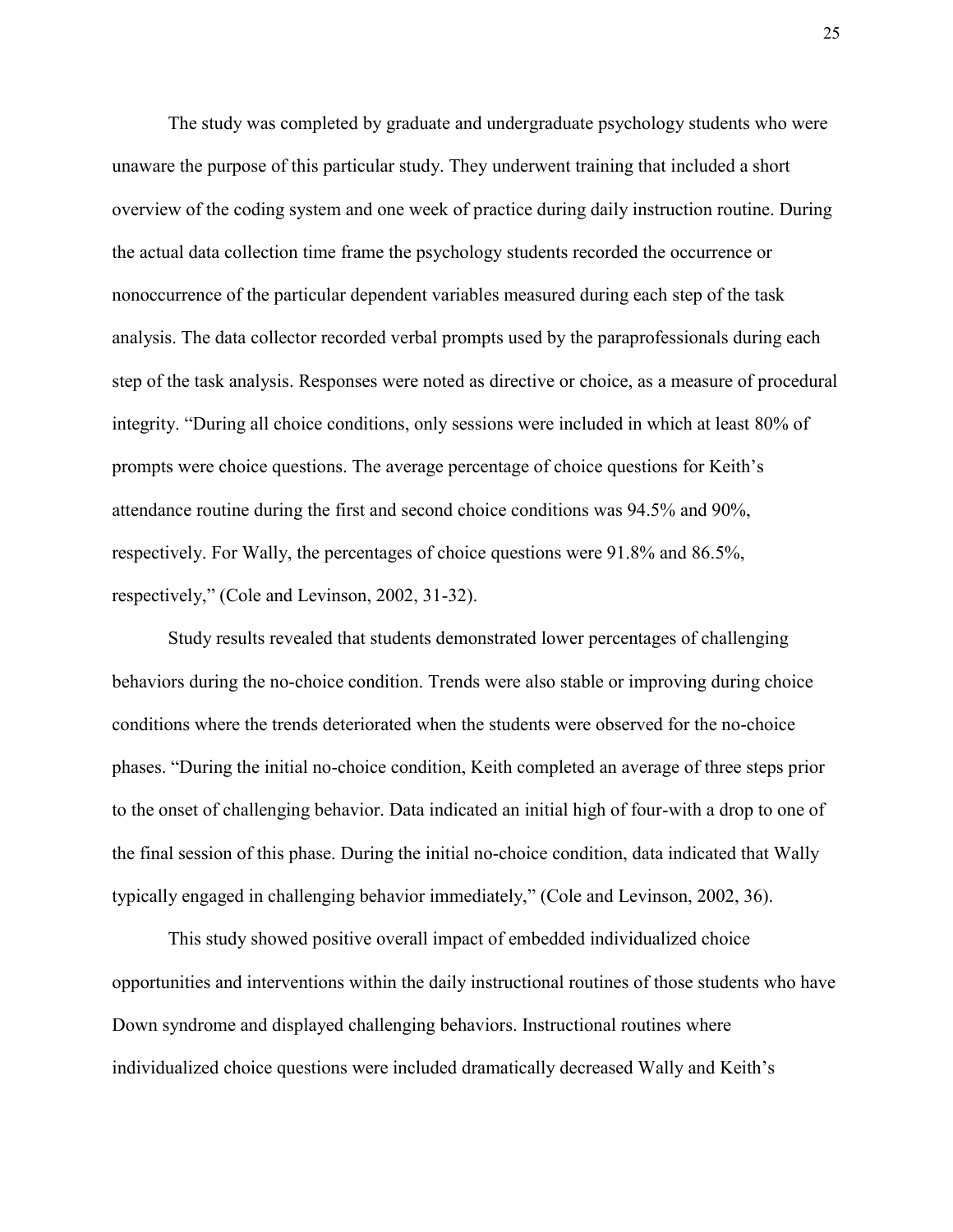behaviors. This data is consistent with previous research that demonstrated the positive effects of choice on problem behavior (Dunlap et al. 1994). It was shown that asking a choice question to the students versus using directive statements reduced serious challenging behaviors. This study was added to the choice-making literature because it demonstrated a strategy to implement choices within the student's daily routine. Previously, researchers had limited the options for choice making to a selected task or a reinforcer before the task. This study exposed a student to multiple choice options throughout a school day. Although the study showed positive results, there were limitations that included only having two participants, brief experimental sessions, and confusion about why the results during the second no-choice condition were less clear for Wally than they were for Keith.

Allowing for choices in daily routines may have a positive impact on the behavior of even those students with the most severe behaviors. Typically these students go through a large number of interventions that have been deemed unsuccessful while at school. Including choices during the instructional routine may provide for opportunities to encourage more appropriate behaviors while the student participates in instruction. Providing choice questions is a simple, nonintrusive strategy compared with other interventions. "Embedding choice questions in instructional routines may be a useful tool in the continuing search for simple positive, nonintrusive, yet effective curricular interventions for children who engage in serious problem behavior," (Cole and Levinson, 2002, 36).

Research suggested several factors that supported behavioral changes in students with Down syndrome. The four articles supported early intervention to focus on challenging behaviors, including attention deficit, noncompliance, thought disorder, repetitive behaviors and social withdrawal. These behaviors were targeted by using functional assessment, interviews,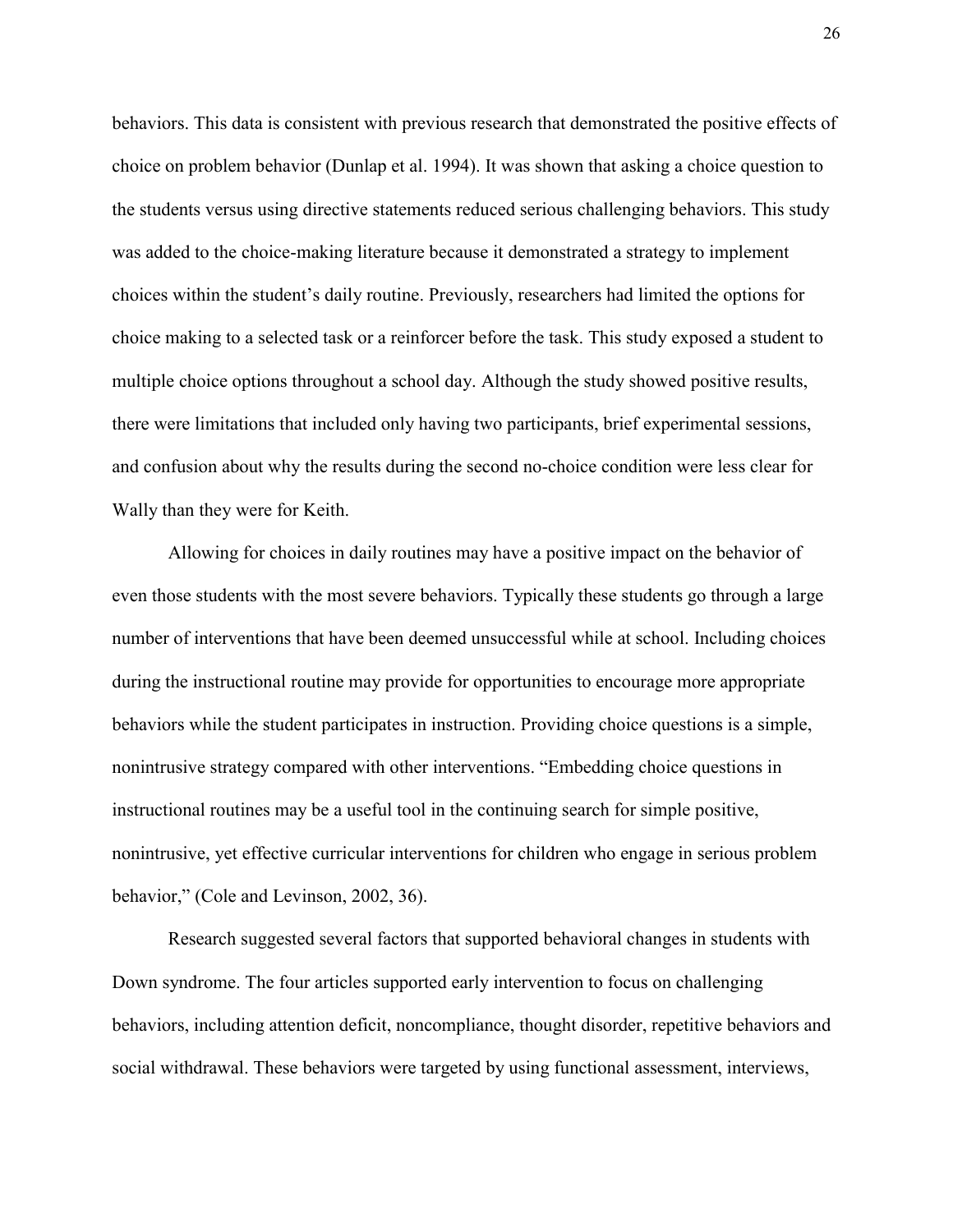direct observations, functional analysis, embedded individualized choice activities and interventions to determine which needs and concerns should be addressed for each particular student. If behavior strategies that address problem behaviors are used early, it may allow the students with Down syndrome a larger number of learning opportunities, lower social stigmatization, resulting in increased in life event possibilities (Cole and Levenson, 2002; Neil and Jones, 2016; Coe et al. 1999; Feeley and Jones, 2002).

## **Research Literature**

Cless, Goff, and Durtschi, (2017) sought to better understand the particular needs and challenges of parents who deal with stress and coping with a family member who has special needs. This study analyzed whether hope mediated the association between mother's various coping behaviors and mother's relationship quality. "Hope was defined as a generalized positive state that comes from a personal sense of agency," (Cless, Goff, and Durtschi, 2017, 307). It is common that families who have a member with Down syndrome may face challenges, including developmental, medical, educational, social and financial issues. To help understand the needs of children and the challenges they may bring, previous researchers have studied the stress and coping of families with a child who has special needs. Few have been shown to experience higher levels of parenting stress than fathers. Mothers feel more responsible for dealing with the challenges and fulfilling the needs of the child. The overall purpose of this study was to understand the relationship among coping, hope, and relationship quality in a large sample of mothers of children who have Down syndrome (Cless et al. 2018).

"Previous researchers have found that mothers of children with special needs may exhibit both positive and negative coping strategies, such as problem solving, accepting responsibility, positive reappraisal of events, escape/avoidance, and denial," (Glidden et al., 2006; Woodman &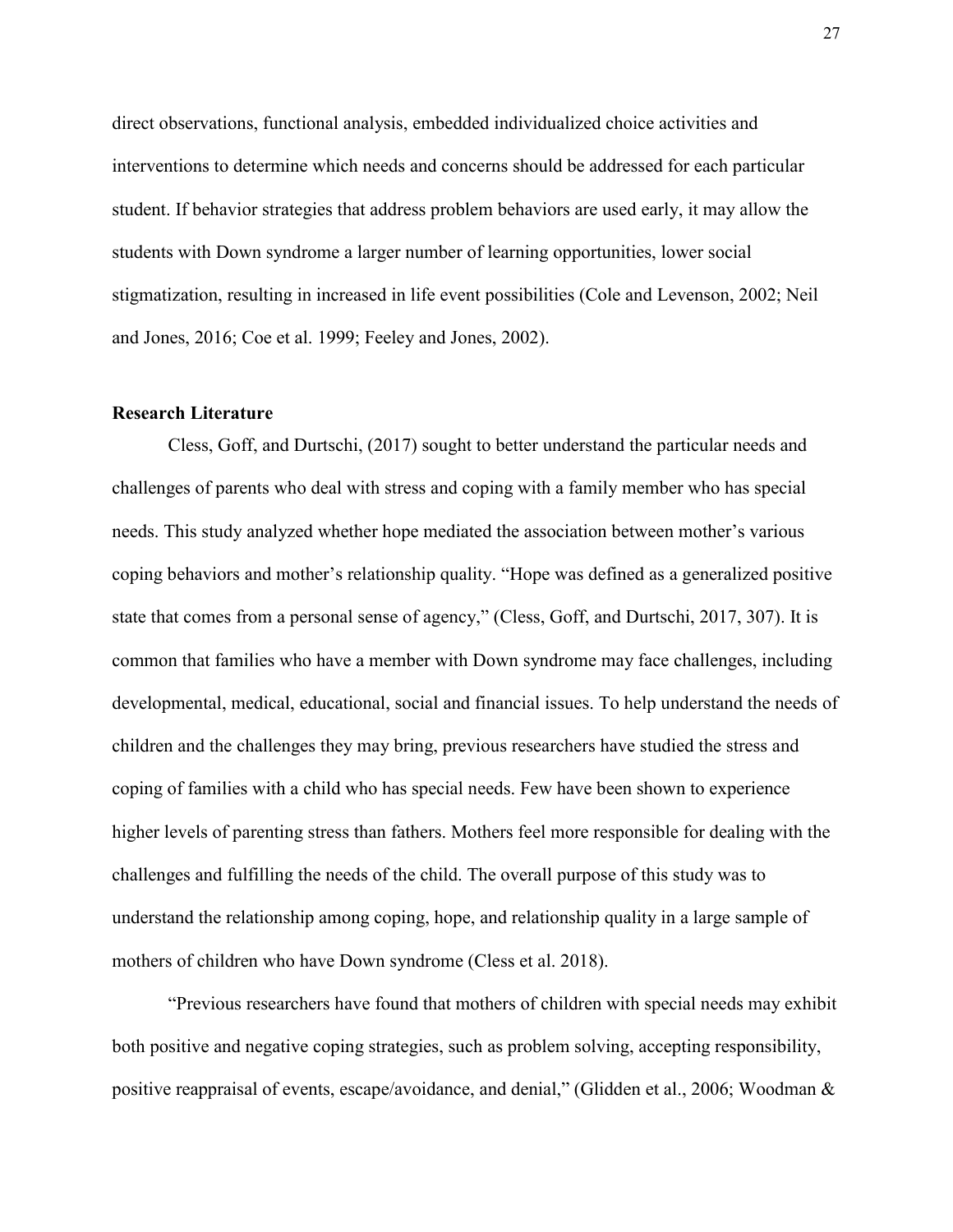Hauser-Cram, 201, 308). This study by Cless, Goff, and Durtschi focused on the different types of coping including internal efforts to manage stress, seeking support from outside sources and turning to religion or spirituality for guidance. Mothers of children with Down syndrome have expressed the significance of accepting their child's diagnosis, having a positive attitude, and taking advantage of spiritual support while coping (Nelson, Goff et al., 2013). Along with coping skills, hope has been linked to help reduce levels of depression and anxiety. "Hope is a positive motivational state that is based on an interactively derived sense of successful agency and pathways," (Cless, Goff, and Durtschi, 2017, 309). The connection between relationship quality and hope has not been specifically assessed in mothers of children with Down syndrome. The researchers noted that more knowledge was needed regarding how hope could contribute to relationship outcomes because it is a significant factor in the relationship between mothers and children (Cless, Goff, and Durtschi, 2017). Minimal research was found related to the specific factors and processes that link the relationship quality of these relationships. "Parents' relationship quality has been linked to favorable family outcomes, such as lower parenting stress, fewer depressive symptoms, and increased parenting efficacy in mothers," (Gerstein et al., 2009, 309).

This study included participants recruited from local Down syndrome groups associated with the National Down Syndrome Congress, Down Syndrome Guild of Greater Kansas City, Band of Angels, and the Council for Exceptional Children. The organizations distributed information about the study through local membership affiliates. The information survey completed by potential participants included quantitative and qualitative questions. Overall, there were participants from 38 states along with some from one other country. Of the 644 surveyed, 351 participants were selected from the following criteria: must be female, in a romantic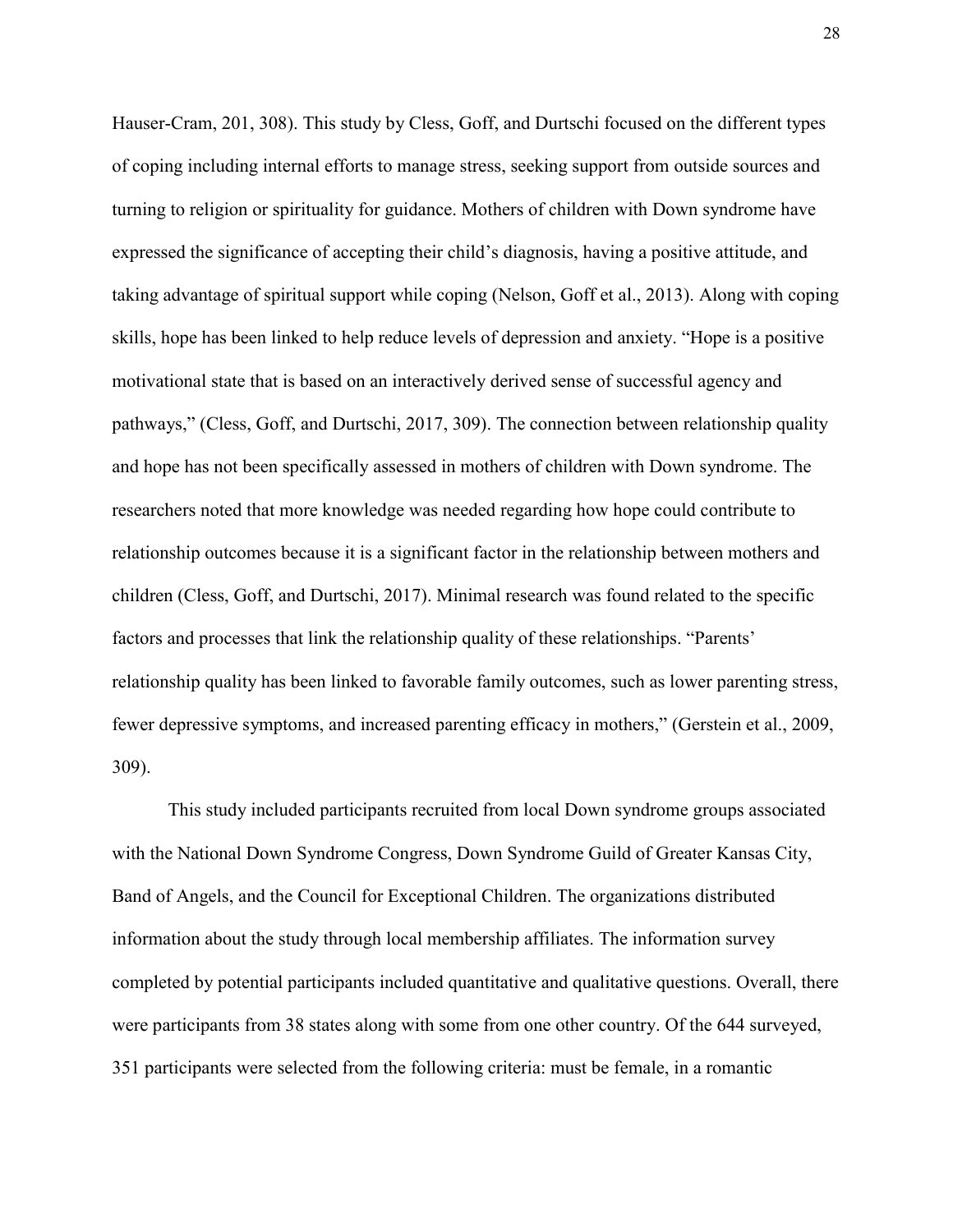relationship and have a child with Down syndrome. Of the 351 participants, 90.3% were White, and 78% were in their first marriage. The average annual income was \$70,000 or higher and 39.6% were employed full-time. The mothers average age was 41.66 and the average age of the children with Down syndrome averaged 7.67 years (Cless, Goff and Durtschi, 2017).

The scale used in this study measured coping strategies and included the Family Crisis Oriented Personal Evaluation Scales (F-COPES), which asked the participants to retrospectively rate their use of coping strategies at the time of their child's diagnosis. Three different types of coping strategies included religious coping, internal coping, and seeking external support. To assess hope, the researchers used the Herth Hope Index, which is a 12-item likert scale where participants rated their agreement with statements from one (strongly disagree) to four (strongly agree). Finally, to measure relationship quality two factors were used including the Revised Dyadic Adjustment Scale (RDAS), and the Couples Satisfaction Index (CSI). Both were used to understand the overall relationship quality of the mothers in the study.

"The current results indicated that both religious coping and internal coping were significantly associated with a higher level of mothers' relationship quality, and this association was mediated by hope. Support-seeking coping was not found to have a significant direct or indirect effect to relationship quality," (Cless, Goff and Durtschi, 2017, 314). This study added to the already published literature regarding Down syndrome and provided additional interventions for mothers of children with Down syndrome, therapists, and communities. It was implied by the study that coping was not the only factor determining relationship quality but that hope was also a significant factor. The results of this study provided additional support to studies that suggested positive reappraisal was associated with lower levels of parenting stress in parents of children with Down syndrome. It also helped expand the research that fosters hope in moms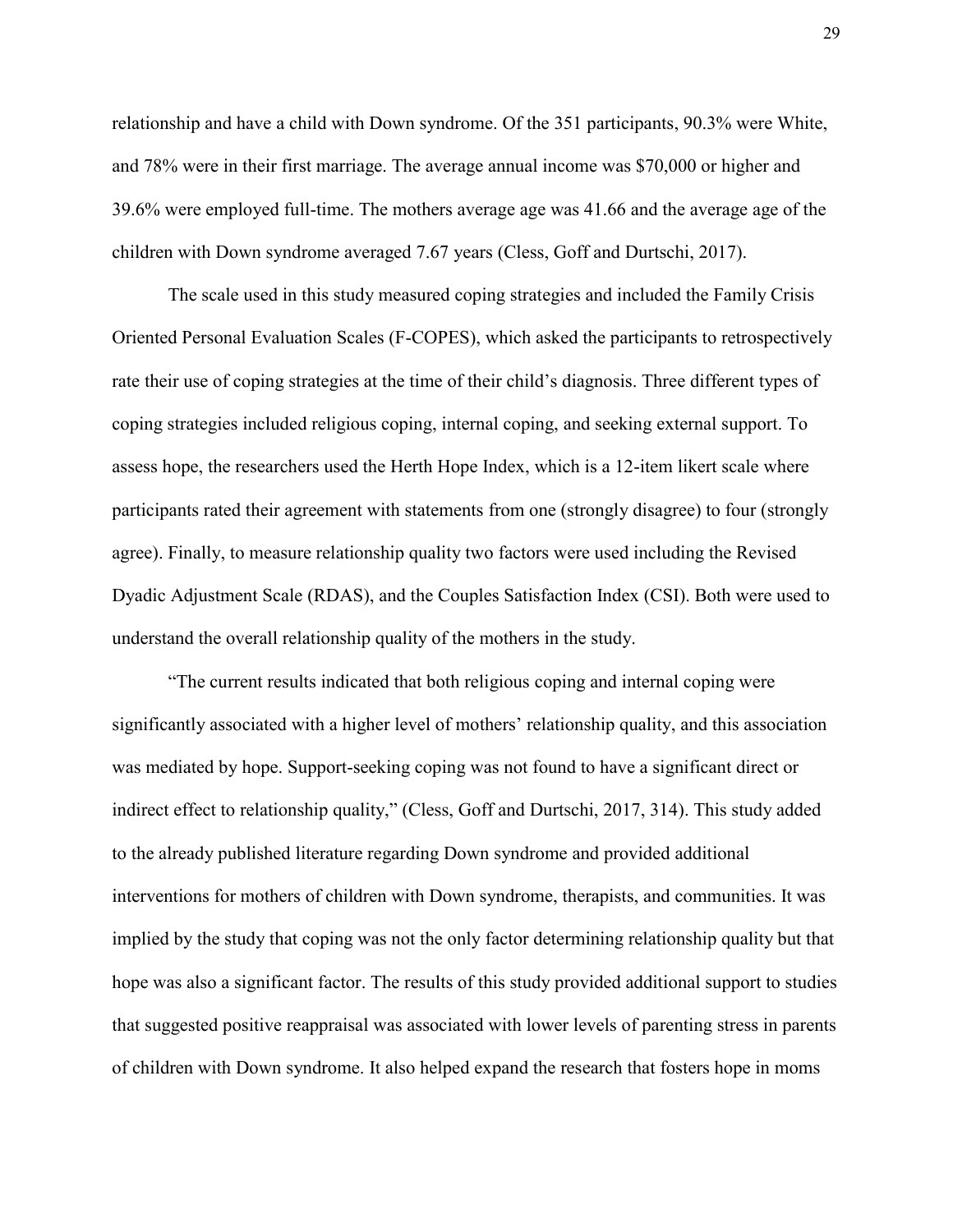of children with Down syndrome. This information not only helps with stress, but also has increased positive outcomes for intimate relationships. "In this study, behaviors such as believing in one's own power to solve problems, drawing on family strengths to face difficulties in life, and redefining family problems in positive ways were considered internal coping efforts," (Cless, Goff, and Durtschi, 2017).

This research literature supported that interventions that help families, particularly mothers of children with Down syndrome, with higher levels of coping mechanisms, the sense of hope for their children and their relationship quality with their significant others. Interventions provided by therapists, social groups and religion all provided support to help mothers identify the beliefs and values they found most important. Therapists helped mothers explore the families' belief systems and practices, such as religious and spiritual practices, that were useful as coping strategies. "Identifying and responding to the beliefs and values that are important to mothers of children with Down syndrome is a crucial step of the helping relationship between families and service providers," (Cless, Goff, and Durtschi, 2017).

Lemons, King, Davidson, Puranik, Otaiba, Fulmer, Mrachko, Partanen and Fidler, (2017) looked to develop interventions for children with Down syndrome regarding behavioral phenotypes and early reading. "The purpose of this study was to evaluate the feasibility and potential efficacy of an early reading intervention targeting phonological awareness and phonic skills that had been developed in alignment with the behavioral phenotype of Down syndrome," (Lemons, et al. 2017, 176-177). This study focused on children with Down syndrome for three reasons: Down syndrome is the most common genetic syndrome associated with intellectual disabilities; the behavioral phenotype of Down syndrome is relatively well established; more reading intervention research has been conducted involving individuals with Down than any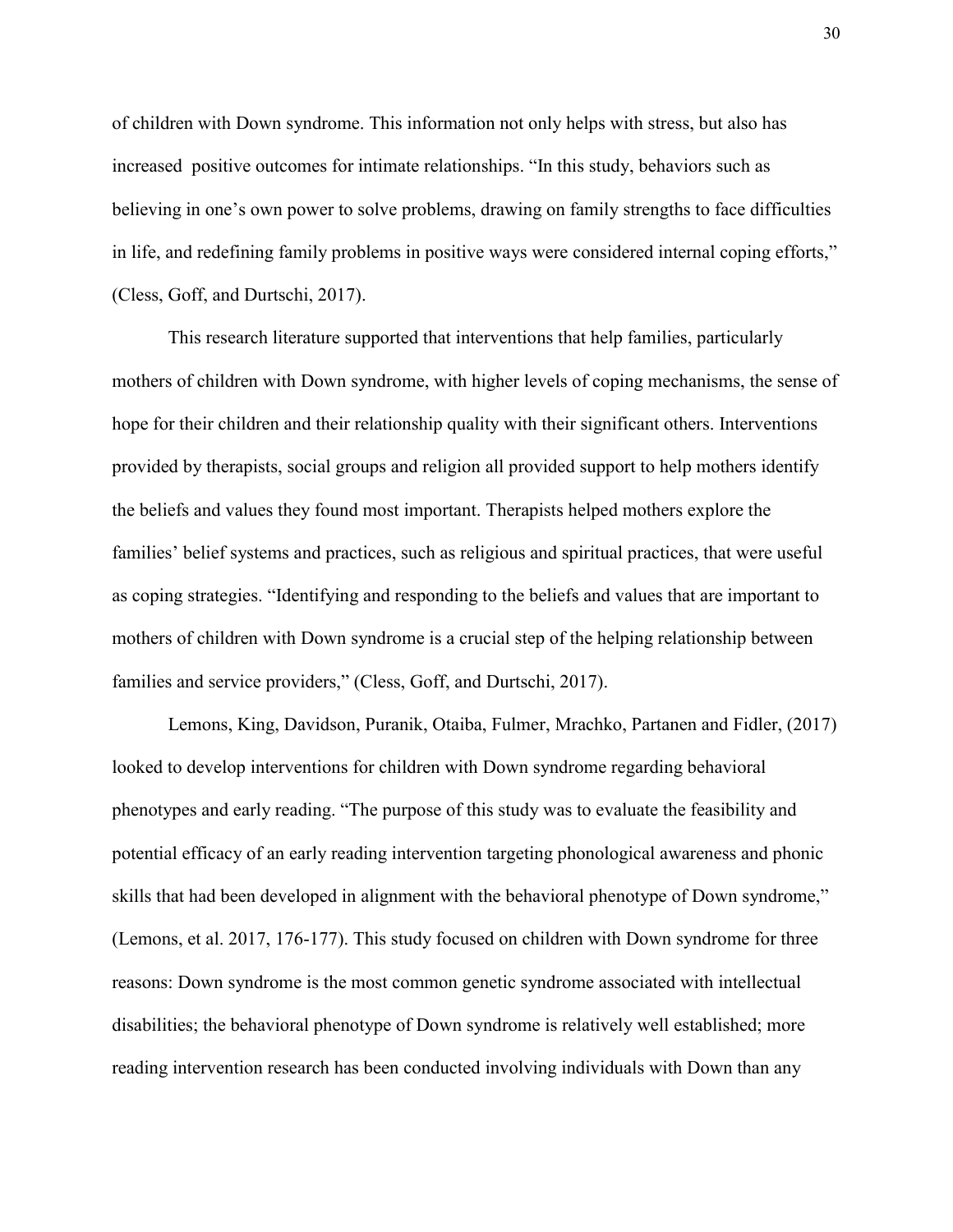other genetic syndrome. The targeted research question in this study considered a relationship between how a behavioral phenotype was delivered during a reading intervention and the mastery of a targeted skill for a child with Down syndrome.

This study included seven white children with Down syndrome, two girls and five boys ranging from six to eight years old. The children were screened for vision and hearing, used English as their primary language, provided two correct letter sounds, and demonstrated mastery of reading skills to be eligible for the study. The instructors included four special education teachers with five to 35 years of experience and three paraprofessionals with three to nine years of experience. The interventions were delivered in the child's special education classroom in a public elementary school located in Pittsburgh, Pennsylvania. The children were recruited through a flyer given to local Down syndrome parent support organizations and school districts. The parents then contacted the coordinators who obtained approval from the school and set up screenings (Lemons, et al. 2017).

The interventions included 20 to 40 minutes sessions completed four times per week for five months. During the interventions the students participated in original activities along with activities adapted from *Road to the Code* and *Road to Reading* (Blachman, Ball, Black, & Tangel, 2000; Blachman & Tangel, 2008). Eight intervention lessons included teaching highly imageable decodable key words along with the sound of the initial consonant letters in each key word. The researchers, "hypothesized that teaching the words as whole words paired with pictures would increase the likelihood that children would learn the words and that the learning could serve as a foundation on which to build additional skills," (Lemons, et. al. 2017, 178). During the remaining lessons, the researchers choose to use key and partner words while teaching phonological awareness and phonics skills. When developing the interventions, the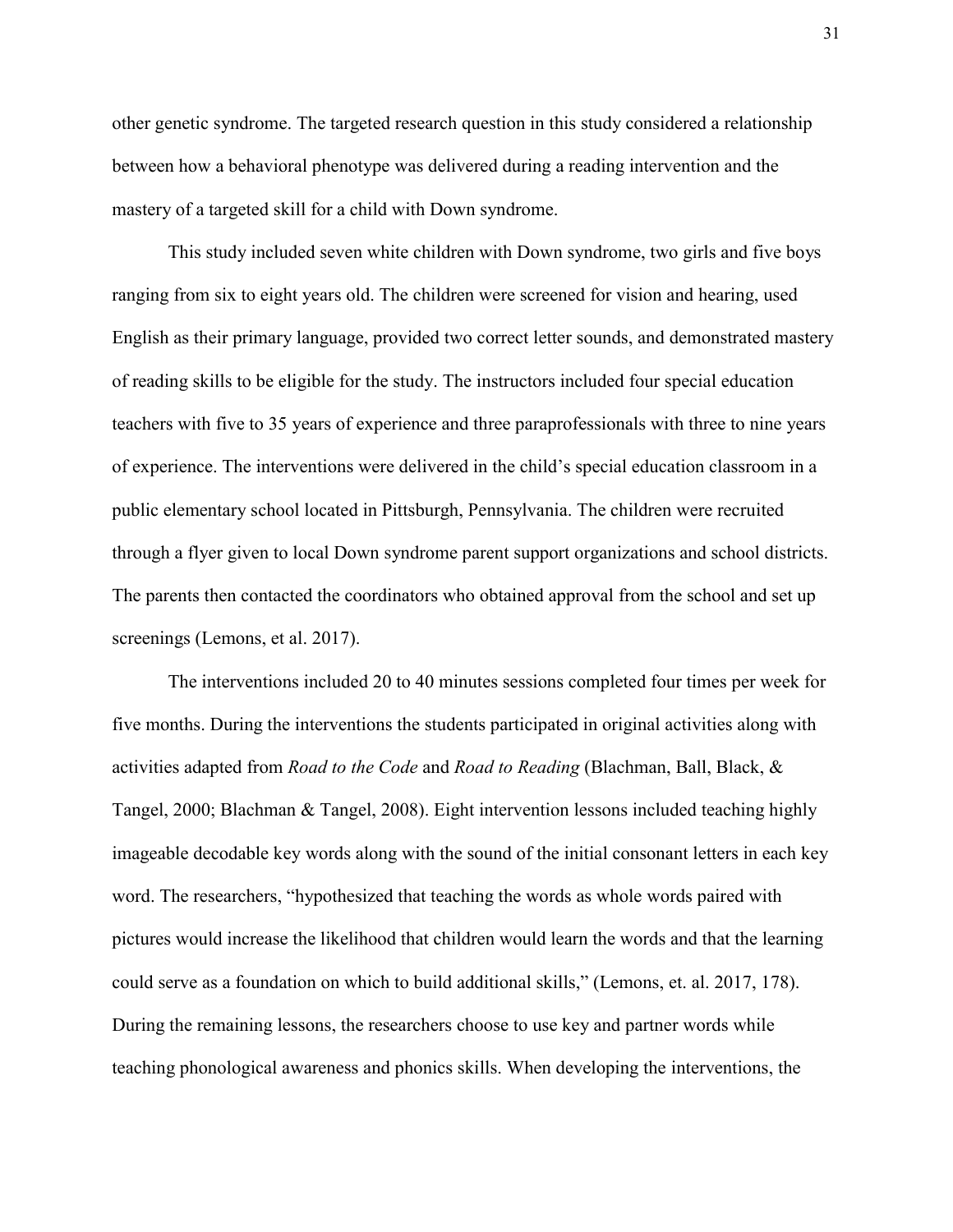researchers focused on scaffolding to help reduce the complexity of directions. They limited the initial instruction to three picture-supported words. The researchers choose to focus on the characteristics of demonstrated behavioral phenotypes, such as short-term memory loss.

The children in the study participated in an average of 45.1 sessions over a 16-week period. "A consistent functional relation was established for three students (Anne, Craig, Miguel). Two students (Lilli, Robert) demonstrated gains, although a functional relation was not established due to positive baseline trends. Finally, two students, Alex and Jack, demonstrated delayed response to intervention and we were unable to replicate an effect across a sufficient number of lessons," (Lemons, et al. 2017, 184). The findings of this study were consistent with outcomes of previous research studies focused on interventions of students with Down syndrome, where a large number of students demonstrated learning of content directly taught to them (Burgoyne et al., 2012; Lemons et al., 2012). The students who struggled with the intervention, such as Alex and Jack, may have benefited from additional individualization of behavior management plans due to low engagement. The subjects had difficulty managing behavior and maintaining engagement during both of their sessions. Overall, study results supported the likelihood and potential value of the reading intervention in regard to behavioral phenotypes (Lemons et al. 2017).

The researchers continued to determine how genes and the cognitive functions of children with Down syndrome impact academics and behaviors. Even though the researchers were looking for the limitations of academics and behaviors, they continued to show high expectations for academic performance of individuals with Down syndrome and other disorders. "The researchers believe that research aimed at understanding the behavioral phenotype of individuals with Down syndrome and evaluating the effect of tailoring reading interventions based on the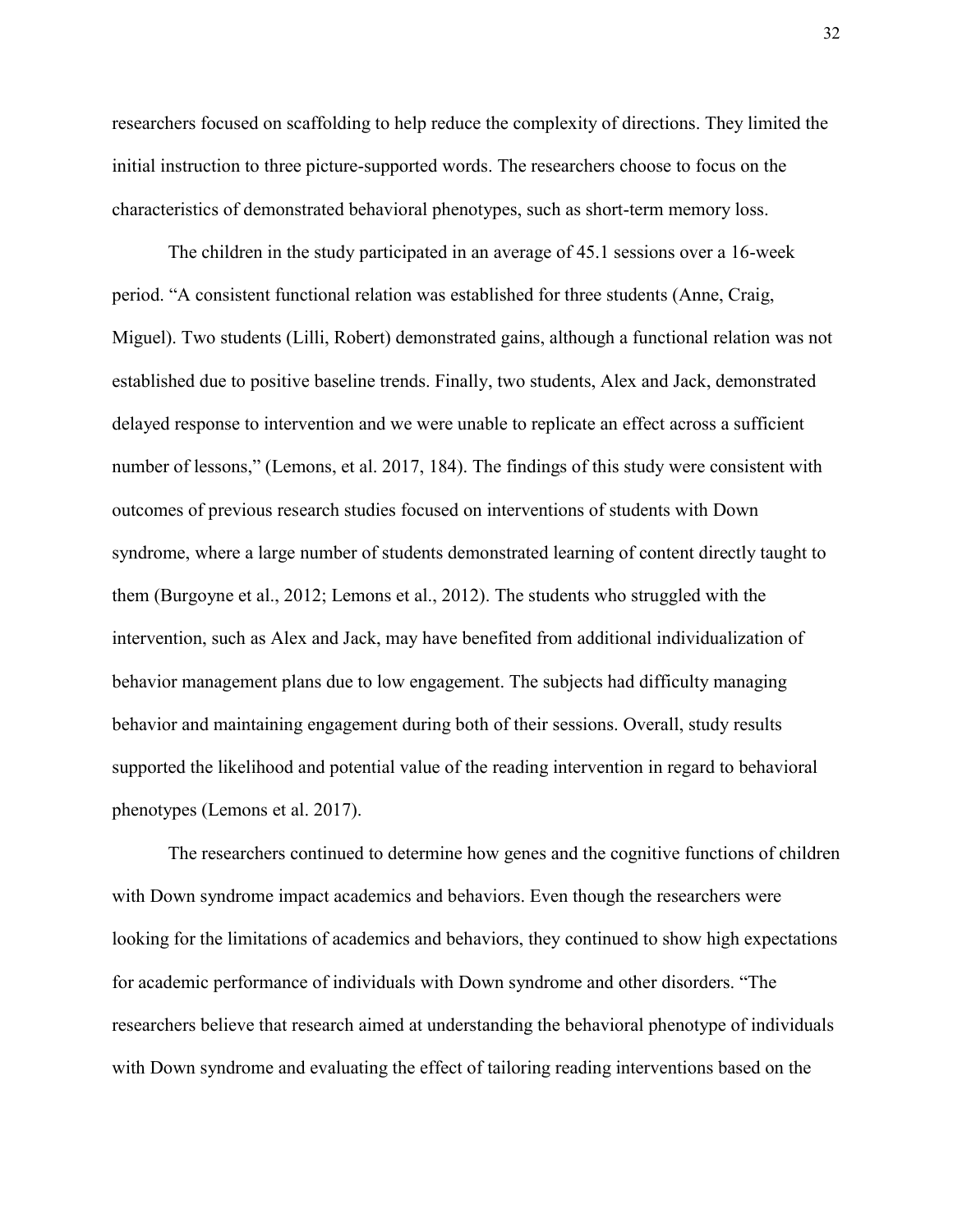phenotype may increase the effectiveness of academic interventions for a wider range of individuals than was previously thought possible," (Lemons et al. 2017, 185).

Lemons, King, Davidson, Puranik, Fulmer, Mrachko, Partanen, Al Otaiba, and Fidler, (2015), studied whether using an commercially available phonological awareness program increased phonological awareness, letter sound and word recognition for a child with Down syndrome based on their behavioral phenotypes. The researchers used the *Road to the Code* (RTC; Blachman, Ball, Black, & Tangel, 2000), an effective phonological awareness program that demonstrated improved skills in developing children at-risk of falling behind. This research study was completed when no other studies used a popular program such as the *Road to the Code.* Typically, programs like these are difficult for special education teachers to use due to the minimal structured. The researchers followed studies by Fidler and colleagues (Fidler, 2005, 2006; Fidler, Most, & Philofsky, 2009) who proposed that there might be better outcomes for children with Down syndrome if the interventions related to phonological awareness considered their typical behavioral phenotypes. These behaviors included cognition, speech, language, adaptive behavior, social-emotional function and motor functioning. If adaptations were provided for these characteristics, student outcomes may be improved. "The overall research question guiding this work was "Is the introduction of an adapted PA intervention associated with an improvement in word reading, letter-sound knowledge, and PA skills?" This first explicit attempt explored the promise of adapting an academic intervention for children with DS based on phenotypic characteristics," (Lemons et al. 2015, 273).

This study included five students with Down syndrome; four female and one male, all between the ages of six to eight. They were recruited from local school districts and organizations in western Pennsylvania. All were native English speakers, able to see and hear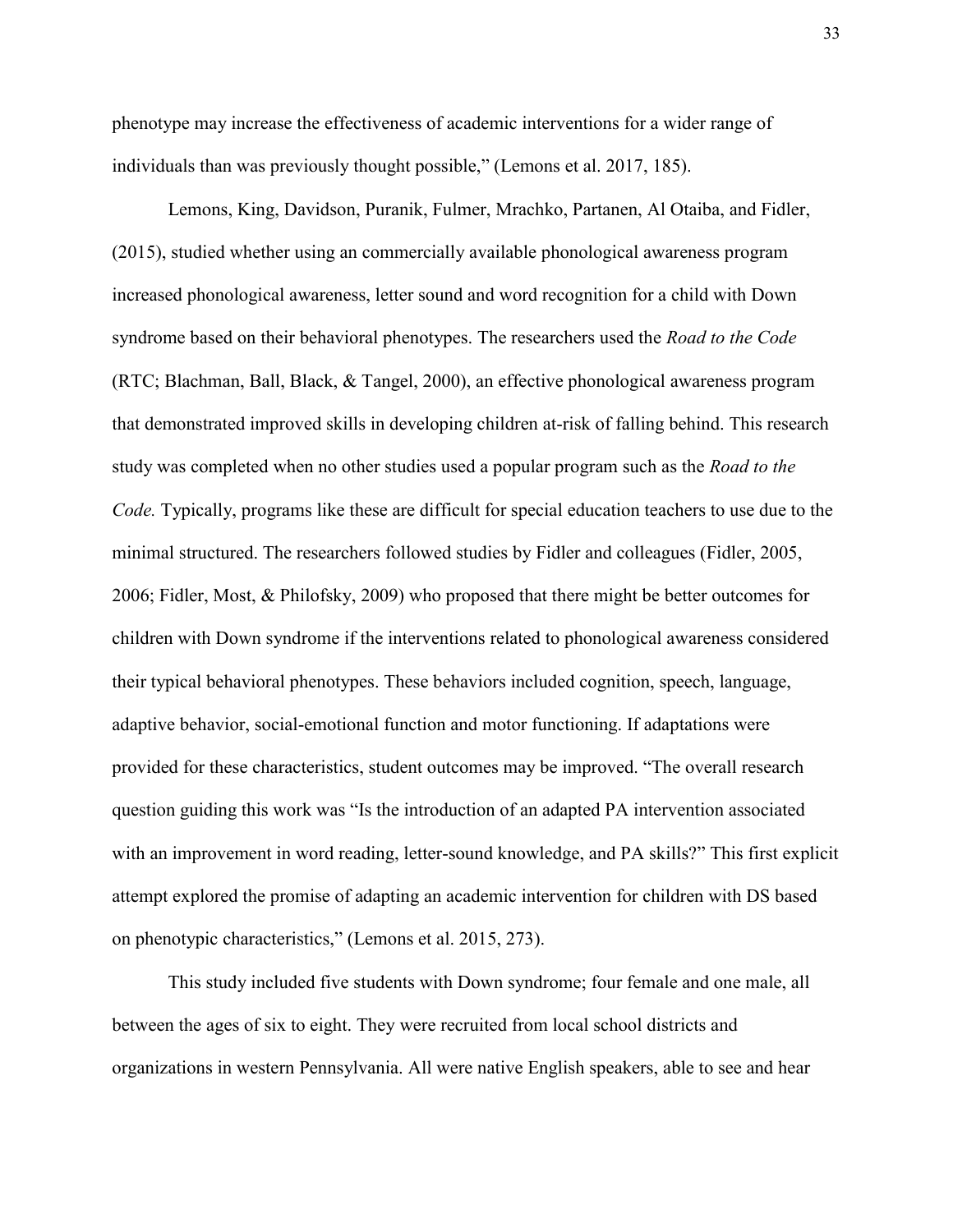well, communicated mainly through speech, attended 20 minutes of instructions with minimal behavioral breaks and showed mastery of 10 letter sounds. These students were typically programed in the general education classroom. Three students received life skill support and two received learning support. The interventionists included two special education teachers and one student enrolled in a special education doctoral program. All three had previously worked with students with disabilities and received training regarding specific data collection. The interventions were completed in a quiet one-on-one setting at each student's school.

The researchers measured naming of letter sounds, phonemic awareness (first sounds), and predetermined targeted words to determine how to measure the learning of the content provided. They choose a scope-and-sequence method over a 15-week period that included three daily lesson components. Adaptations were made for the baseline intervention according to guidelines from Fidler (2005) which focused on aspects of the Down syndrome behavioral phenotype. The main adaptation helped the child learn the letter sounds by teaching a target word that started with the particular target letter. The researchers adapted lesson plans to focus on behavioral phenotypes in the following ways: increased intensity, decreased working memory, integrated practice of targeted skills, increased task persistence, offered increased levels of support by using most-to-least system, used verbal language with increased visual support, and finally provided positive reinforcement (Lemons et al. 2015).

The results of the study showed a functional relation between treatment and the learning of target words. All five students showed higher posttest scores, though they made modest gains. These findings illustrated a functional relationship between the adapted intervention and improvement on phonological awareness and targeted words. "Results contribute to the more focused body of work involving children with DS by demonstrating children with DS can benefit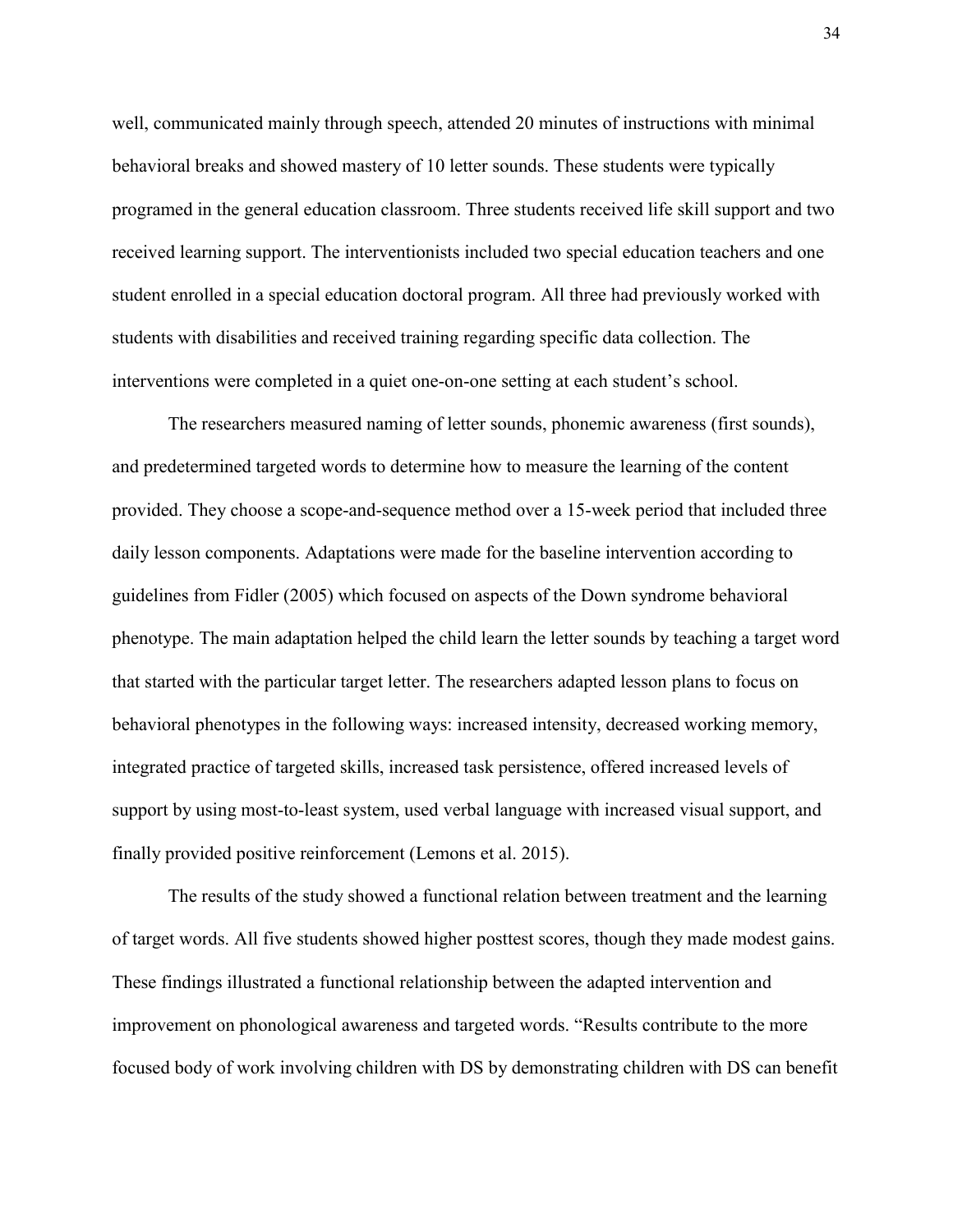from PA intervention," (Lemons et al, 2015, 283). The teachers in the study also reported how the positive outcomes of the interventions could be incorporated into the students' current teaching regimes. Three of the five teachers reported that even though they thought the intervention would be beneficial for their students with Down syndrome and other intellectual disabilities, the practicality of implementing this one-on-one would not be possible based on the current support at their schools.

This study demonstrated that the interventions regarding phonemic awareness were effective when behavioral phenotypes of children with Down syndrome were addressed. The study limitations included limited direct teaching, brief periods of mandatory instructional time that reduced the intervention time for some of the students, and feasibility of future use for teachers. The authors felt that the findings supported how phenotypic characteristics could be used to adapt interventions for those with Down syndrome. It is important for these types of interventions to be implemented early in a child's education. Not all children who may be diagnosed with Down syndrome need adaptations based on their behavioral phenotypes, but proactively addressing issues would be beneficial for future learning. The researchers stated, "This approach could increase our ability to provide more effective interventions to children with Intellectual Disabilities, and it may increase our understanding of learning challenges in the general population," (Lemons et al, 2015).

The research literature supported the different aspects of behaviors and interventions for children with Down syndrome and their families. The three articles supported families and their coping and hope mechanisms, the behavioral phenotypes in regard to phonemic awareness, and showed how supporting children with Down syndrome early on promoted greater academic achievements throughout schooling. The research has shown that these interventions may not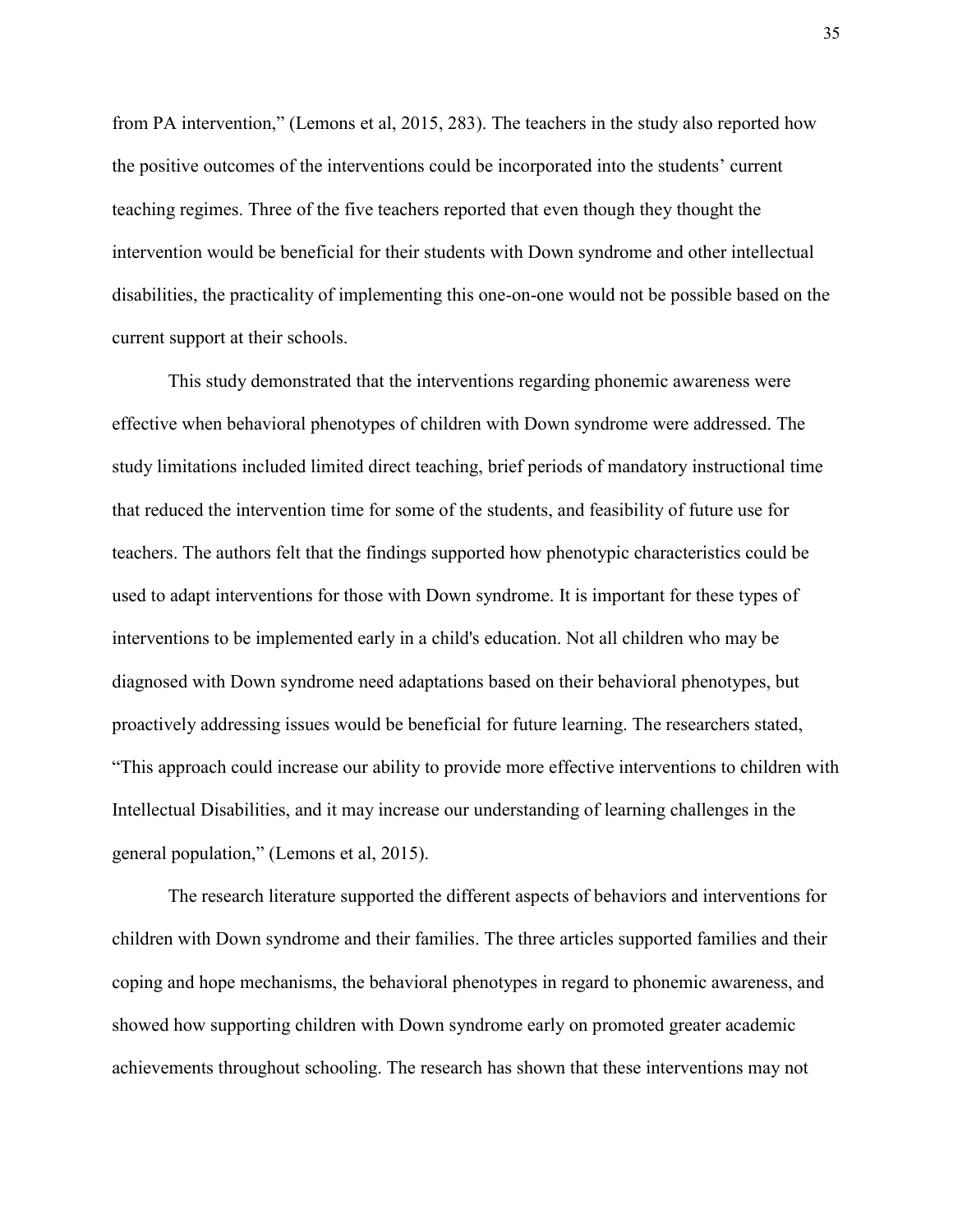only benefit for students with Down syndrome, but also students with other intellectual disabilities (Cless, Goff, and Durtschi, 2017; Lemons, et al. 2017; Lemons et al, 2015)

#### **Functions of Challenging Behaviors**

Tomaszewski, Fidler, Talapatra, and Riley (2018), explained why individuals with Down syndrome exhibited issues related to the different aspects of executive function (EF) and adaptive behavior throughout their lives. Currently limited information exists regarding how EF difficulties relate to employment outcomes in adulthood. The deficiency of information is due to improved quality of life factors for people with Down syndrome, due to the increased life expectancy from 12 years during the 1950s to an average of 60 years in the 2000s (Bittles & Glasson, 2004). In this study, the researchers evaluated how adaptive behavior and EF profiles of individuals with Down syndrome during early adulthood are associated with the areas of functioning and employment status (Tomaszewski, Fidler, Talapatra, & Riley, 2018, p. 41).

This study focused on adaptive behavior and the executive function individuals with Down syndrome. "Adaptive behavior refers to the conceptual, practical and social skills performed by individuals in their everyday lives. Conceptual skills include communication, numeracy, academic skills and self-directions, while social skills include social responsibility, self-esteem, interpersonal skills and social problem solving. Practical skills include daily living skills, safety, health care, routines and occupational skills" (Schalock *et al.* 2010). Woolf et al. (2010) reported that adaptive behavior makes up 45% of employer decision making when considering whether or not to hire an adult with an intellectual disability. Along with adaptive functioning this study focused on executive function, meaning "the cognitive processes involved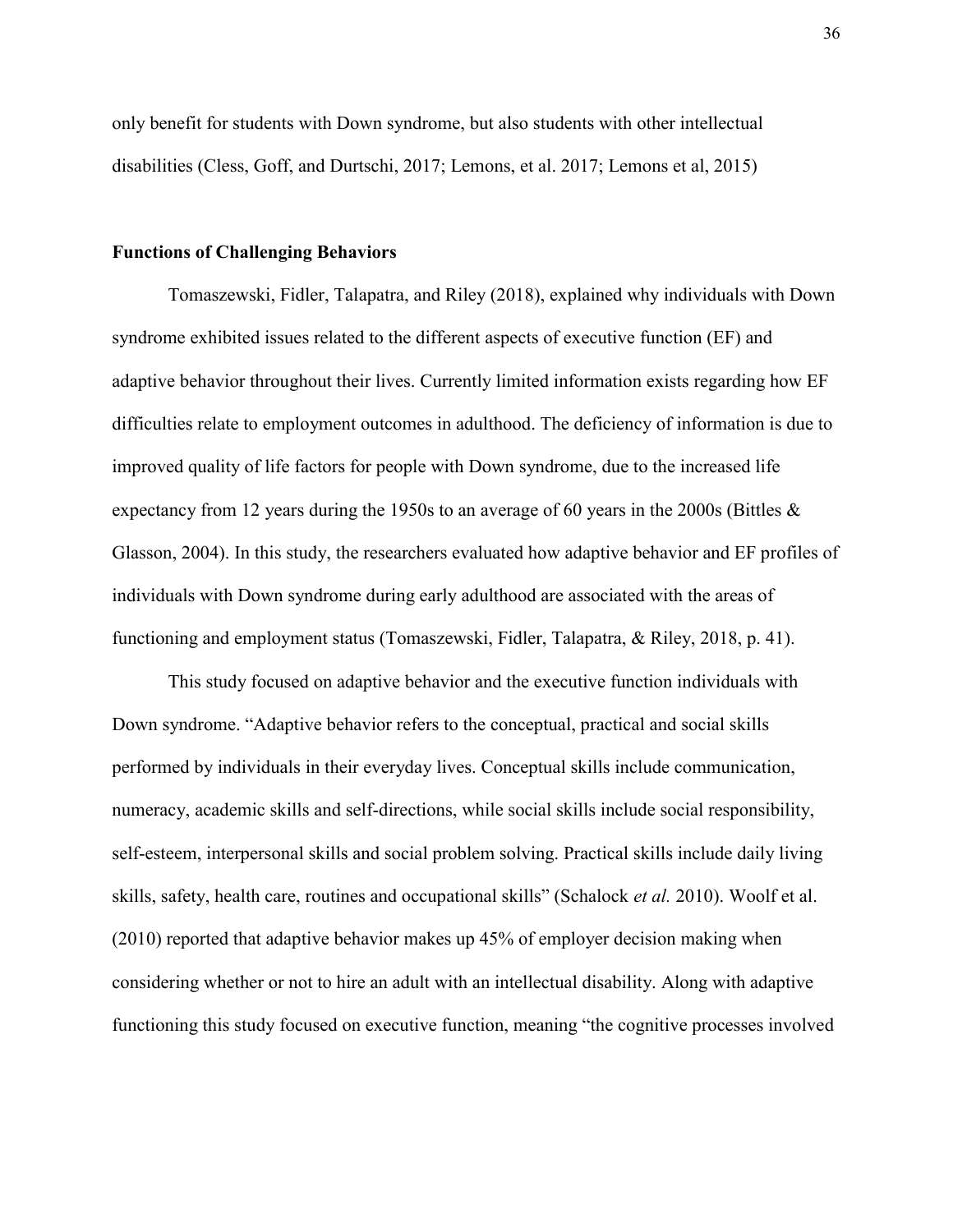in goal-directed behavior. These processes included working memory, cognitive flexibility, inhibitory control and planning," (Tomaszewski, Fidler, Talapatra, & Riley, 2018, p. 43).

This study included 31 adults with Down syndrome who ranged in age from 18 to 43 along with their parents or caregivers. The participants were primarily Caucasian and had an IQ range from 40 to 68. They were enrolled in an adult education course geared towards individuals with Down syndrome at the University of Denver. Participants were recruited through a community organization, The Global Down Syndrome Foundation, which helped those with Down syndrome through research, education, medical care and advocacy. The parents or caregivers completed a phone-interview assessment of adaptive behavior, a demographic questionnaire and an informant-report assessment of executive function for baseline assessment data. An information questionnaire included the medical and employment status of the individual with Down Syndrome.

The Stanford-Binet, Fifth Edition, assessed the participants' cognitive abilites and included the non-verbal and verbal domains. The study also used the Vineland Adaptive Behavior Scales, Second Edition, completed by the parents and caregivers, which assessed communication, daily living skills and socialization. Finally, they were given the Behavior Rating Inventory of Executive Function-Adult version (BRIEF-A), which included the behavioral regulation index, metacognition index and general executive composite index (Tomaszewski, Fidler, Talapatra, & Riley, 2018, p. 45-46).

The researchers reported that adults with Down syndrome showed challenges in the communication and daily living skills and strengths in socialization skills, when data considered adaptive behaviors. The caregivers and parents reported that their young adult demonstrated challenges in executive functions in the shifting attention, working memory, plan/organization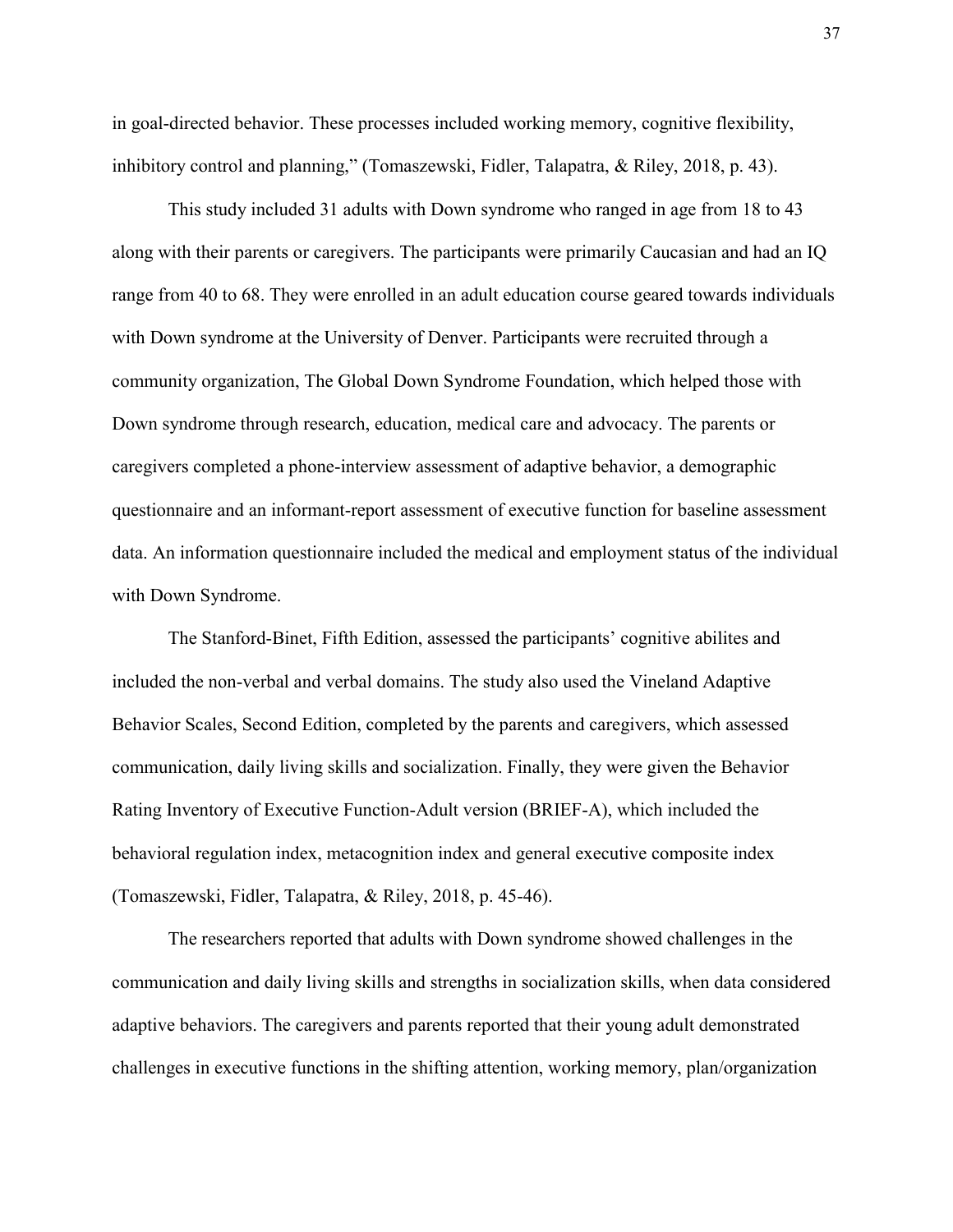and task monitor domains. They showed relative strengths in the areas of inhibit, emotional control, self-monitor, initiate and organization of materials. Working memory seems to be mostly associated with the employment status of young adults with DS, as those who have a better working memory were more likely to be employed versus those with working memory challenges (Tomaszewski, Fidler, Talapatra, & Riley, 2018, p. 49).

 The adaptive behavior profile in this study indicated challenges with expressive language skills, showing relative strengths in both receptive language and coping skills. This study also noted an additional struggle in the sub-domain of daily living skills with regard to community via the VABS-II. Although these findings contradicted to previous reports, it may have been due to the types of scores that were included. Regardless, this study added to previous literature relative to the adaptive behavior profiles of adults with Down syndrome and the interventions put in place that were associated with this population group (Tomaszewski, Fidler, Talapatra,  $\&$ Riley, 2018).

 Researchers also observed executive functioning profiles and found results similar to previous research findings showing that young adults with Down Syndrome demonstrated challenges in working memory, planning and organization, and task monitoring (Garon et al. 2008; Miyake et al 2000; Pennington & Ozonoff 1996). Tomaszewski et al. found similar results in which study participants' strengths were found in the areas of emotional control and organization of materials. Working memory, planning and organization, and task monitoring were all reported as areas of strength during this study compared to previous studies (Bevins et al. 2014; Daunhauer et al. 2014a; de Sola et al. 2015; Heyman & Heyman & Hauser-Cram 2015). Possible differences may have been due to the reference group or parent bias when completing the BREIF-A. The caregivers and parents may have reported solely on how the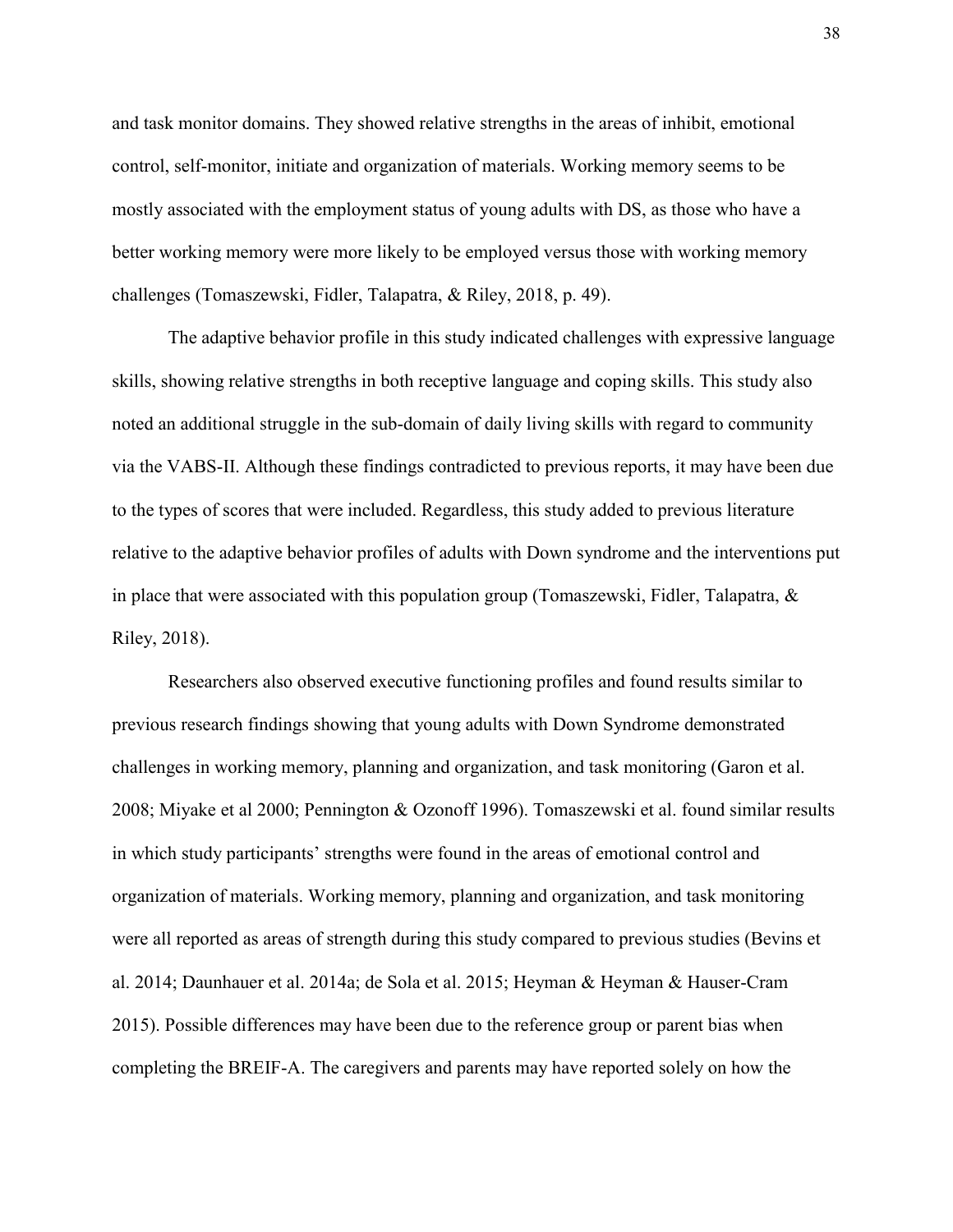young adults with DS behaved in their home and community rather than how they compared to their same age peers (Tomaszewski, Fidler, Talapatra, & Riley, 2018, p. 48-49).

 The study concluded that those with more difficulty with working memory were less likely to be employed versus those with less difficulty. This is extremely important information for teachers working with young adults with Down syndrome in post-secondary programs. Goals should focus on skills to improve executive functioning, such as working memory, to promote successful transitions after formal education and training has been computed (Pulina et al. 2015). It is becoming more common that adults with Down syndrome are competitively employed. Currently adults with DS work in sheltered employment, attend day programs, or may be enrolled in training programs. Competitive employment may be possible for some, but many parents and caregivers reported a lack of programs if they were not available through their school district or county (Kumin & Schoenbrodt, 2016). Vocational education programs are extremely important in teaching job skills. When students have successfully completed training, future employers are able to make accommodations so workers can complete the job tasks in manageable fashion. The results of the study indicated that it is imperative for vocational classes to target EF skills early in the education program to allow students more success as they reach the adult age (Tomaszewski, Fidler, Talapatra, & Riley, 2018, p. 48-50).

Makary, Testa, Tonge, Einfeld, Mohr & Gray (2015) examined the range and severity of adaptive and behavior problems among adults with Down syndrome. They reported how additional support with social and conceptual abilities was beneficial as behaviors of a person with Down syndrome over time are not stable but change as the individual ages and develops. There is a large amount of research related to adaptive behaviors of individuals with Down syndrome including social, practical and conceptual skills that allows them to function in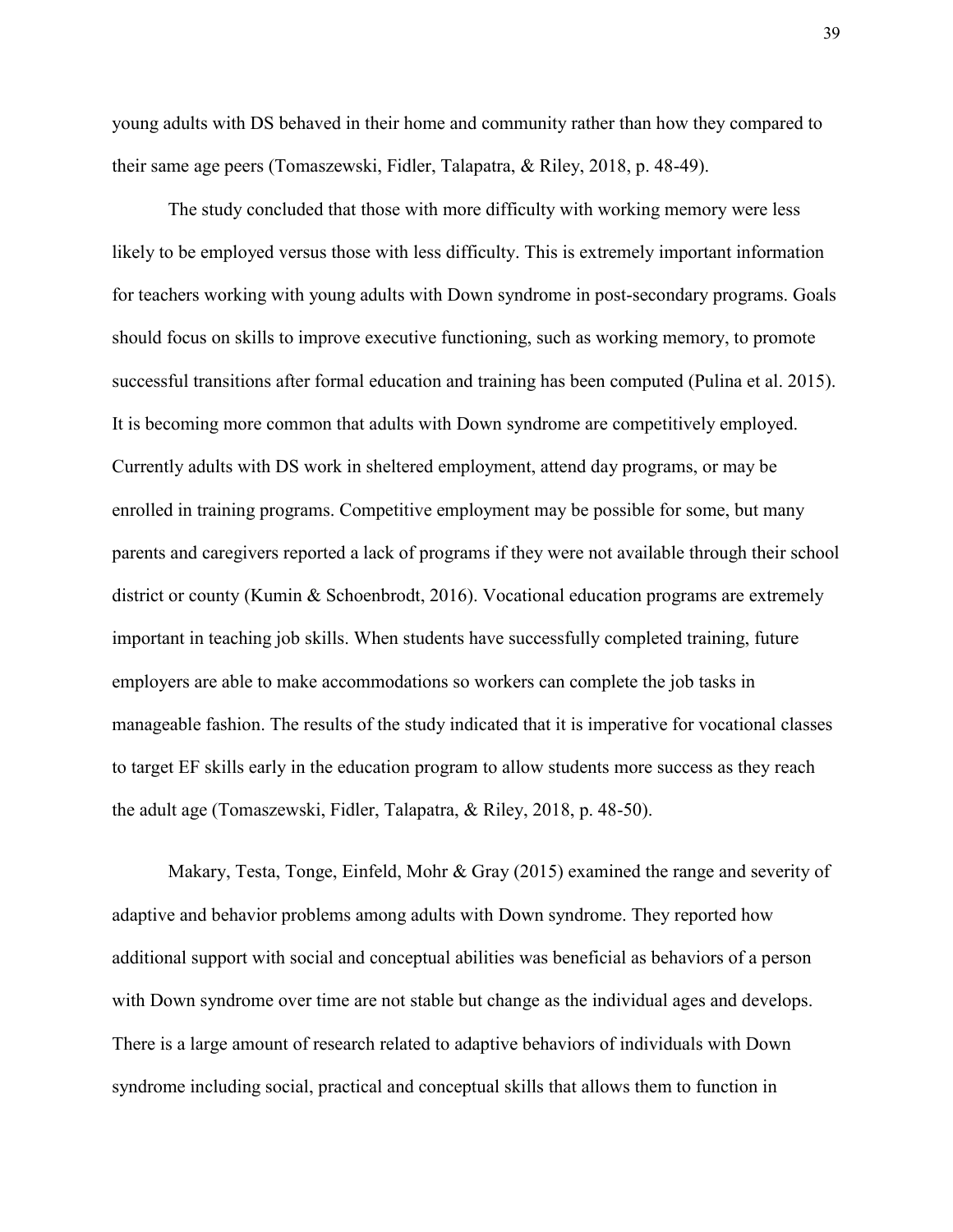everyday living (AAIDD 2010). Typically, these studies focused on determining trajectories that show how children will function as they gain and adapt (Harrison 1987; Keith et al. 1987). Seeing as the life expectancy for those with Down syndrome has increased from 12 to 60 years (Bittles et al. 2007), understanding behaviors through adulthood is becoming more important. Makary et al. (2015) focused their study around two main goals: one was to determine whether age was associated with changes in adaptive behavior in healthy aging adults with Down syndrome. Secondly, if there was an association, could it be determined whether changes were due to age-related differences in the range or selective of the selected adaptive behaviors (Makary et al. 2015).

The researchers conducted a longitudinal study of 20 participants and a cross-sectional study with 33 participants all with Down syndrome between ages 16 and 56. The longitudinal study included 11 males and nine females, and the cross-sectional study included 21 males and 12 females. The longitudinal study used participants from a previous Monash University, Centre of Developmental Psychiatry and Psychology study where behavioral information was collected from 119 individuals in 2006 to 2008. Of the 119 individuals, 20 responded to the current study and were eligible to complete the second data point, conducted from 2010 to 2012. The individuals from the cross-sectional study included 33 individuals with Down syndrome with only one data point collected from 2010-2012. Participants were recruited from the Down Syndrome Association at the Monash University in Victoria and South Australia. The parents and caregivers in both studies provided their child's current psychiatric diagnoses. Individuals with Down syndrome who were diagnosed or suspected of dementia were not eligible for the study (Makary et al. 2015).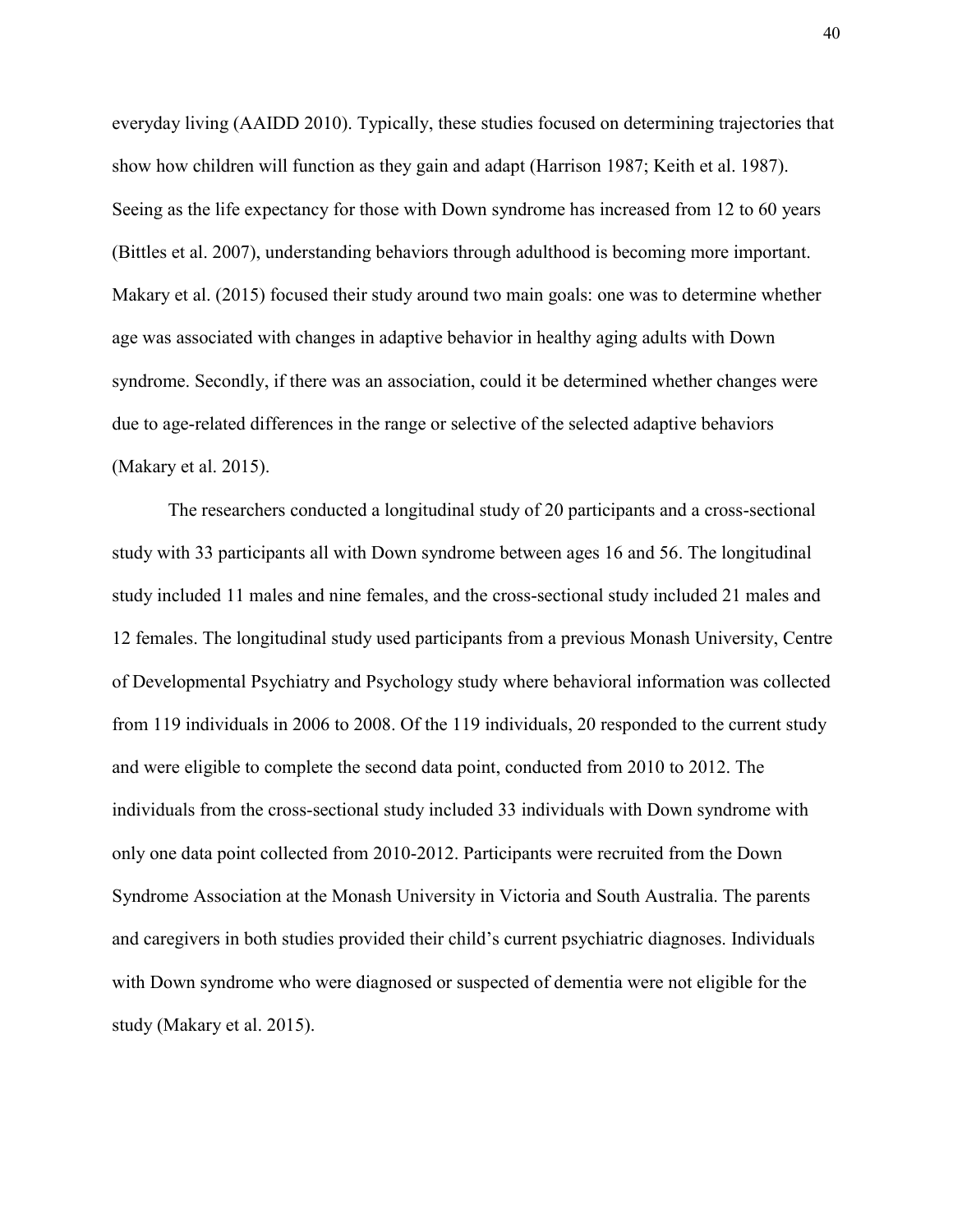Measurements included in the study were: Peabody Picture Vocabulary Test Fourth Edition (PPVT-4), Developmental Behavior Checklist-Adult (DBC-A), Adaptive Behavior Dementia Questionnaire (ABDQ), and the Adaptive behavior Assessment System-II Adult (ABAS-II). The PPVT-4 is a measure of receptive vocabulary where the subject points to a named picture. It was used by previous researchers in studies of those with Down syndrome (Dunn & Dunn, 2007). The DBC-A provides a measure of emotional and behavioral disturbances experienced by adults with intellectual disabilities. ABDQ is a screening tool designed to detect changes in daily functioning associated with dementia in those with Down syndrome. Finally, the ABAS-II is a questionnaire completed by the parent or caregiver that measures adaptive behavior skills. For both the longitudinal and cross-sectional study the participants, along with their families, were asked to participate with statements and consent forms via the mail. The parent/caregiver with the most/consistent contact with the participant was asked to complete the DBC-A, the ABDQ and the ABAS-II. The information obtained from the two different studies was statistically analyzed with random effects regression which provided the points of data (Makary at el. 2015).

The results of the study stated, "It was estimated that for an age difference of 10 years, the MIS for the ABAS-II Adult Global Adaptive, Conceptual and Social composites would decrease by 0.08, 0.09, and 0.08, respectively (generally moderate effect size; e.g. 0.008 coefficient is a moderate effect size 0.24). These decreases in MIS were consistently associated with significantly lower proportion of items positively check with ageing and not age-related changes in the intensity of adaptive abilities," (Makary et al. 2014, 696). This was due to checking fewer items on the measure of adaptive behavior (ABAS-II Adults). Additionally, there was no association between the intensity and age when items were endorsed. These findings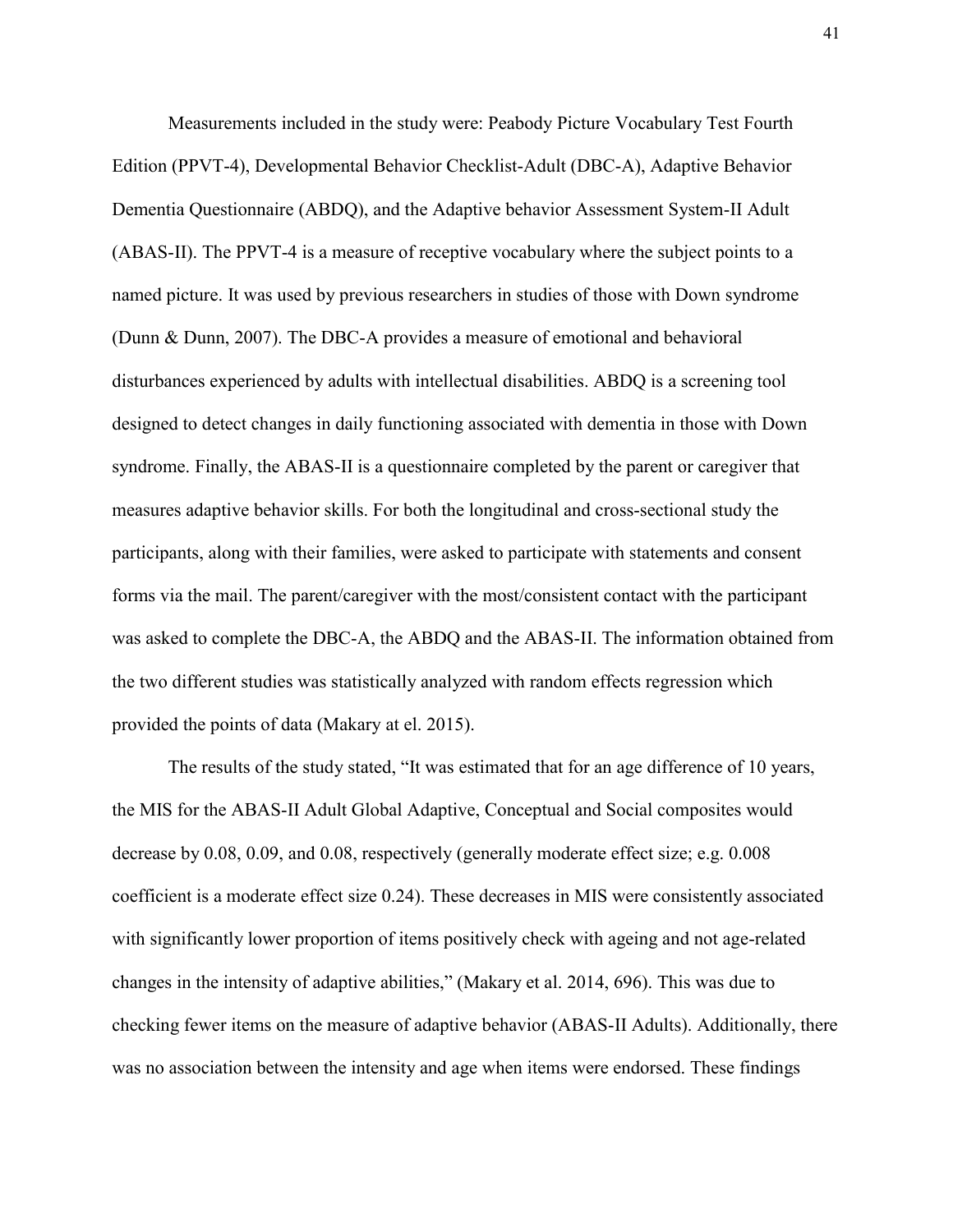suggested that age decreased in adaptive behaviors contributed to a decrease in the number of behaviors performed and not a change in the strength at which the behaviors were performed (Makary et al. 2014).

This study supported previous findings that showed age-related declines were related to changes in the adaptive behavioral range versus the intensity of the adaptive ability of the individual with Down syndrome (Taffe et al, 2008). Overall, this study reported that practical skills stayed the same with ageing, but social and conceptual skills declined. "Assistance for adaptive behavior skills, particularly social and conceptual, will be important to help maintain vocational and independent living success, which will likely aid autonomy, self-esteem and promote an active lifestyle into old age," (Makary et al. 2014, 698). This study displayed functions of adaptive behaviors that were prevalent and indicated impact on the long-term if there was not early intervention.

Authors Dieleman, Pauw, Soenens, Hove and Prinzie (2018), researched how problem behaviors and psychosocial strengths, along with problem-strength interrelations, could be evaluated for youth with Down syndrome. This study chose a more inclusive view of behavioral phenotypes of children with Down syndrome. They chose to do this by examining the interrelations and evaluating the profiles of the subject's strengths and problems. Even though previous research documented problem behaviors in the children with DS, minimal studies analyzed their psychosocial strengths (Dekker, Koot, van der Ende, & Verhulst, 2002; Dykens, 2007; Dykens & Kasari, 1997). Psychosocial strengths were defined as behaviors that crease a sense of satisfaction, foster relationships and strengthen the ability cope with adversity, or generally promote development (Epstein & Sharma, 1998).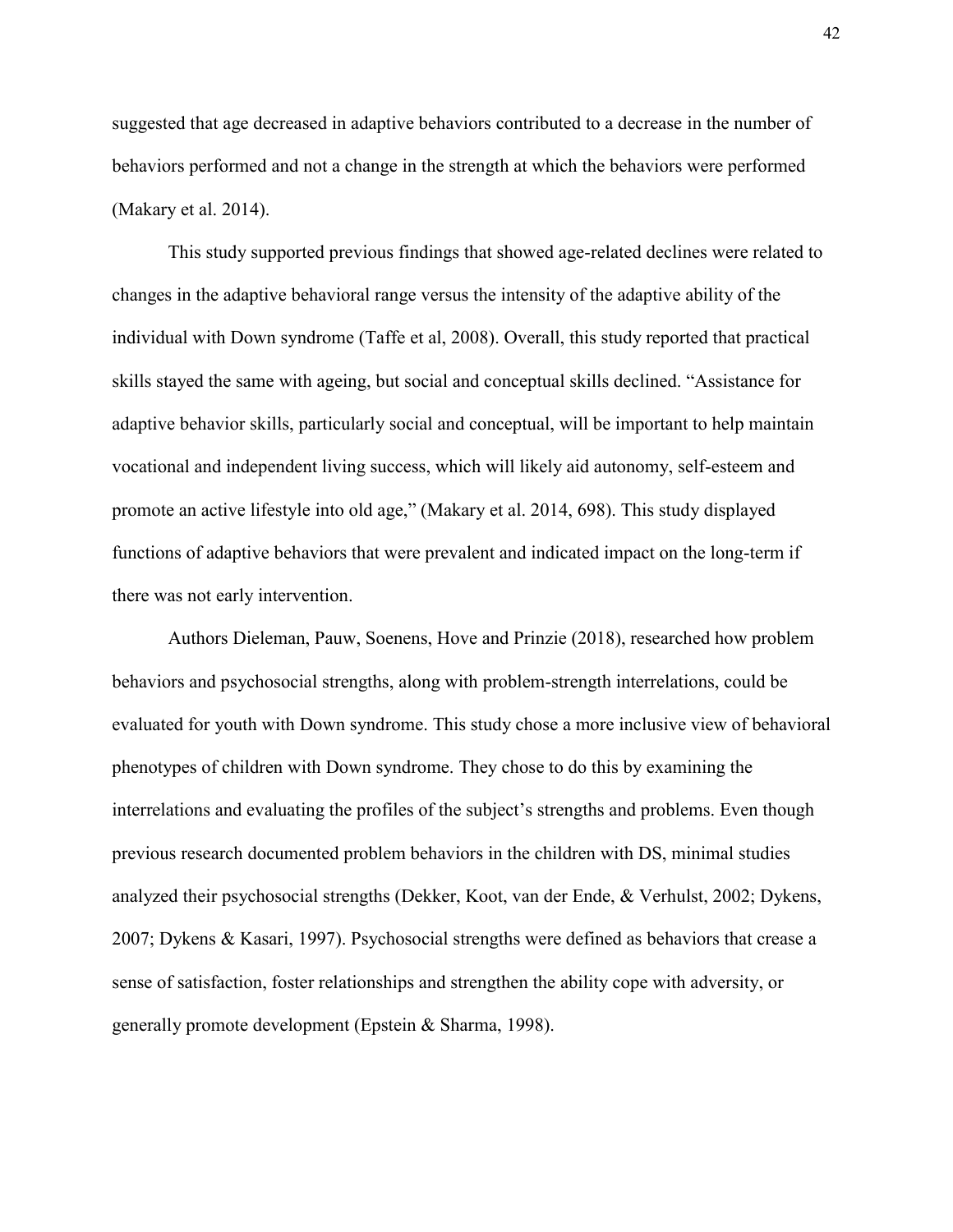The purpose of the study was to acquire a more comprehensive view of the behavioral phenotype of youth with Down syndrome. The study had three different goals: describe the degree and nature of problem behaviors and psychosocial strengths; examine the interrelations between problem behaviors and psychosocial strengths; and evaluate naturally occurring profiles in Down syndrome by using a cluster analysis. By focusing on particular behavioral phenotypes and psychosocial strengths, the researchers tried to determine the long-term effects for those with Down syndrome (Dieleman et al. 2018).

The subjects included parents who were asked to participate via invitations sent to parent associations for Down syndrome in Belgium and the Netherlands, along with training centers, schools, and guidance services. The study requirements included that the child was diagnosed with Down syndrome and between four and 20 years old. The sample included 67 parents of children with Down syndrome. The children included 37 boys and 30 girls between the ages of 4 and 19. The mothers average age was 40.4 years and the fathers average age was 45.1. The parents filled out an online or paper questionnaire (Dieleman et al. 2018).

The researchers used the Vineland Screener 0-6 (Scholte, van Duijn, Dijkxhoorn, Noens, & van Berckelaer-Onnes, 2008) where parents rated the adaptive behaviors of children regarding communication, daily living skills, socialization, and motor skills. This allowed the researchers to estimate the child's developmental age (DA). The parents were also asked to complete the Child Behavior Checklist/4-18 (CBCL; Achenbach, 1991) by rating the child's emotional and behavior problems which included eight syndrome scales: Withdrawn/Depressed Behavior, Somatic Complaints, Anxious/Depressed Behavior, Social Problems, Thought Problems, Attention Problems, Delinquent Behavior, and Aggressive Behavior. Even though the CBCL was developed for typically developing children, studies previously showed that this was an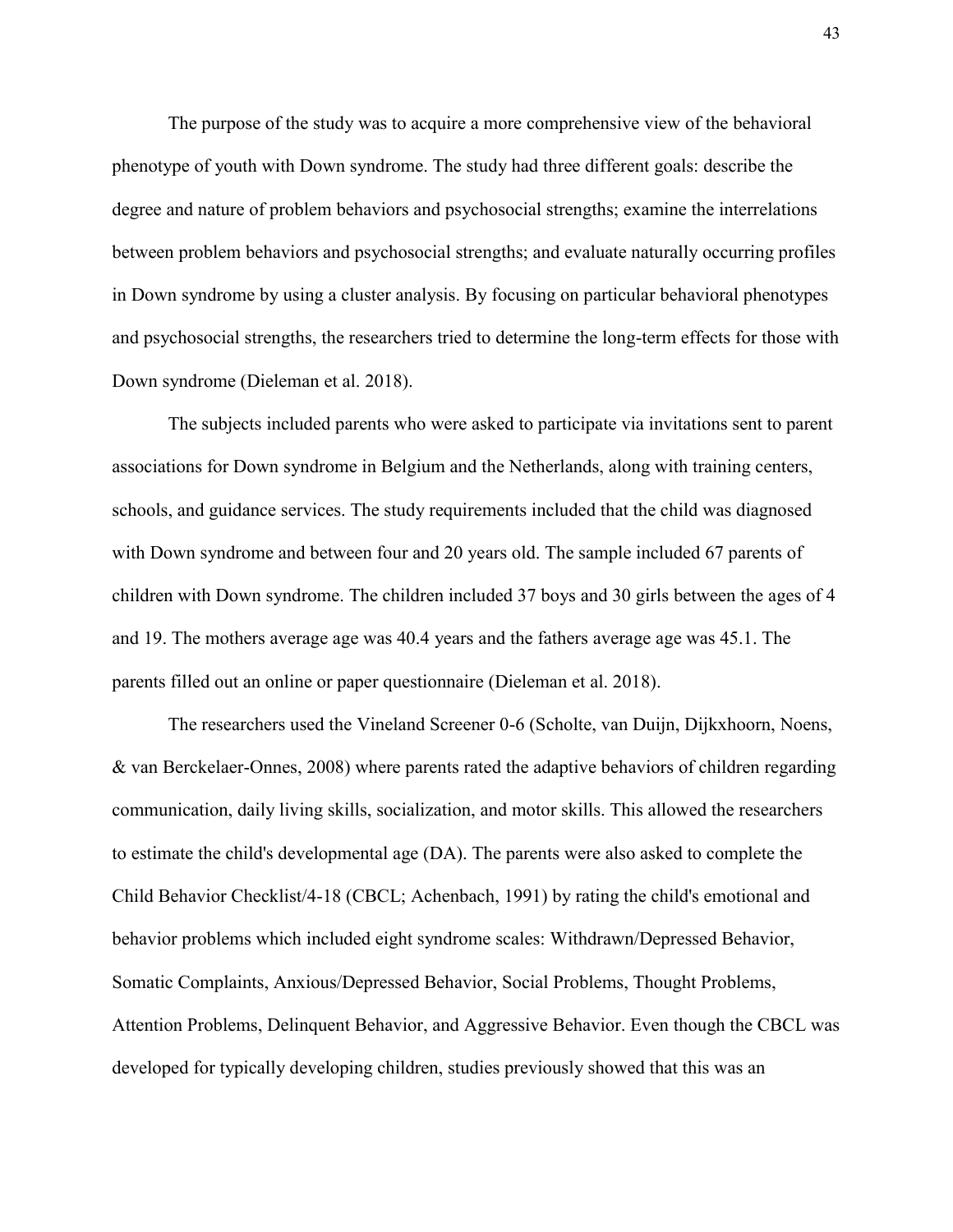acceptable instrument to examine the problem behaviors in children with Down syndrome (Koskentausta, Iivanainen, & Almqvist, 2004). The parents also rated their child's psychosocial strengths on the Behavioral and Emotional Rating Scale (BERS-2, Epstein, 2004). By using this scale researchers determined positive emotions, behaviors, and life aspects of the children by measuring five types of psychosocial strengths. The strength scales included the Interpersonal Strength scale, Family Involvement scale, Intrapersonal Strength scale, School Functioning scale, and the Affective Strength scale. The scores were arranged into groups based on the typical norms of a small school population (including maining typically developing children and a small percentage of children with disabilities; Epstein 2004).

"The results in this study indicate that attention, social, and thought problems were most prevalent, whereas family involvement and receiving/expressing affection were identified as strengths. A confirmatory factor analysis identified problems and strengths as distinct, yet related, variables," (Dieleman, 2018, 222). This study also reported that strengths of children with Down syndrome improved as their DA increased. It showed that acquiring conceptual, practical and social skills further promoted psychosocial strengths. The parents reported that their child communicated emotions better and accepted affection when parents were involved. This aligned with previous studies that stated that social understanding/behavior along with empathy was a child with Down syndrome's best developed skill (Di Nuovo & Buono, 2011). The Confirmatory Factor Analysis (CFA) indicated that there were common behavioral problems and psychosocial strengths in children with Down syndrome. Problems and strengths included definite and important information regarding the behavioral display of a child with Down syndrome (Dieleman et al. 2018).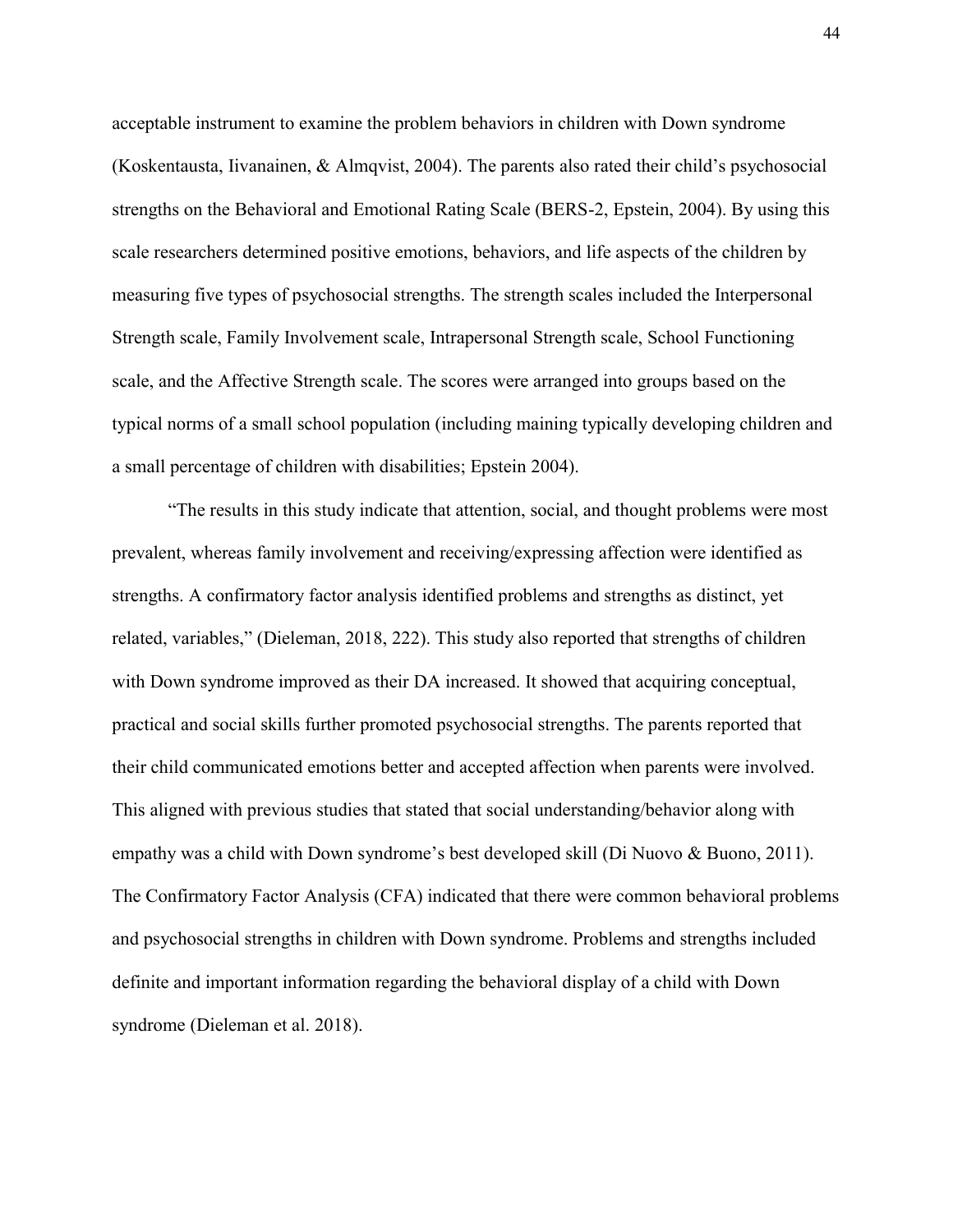The research findings from this study can be implemented into interventions for children with Down syndrome, as they may be beneficial for the following reasons: determining the children who may be most at-risk for maladaptive development, finding strengths interventions and determining specific interventions to be used. "Children with low levels of strengths in addition to high levels of problems appear to be most at -risk and, hence, might need more intensive or longer support than other children with Down syndrome," (Dieleman et al, 2018, 223). Choosing the appropriate interventions for these children it may off chance focus on problem behaviors, like aggression or internalizing problems. Although this study was one of the first to acquire profiles of problems and strengths in children with Down syndrome, there were a few limitations. These limitations included the small sample size, the instruments (CBCL and BERS-2), as they were developed for the general population and not individuals with ID, and the cross-sectional design of the study. To add to the continued research and to better understand the long-term correlations, a longitudinal signed was recommended to help determine the developmental pathways of those behavior problems along with the strengths of children and adults with Down syndrome (Dieleman et al. 2018).

The research literature supported the functions of behaviors and long-term effects that were most prevalent with children and adults with Down syndrome. The three articles focused on adaptive behaviors and the executive function in those with Down syndrome, how additional support with social and conceptual abilities may be beneficial as behaviors, and problem behaviors and psychosocial strengths that can be evaluated for youth with Down syndrome. By focusing on the various aspects of behaviors, including the social aspects and the meaning behind why these behaviors are happening, and by focusing on their psychosocial strengths, children with Down syndrome would continue to develop and thrive as they become older and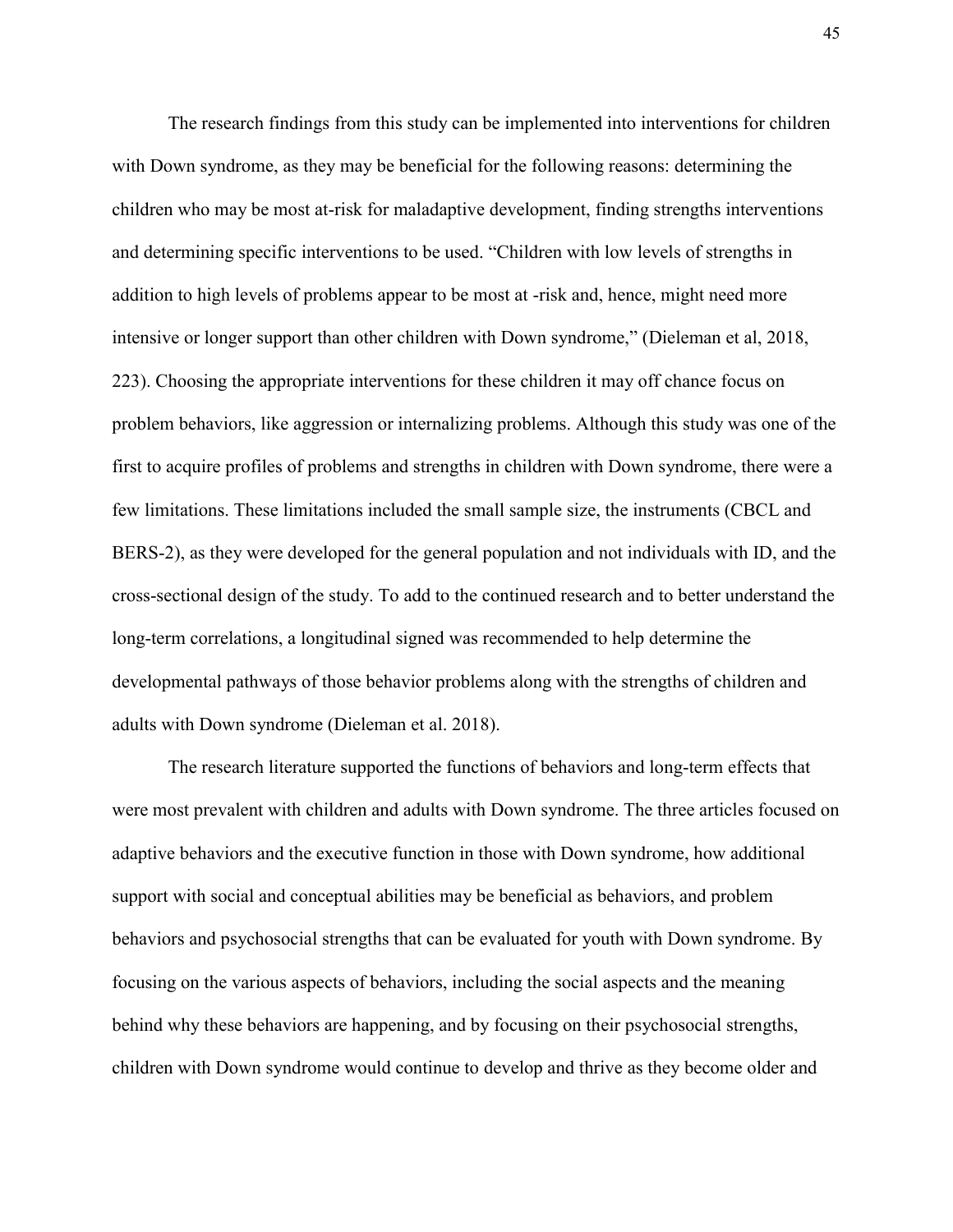independent (Tomaszewski, Fidler, Talapatra, & Riley, 2018; Makary et al. 2014; Dieleman et al. 2018).

#### **Effectiveness of the FBA**

Rodriguez, Thompson, and Baynham (2010) assessed the effects of attention and escape related to noncompliance in children with Down syndrome. Noncompliance with instructions was noted as one of the most common problems for which children are referred for behavioral treatment (Bernal, Klinnert, & Schultz, 1980: Miles & Wilder, 2009) and has been reported in between 8% and 54% of young children (Crowther, Bond, & Rolf, 1981). Noncompliance may be one factor that reduces social and academic growth. Preschool and kindergarten teachers rated compliance as one of the most critical school readiness skills (Hains, Folwer, Schwartz, Kottwitz, & Rosenkotter, 1989). Due to the possible negative effects that noncompliance in children, especially those with ID, it is essential to integrate methods to manage this problem behavior. "Because attention and escape appear to be the most common consequences for noncompliance among young children, it is particularly important to understand the role of these variables in the maintenance of noncompliance. Thus, the purpose of the current study was to describe a method for evaluating the relative contributions of escape and attention in the maintenance of noncompliance," (Rodriguez et al. 2010, 144). By doing so, this study explained how developing a Functional Behavior Assessment (FBA) identified factors that contributed to problem behavior.

This study included three children, Sue, Lee and Ben who were enrolled in an early childhood program at a university. They were recommended to the study by their teachers due to noncompliance in the classroom. Sue was a typically-developing 2-year-old girl. Lee was a 4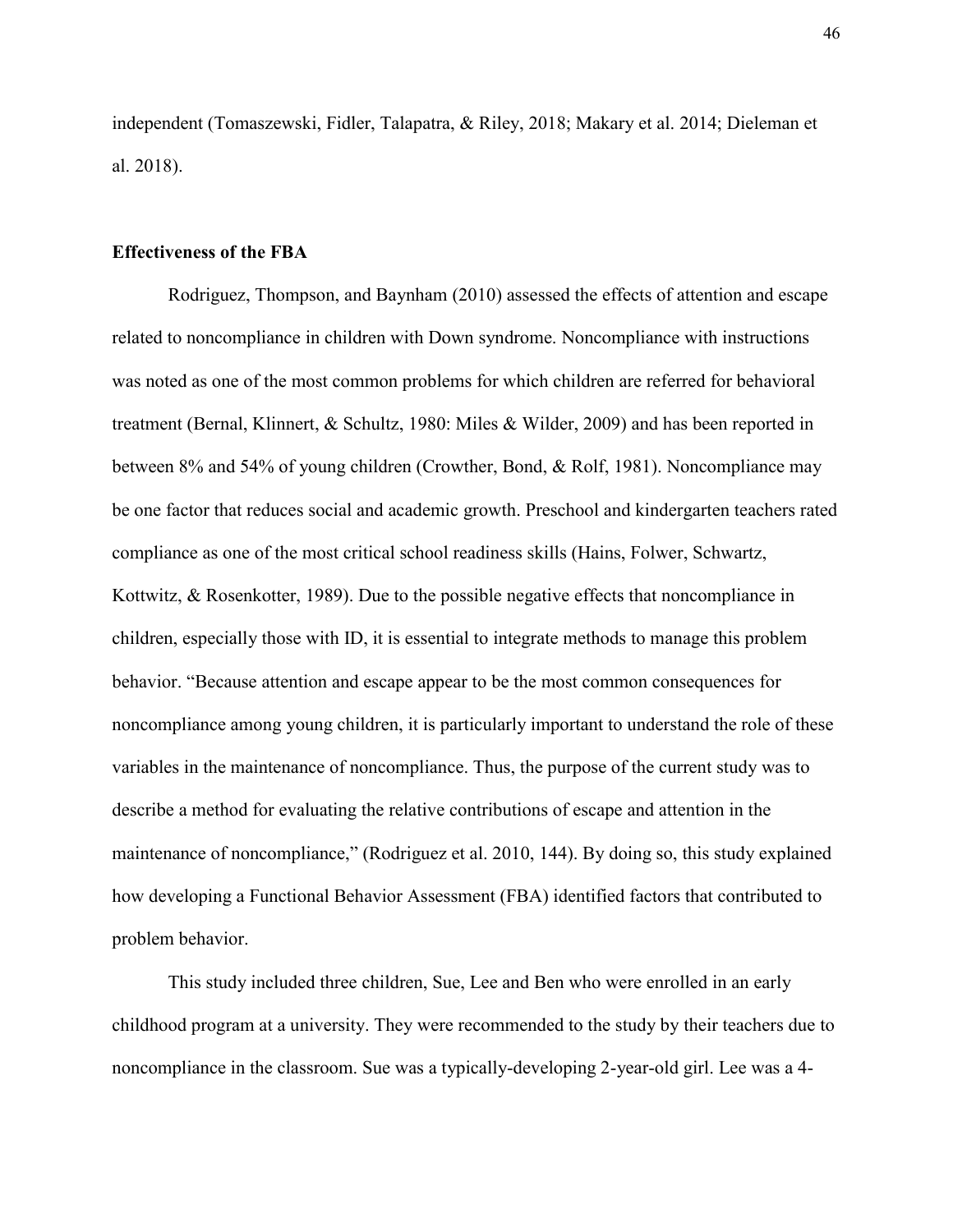year-old boy who was also typically developing, and Ben was a 4-year-old boy who was diagnosed with Down syndrome. The study procedure included five-minute sessions composed of ten, 30-second trials for each child. The sessions were completed in a room at the university that included a one-way observation mirror with reading material, a small trash bin, and 40 pieces of white paper spread around the room. The researchers, trained in observation, collected data related to compliance and non-compliance. "Compliance was recorded when more than half of at least one piece of paper passed the opening of the trash bin within 5 seconds of the instruction. Noncompliance was recorded if the child failed to meet this requirement," (Rodriguez et al. 2010, 144). A second observer also collected data with an agreement stating that data was included when both observers recorded the same response for one trial (mean agreement across children was 99%) (Rodriguez et al. 2010).

This study focused on the attention and escape conditions in regard to noncompliance and behaviors of children. The attention condition was developed to determine whether noncompliance was responsive to the types of attention that generally followed noncompliance during normal conditions (e.g. verbal and physical encouragement to complete the task). For this study if noncompliance was shown, the researcher displayed attention, but would not allow the child to escape from the task. If the child cooperated, they received a break from the task but no attention was given. This meant that the researcher only displayed attention when the child was noncompliant. The escape condition was created to determine whether noncompliance responded to escape from tasks. The escape condition was compared to the attention condition, but the circumstances for compliance and noncompliance were reversed. For the escape condition, the researcher displayed attention for compliance by giving praise and continuing the task through physical guidance. "The attention and escape conditions were alternated in a multielement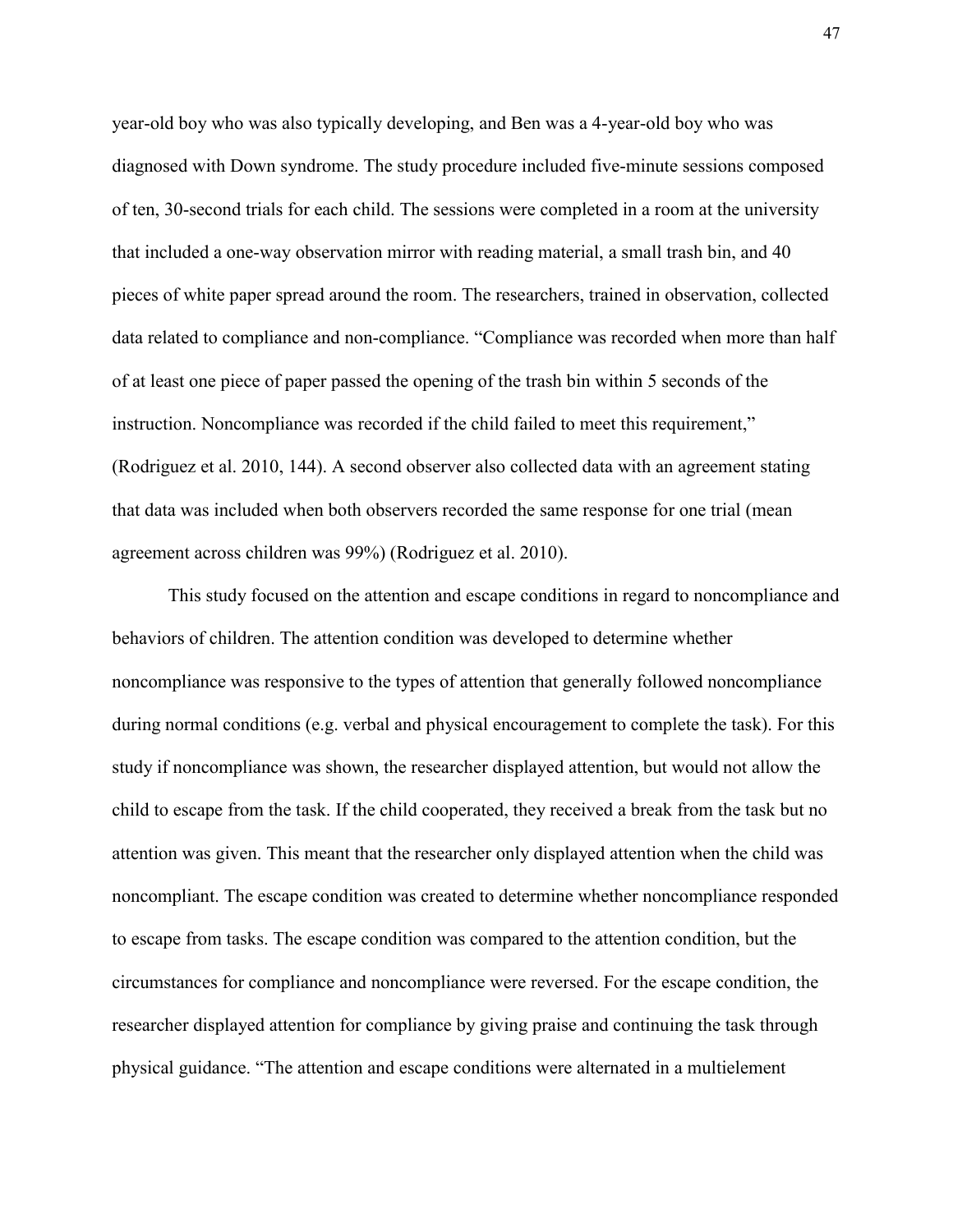design. Furthermore, control was demonstrated through a contingency reversal strategy in which one test condition served as a control for the other," (Rodriguez et al. 2010, 145).

The results stated that the participants showed levels of noncompliance that were consistently higher in the attention condition. This suggested the following: noncompliance was maintained by social attention, and attention was relatively more influential than escape in the maintenance of the children's noncompliance. Lee demonstrated the largest discrepancy regarding noncompliance across the two conditions with an average of 73% for attention and 23% for escape condition intervals. Sue showed lower levels of noncompliance compared to Lee's, 38% for attention and 10% for escape. Ben, the child with Down syndrome, displayed a larger degree of overlap with an average of 55% for attention and 36% for escape condition intervals (Rodriguez et al. 2010). "The degree of overlap evident in Ben's data may be due to multiple treatment interference. If so, implementing these procedures within a reversal design may have produced more discriminated responding and allowed more conclusive statements regarding Ben's data," (Rodriguez et al. 2010, 145). The authors stated that a condition, such as escape or attention, would be hard to exhibit due to the fact that no response to noncompliance would initiate escape, and the prevention of escape was necessary for some interaction with the participant.

Overall, this study suggested that higher levels of noncompliance were shown concerning the attention condition from all the child participants in this study. This was true even though this assessment only tested the effects regarding attention to escape. This means that when the attention was given through continuous verbal and physical prompting, it contributed to noncompliance shown by the children. This study, along with the study completed by Wilder et al. (2007), illustrated that positive reinforcement would more likely add to the continuation of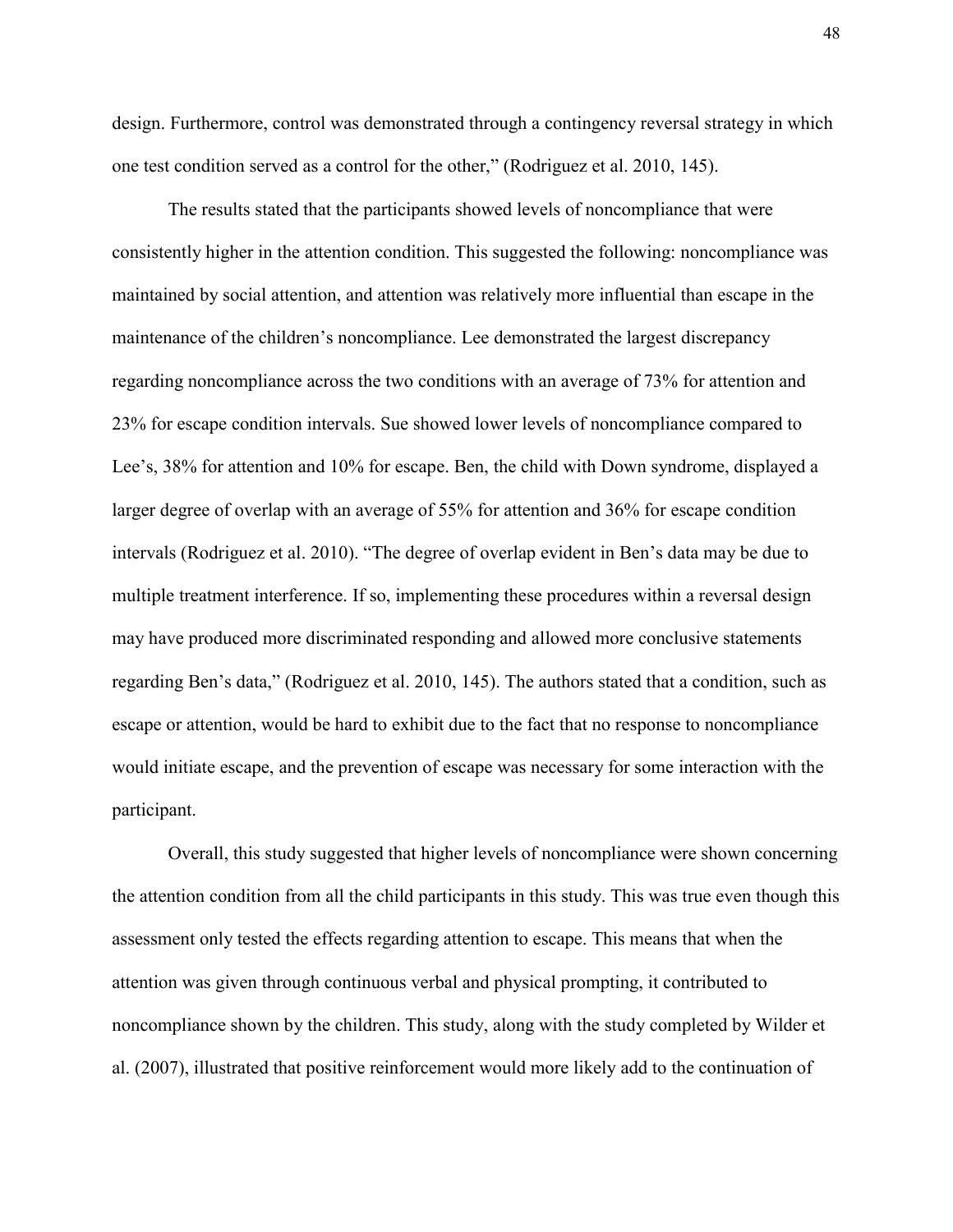noncompliance in children who are typically developing. This behavior that may seem to be an escape response. "However, because timeout would be ineffective if noncompliance was maintained by escape from instructions, treatments for noncompliance must be individualized based on the function of problem behavior," (Rodriguez et al. 2010, 147). This study introduced one option for studying the effects of attention and escape regarding an individual's noncompliance. A study like this may help form the beginnings for treatment recommendations and evaluations, such as developing an FBA for a child. The researchers stated additional research in this area would be beneficial for parent-training programs and preschool classrooms to help them be as effective as they can with children (both with ID and typically developing) who are noncompliant (Rodriguez et al. 2010).

Rispoli, Davis, Goodwyn, and Camargo (2012), compared the results of a trial-based functional analysis with an analogue functional analysis conducted in public school classrooms. More often than not, students with autism and other ID are placed in public school classrooms, but these students often display challenging behaviors that can significantly impact classroom activities in the areas of instruction, communication, and social interactions (Koegel, Matos-Freeden, Lang, & Koegel, 2011). Previous research proved that interventions to help with challenging behaviors were more successful when they were based on the results of a functional behavior assessment (FBA) (Carr, 1994; Mace, 1994; Mace, Lilli, & Pinter-Lalli, 1991). Both the trial-based functional analysis and the analogue functional analysis helped to determine the functions of the behavior found in the FBA. The functional analysis directs both behavior interventionists and teachers to determine the function of the challenging behavior and connects the problem behavior to a successful intervention (Rispoli, Davis, Goodwyn, & Camargo, 2012).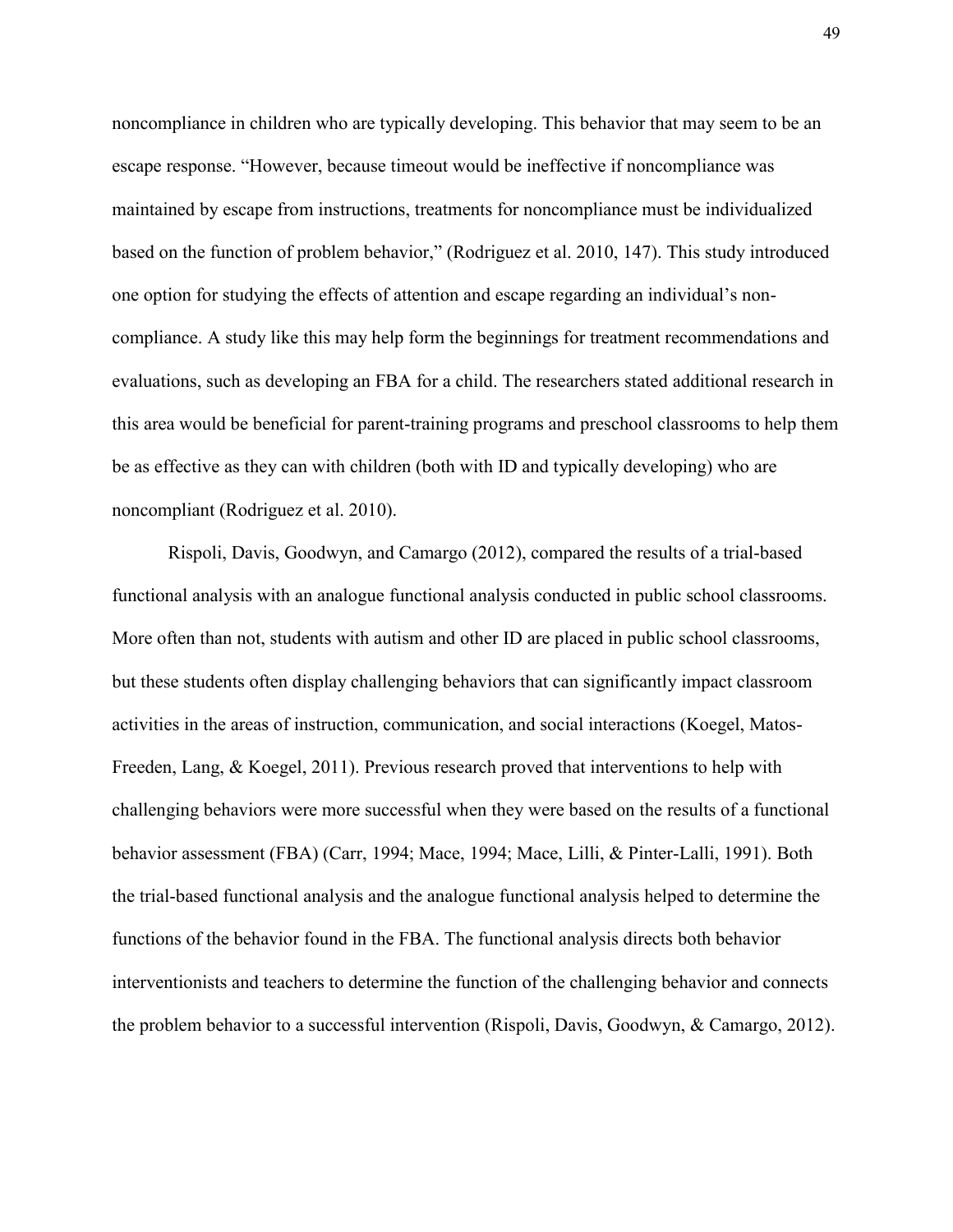The analogue functional analysis is a well-researched method that determines the behavioral function. The information is gathered in a controlled setting to allow manipulation reinforcement to help determine the consequence of a particular challenging behavior (Iwata et al., 1994). "One recommendation from previous studies is that analogue functional analysis should be conducted in the setting in which the behavior naturally occurs and in which the intervention is to be applied," (Hanley et al., 2003, 181). Although it would be beneficial to use analogue functional analysis, many challenging factors come about when doing so in a public school setting. The analogue functional analysis is time-consuming, includes resources for training, can cause ethical concerns because of learning effects that may arise due to dense schedules, and finally there could potentially obtain problematic inconclusive results (Rispoli, Davis, Goodwyn, & Camargo, 2012).

An alternative to an analogue functional analysis is a trial-based functional analysis. For this analysis, researchers conduct the study in the classroom where the child functions in a more natural setting which results in more valid conclusive results. The authors noted that no study has evaluated the use of trial-based functional analysis following inconclusive analogue functional analysis results (Rispoli, Davis, Goodwyn, & Camargo, 2012, 181).

To address the missing pieces of current literature, the researchers in this study compared the analogue functional analysis results to a trial-based functional analysis in a public classroom. This study included two students with ID and challenging behaviors. One of the students, Lauren a 5-year-old female with autism, was in a self-contained special education classroom. Her challenging behaviors included aggression towards adults demonstrated by screaming, pushing, kicking, and grabbing. The other student, Dennis a 15-year-old male with Down syndrome, was also in a self-contained classroom. His challenging behaviors included verbal outbursts ("No" or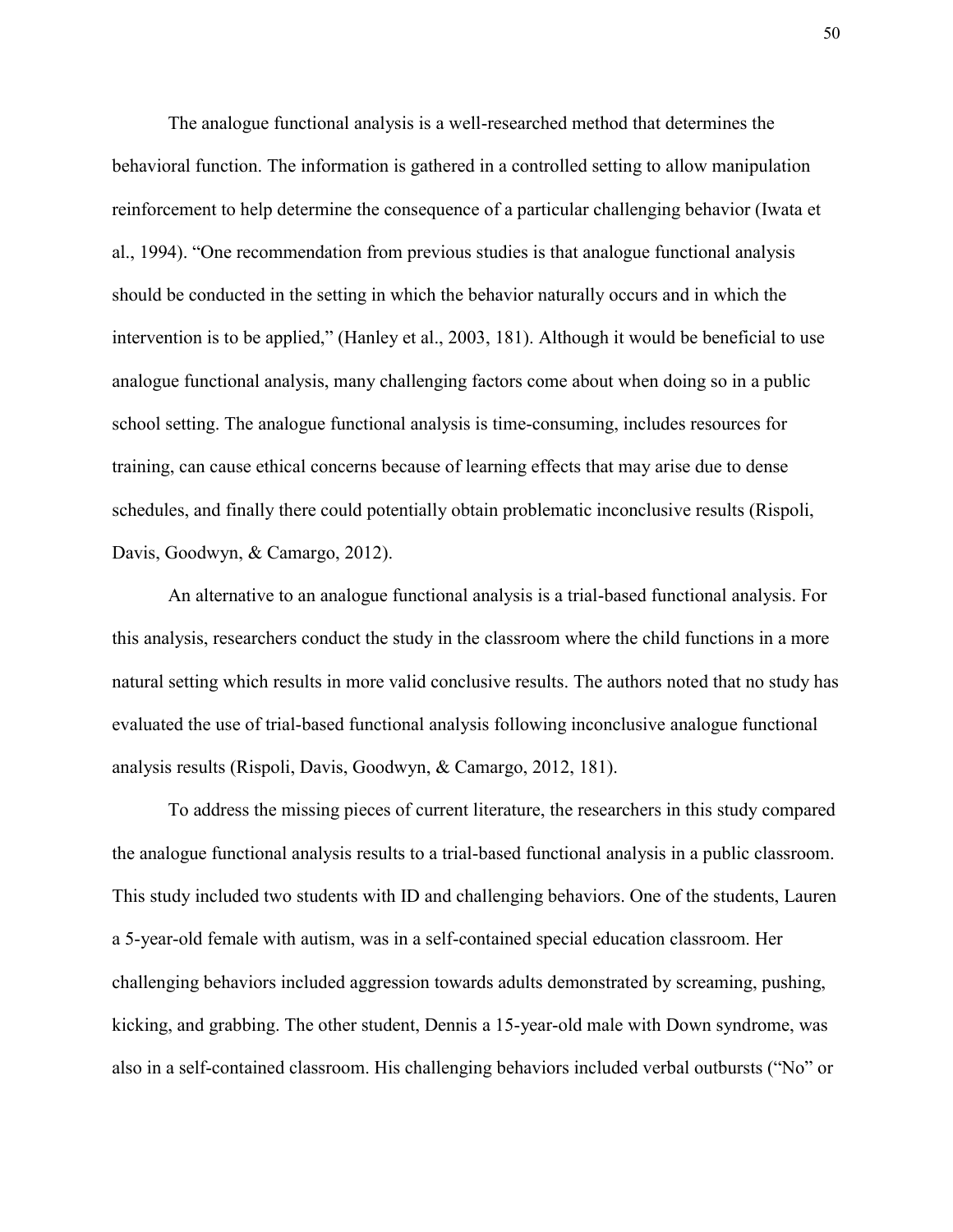"Stop it"). Lauren's teacher with 15 years of experience, and Dennis' paraprofessional with five years of experience implemented this study. The information for both students was collected from observation during one school day. The analogue functional analysis was completed in a partitioned spot of the classroom and the trial-based functional analysis was completed in the classrooms during different activities that were part of the typical classroom routine (Rispoli, Davis, Goodwyn, & Camargo, 2012).

The study procedure was divided into three phases. Phase one was a descriptive assessment where trained students collected data regarding antecedents and consequences for the students challenging behaviors using the Functional Assessment Observation Form (O'Neill et al., 1997). The two challenging behaviors that occurred the most often were selected as target behaviors for the functional analysis. Phase two included the analogue functional analysis that included four five-minute conditions: attention, tangible, escape, and play. Phase three was the trial-based functional analysis that included 20 discrete trials for each of the three conditions: attention, tangible, and escape (Rispoli, Davis, Goodwyn, & Camargo, 2012).

The results of the study stated that both Lauren and Dennis displayed low levels of challenging behaviors during the analogue functional analysis. "Lauren did not exhibit challenging behavior during the attention or play conditions and had very low levels of behavior in the escape and tangible conditions. Dennis did not exhibit challenging behavior during the play, escape, or tangible conditions. During the attention condition, Dennis engaged in challenging behavior during one session for an over average of 0.6% of 10-second intervals," (Rispoli et al. 2012, 184). During the trial-based functional analysis, Lauren showed the highest levels of challenging behaviors during the escape test condition (40% of trials), followed by attention (35%), and then tangible (20%). An analysis of these results concluded that Lauren's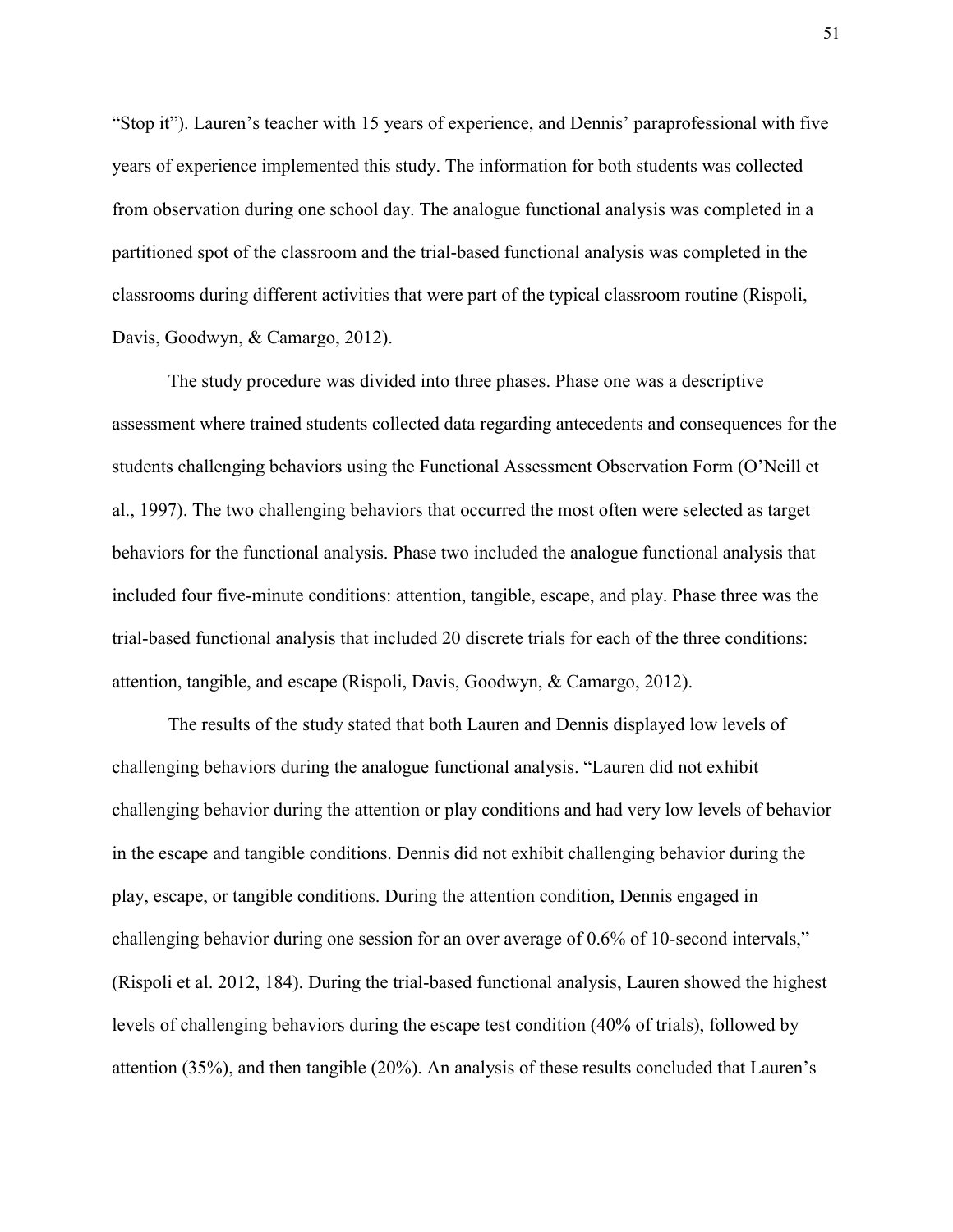challenging behaviors continued due to the negative reinforcement she received by escaping task demands and the positive reinforcement she received from seeking attention and her preferred tangibles. Dennis' results for the trial-based functional analysis included the highest levels of challenging behavior for the tangible test condition (35% of trials) and escape test condition (40%) versus the control condition (10%) and escape control condition (5%). One could infer from the results that Dennis' challenging behavior continued with both positive reinforcement in the form of tangibles, and negative reinforcement via escape from instructional demands (Rispoli, Davis, Goodwyn, & Camargo, 2012).

In conclusion, the study results indicated that the analogue functional analysis did not determine the function of the behavior, but the trial-based functional analysis detected the function of behavior for both participants. The analogue functional analysis also conflicted with data gathered from descriptive assessments (Rispoli et al. 2012). The results aligned with previous research that showed the benefits of trial-based functional analysis in children with developmental disabilities (Bloom et al., 2011). The trail-based functional analysis produced more relevant practices to address challenging behavior versus the analogue functional analysis. Even though researchers had less control of external variables regarding the assessment context, the study allowed for the observational assessment of problem behaviors in the child's natural setting. The authors concluded that a trial-based functional analysis was a more useful alternative to an analogue functional analysis when developing an FBA including interventions, for a child with a challenging behavior, in a public-school setting. The benefits included assessment during normal classroom routines, minimal training for staff and the students remained in the classroom (Rispoli et al. 2012).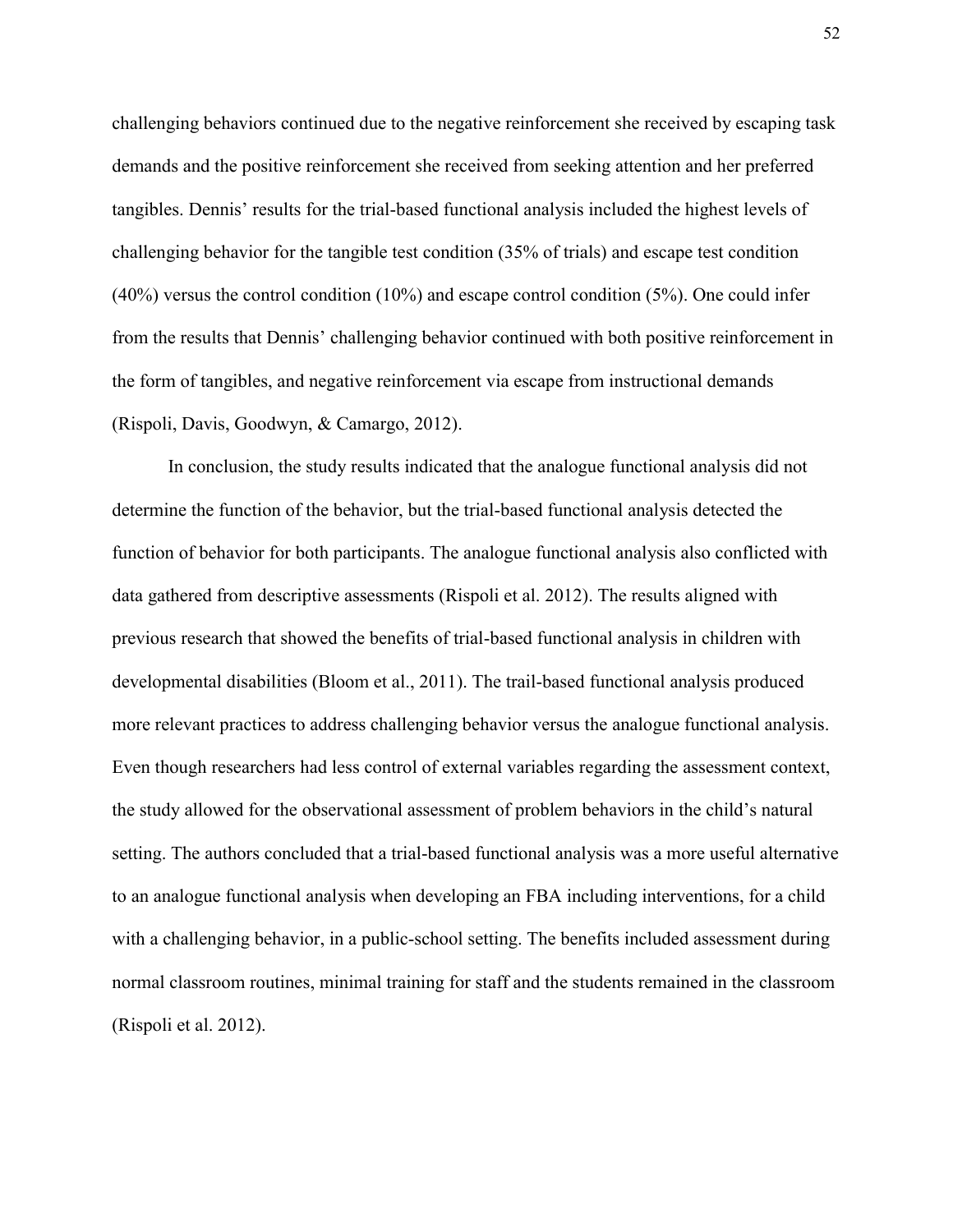Scheithauer, O'Connor, and Toby (2015), evaluated the possibility that when selfrestraint and self-injurious behavior (SIB) co-occur, self-restraint might be maintained by negative reinforcement through the removal of SIB for an individual who exhibited hand-to-head SIB. Typically, individuals with ID who exhibit problem behaviors, such as SIB, pose concerns and are commonly referred for interventions. Unfortunately, an SIB includes self-restraint which can complicate the assessment process. Fisher and Iwata (1996) proposed four hypotheses about how SIB relates to self-restraint including: (1) SIB and self-restraint may be maintained by the same functional consequences, (2) they function independently, (3) SIB is maintained by access to self-restraint, which is tested by allowing access to self-restraint contingent on SIB, and (4) self-restraint is negatively reinforced by the removal of SIB. The study completed by Scheithauer, O'Connor, and Toby (2015) wanted to duplicate and extend SIB and self-restraint assessment procedures. Even though previous research manipulated self-restraint and their aversive effects of SIB, no other research has combined all behaviors for one individual (Fisher, Grace, and Murphy, 1996). This research would be beneficial in the development of an FBA to address challenging behaviors.

This study included a 12-year-old girl, Wendy, diagnosed with Down syndrome and a stereotypic movement disorder that included self-injury, disruptive behavior disorder, and ID. Wendy attended an outpatient clinic and received treatment for SIB (hand-to-head hitting). Her SIB caused permanent monocular vision loss along with recurrent facial injuries. Along with the SIB, Wendy had self-restraint tendencies that included sitting on her hands or placing her arms between folded legs or being wrapped in clothing (Scheithauer, O'Connor, & Toby, 2015). Wendy's caregivers reported that they encouraged self-restraint, but by doing so interfered with Wendy's adaptive skills.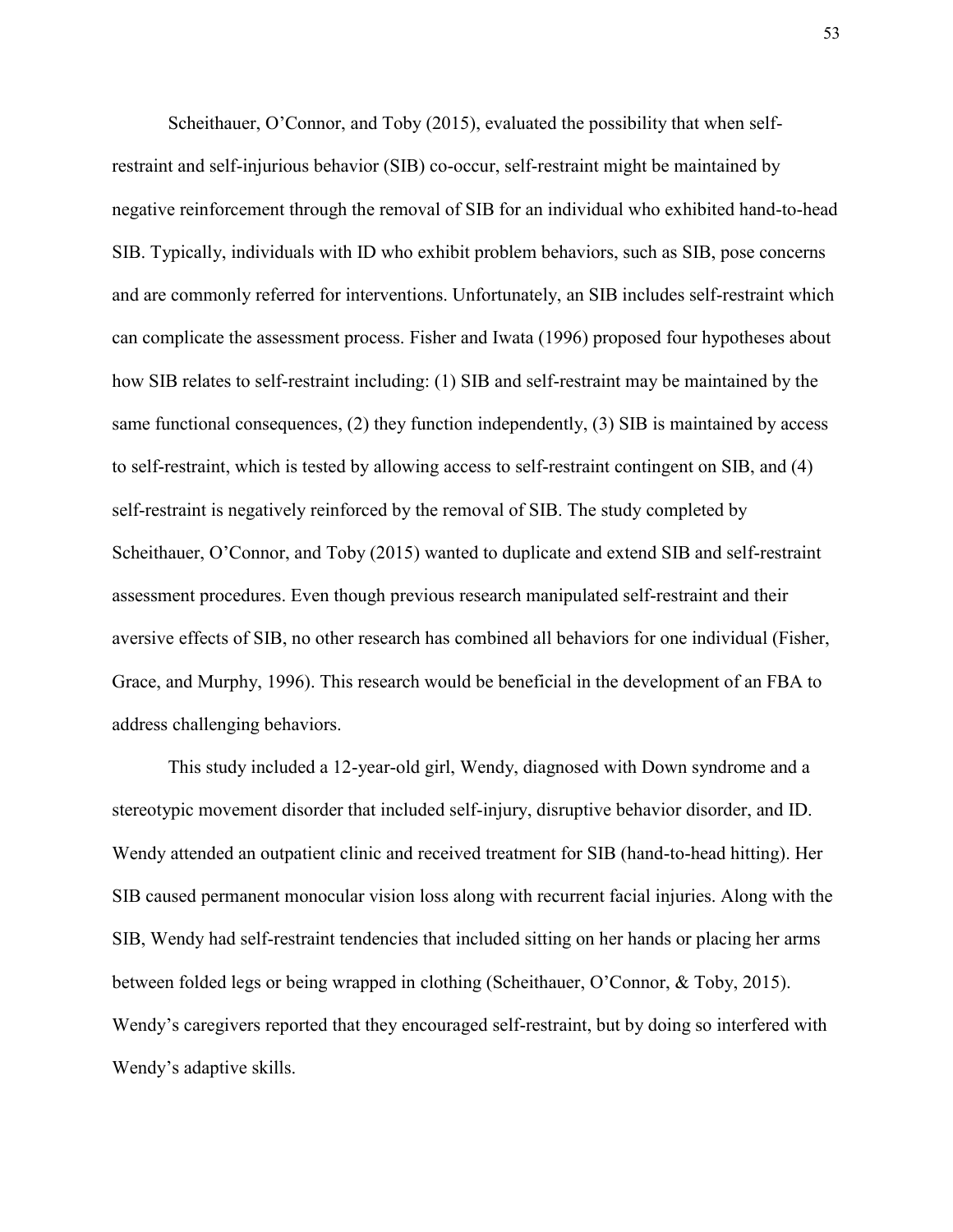The study sessions were administered in a padded therapy room where a data collector recorded the number of SIBs and the time Wendy used self-restraint from behind a one-way panel. The experimenter conducted three different functional analysis (FA) of Wendy's SIBs. The first FA was completed using the conditions outlined by Iwata, Dorsey, Slifer, Bauman, and Richman (1982/1994) along with a tangible condition with contingent access to a preferred item. For Wendy this was a telephone cord with mouthing toys attached. The second FA had the researcher block Wendy any time she tried to use self-restraint. For the final FA, Wendy wore splints to allow improved functional skills. An arm-splint analysis determined the number of stays in the splint that permitted Wendy to engage in SIB, but the splint slowed the velocity of the motion and decreased the force (Scheithauer, O'Connor, & Toby, 2015).

The results of the first FA were undifferentiated with higher rates of SIB and selfrestraint for all the different conditions. Self-restraint continued throughout the FA. This meant that self-restraint and SIB were not part of the same response class. The second FA results displayed a mean rate of self-injury of seven responses per minute which increased from the first FA that had a mean rate of 15 responses per minute when self-restraint was blocked. When sessions included social contingencies, Wendy displayed comparable or higher rates of SIB when reinforcement was a factor versus when reinforcement was restricted. These results indicated that when the sessions included social contingencies, Wendy continued to engage in SIB regardless of whether reinforcement was delivered. This suggested that the behavior Wendy displayed could have been unrelated to the social contingencies offered. The results of the final FA, which included the arm-splint analysis, showed that Wendy engaged in SIB only when she had empty sleeves or bare arms. She engaged in self-restraint during 9.8% of session time without splints and did not use self-restraint when she wore the splints, (Scheithauer, O'Connor,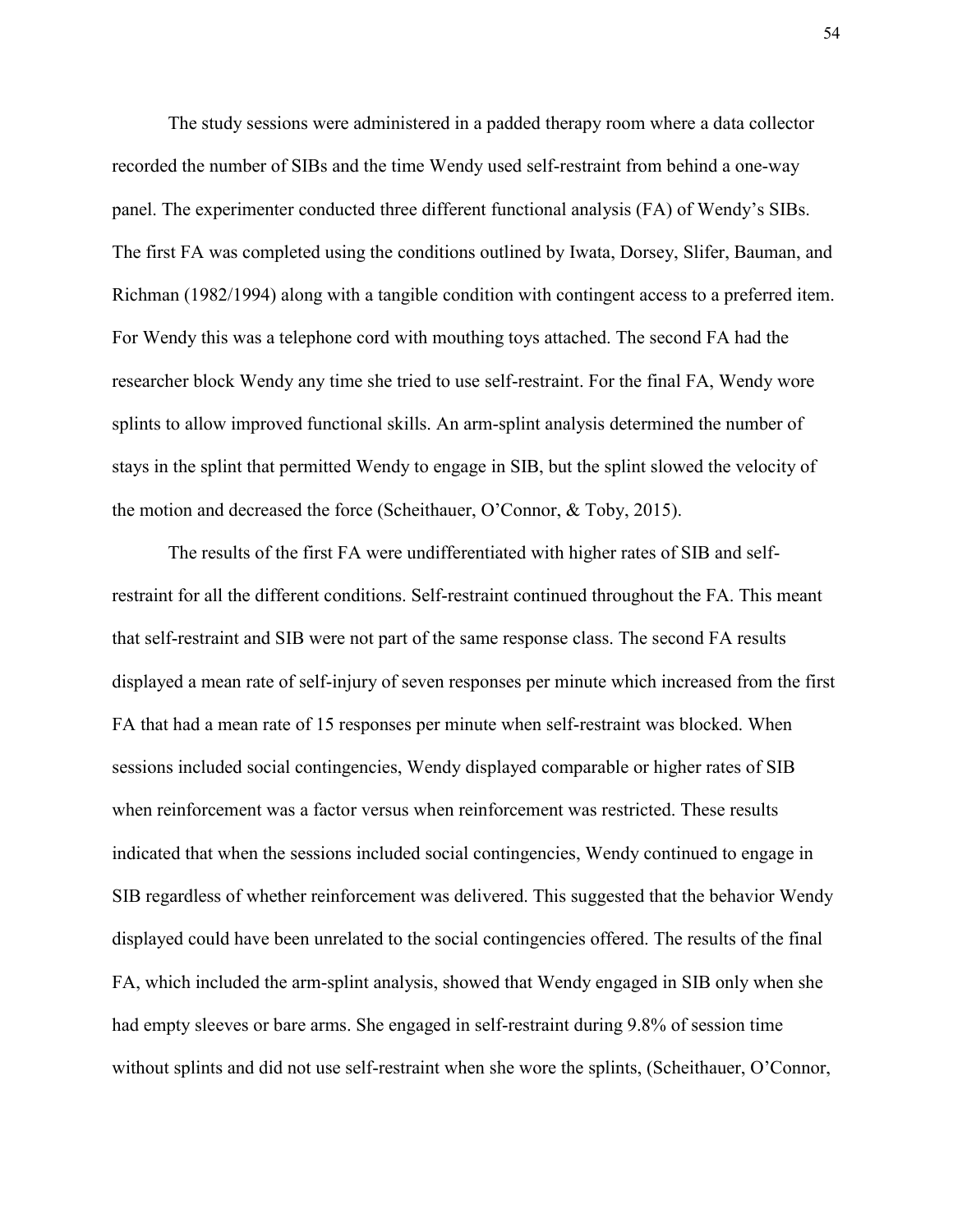and Toby, 2015, 910). Wendy displayed low rates of SIB and self-restraint during the final FA with splints. These final results indicated that in order to sufficiently reduce the force of Wendy's SIB, four stays were needed in the splint to reduce the level of self-restraint, typically needed by using avoidance or termination (Scheithauer, O'Connor, and Toby, 2015).

An FBA effectively identified the factors related to Wendy's SIB through the different FA's that were performed during this study. This study successfully added to prior research by including different methods to analyze the hypothesis that self-restraint was maintained by negative reinforcement for certain individuals (Smith et al. 1992; Fisher et al., 1996). Like Smith et al. (1992), these researchers saw higher rates of SIB when self-restraint was blocked. They also decreased the force of the SIB which almost eliminated self-restraint, solidifying the researcher's hypothesis that self-restraint was maintained by negative reinforcement. "After they implemented a treatment that included arm splints, caregivers indicated that SIB and selfrestraint decreased and Wendy's interaction with her environment increased," (Scheithauer, O'Connor, and Toby, 2015, 910). In conclusion, the study stated that having several FAs allowed for a greater level of insight regarding the relationship between self-restraint and SIB, clarifying the cause of Wendy's SIB (Scheithauer, O'Connor, and Toby, 2015).

Research suggested ways an FBA effectively identified factors that reduce challenging behaviors in children with Down syndrome. The three articles supported early intervention and functional analysis by focusing on noncompliant behaviors, the type of functional analysis that should be used (e.g. trail-based, analogue), and types of problem behaviors like SIB. Due to the large number of students with ID who display challenging behaviors, it is imperative these behaviors are addressed correctly and efficiently (Rodriguez, Thompson, and Baynham, 2010; Rispoli, Davis, Goodwyn, & Camargo, 2012; Scheithauer, O'Connor, and Toby, 2015).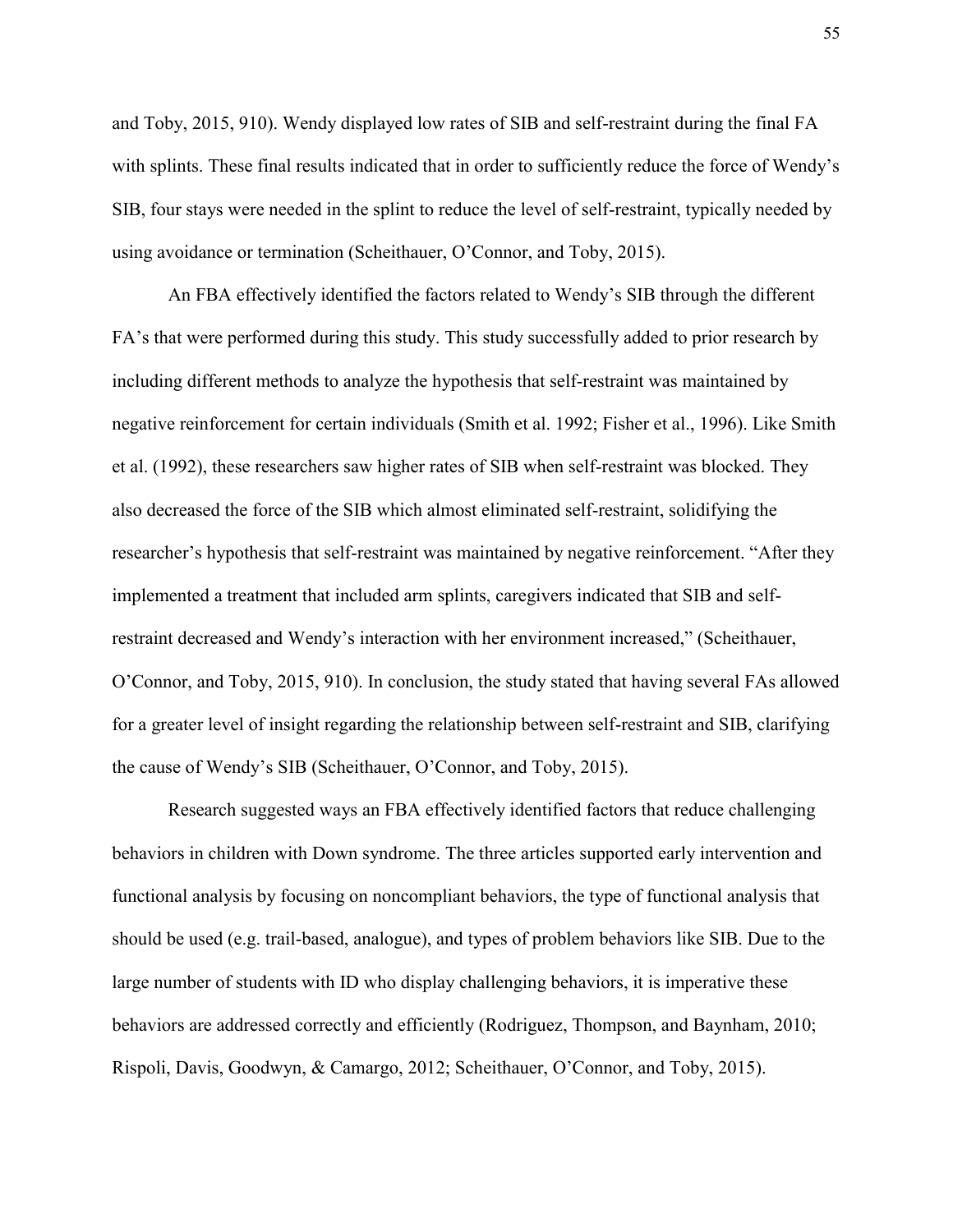#### **CHAPTER III: DISCUSSION AND CONCLUSION**

#### **Summary of Literature**

This literature review is a small section of the relevant research that continues to grow in a field focused on behaviors of children, students and young adults with Down syndrome and the interventions used to reduce their challenging behaviors. The review demonstrates that a growing body of research targets methods for teaching the correct skills and interventions along with a focus on the most prevalent behaviors in those with Down syndrome. Promising options demonstrated the positive effects an FBA and behavior interventions had for a student with Down syndrome. The research provided insight into determining the specific behavior problems of children with Down syndrome including attention deficit, noncompliance, thought disorder, and social withdrawal (Coe et al. 1999). The literature review also revealed that repetitive behaviors including unusual routines, rituals, and stereotypy are common and how analogue functional analysis may help decrease these behaviors (Neil and Jones, 2015). The research illustrated that through the use of applied behavior analysis for assessment and intervention, successful results have been shown when functional assessment along with correct behavior analytic principles for prevention were used, particularly in young children when the patterns first emerge (Feeley and Jones, 2006). The studies also demonstrated that when using the activity choice method to address challenging behaviors, as opposed to giving verbal directives, behaviors decreased while learning increased (Cole and Levinson, 2002).

This literature review also explained how research literature supported the different aspects of behaviors and interventions for the children with Down syndrome and their families. The study completed by Cless, Goff, and Durtschi (2017), stated positively that hope was significantly associated with greater relationship quality in mothers and their children with Down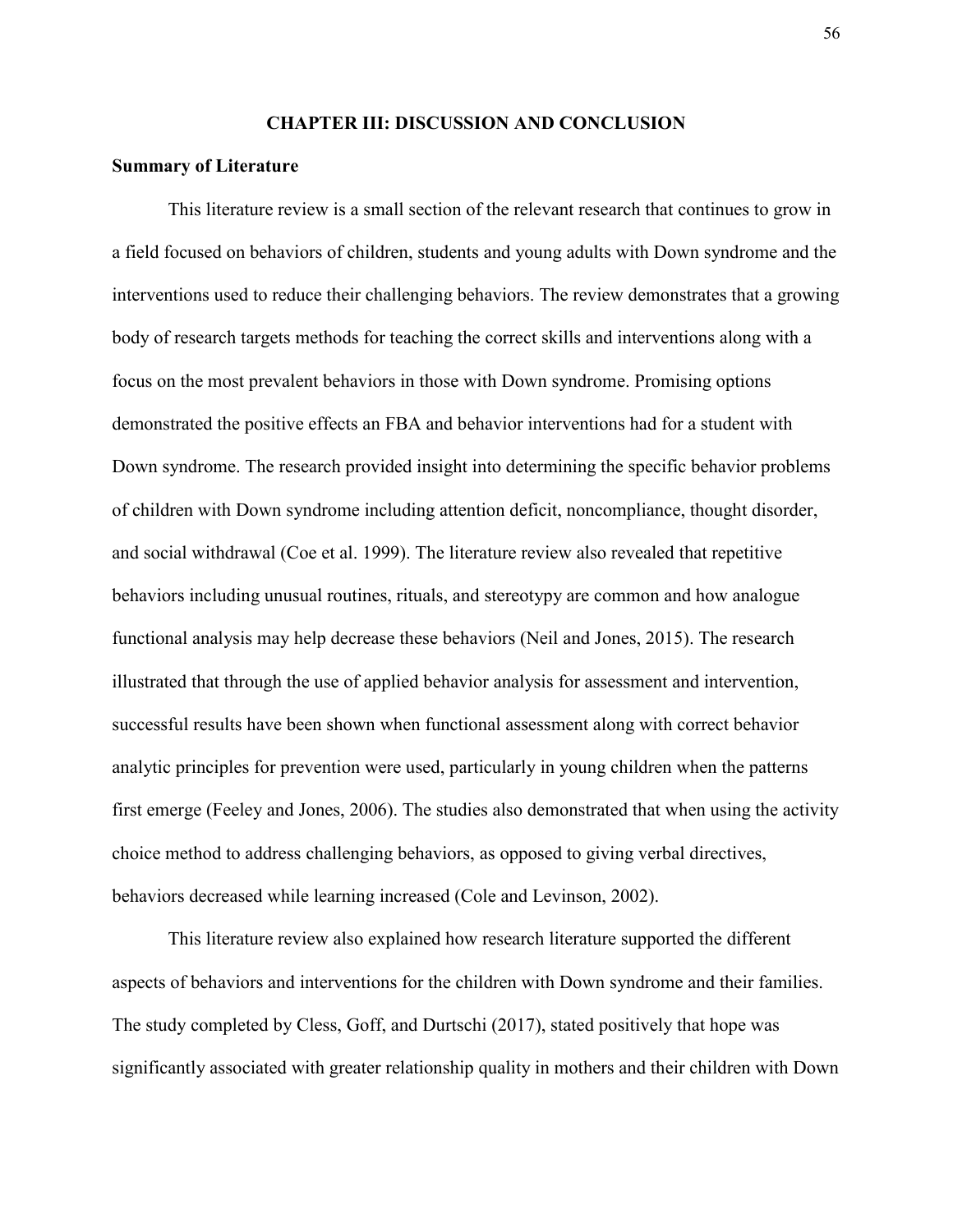syndrome. Through the use of various coping behavior methods, the relationship quality increased through the use of therapists and religious practices. Another study demonstrated how developing an early reading intervention aligned with particular behavioral phenotypes. This was completed through a multiple-probe study that showed a functional relation between the intervention and mastery of taught content reducing behavior problems (Lemons et al. 2017). The research also provided insight into using a commercially available phonological awareness program that indicated a functional relationship between the adapted program and phonological awareness. This program aligned with characteristics associated with the behavioral phenotypes in children with Down syndrome, thus increasing the child's learning (Lemons et al. 2015).

The functions of behaviors most prevalent in children and adults with Down syndrome were illustrated through articles in this literature review. Tomaszewski, Fidler, Talapartra, and Riley (2018), demonstrated that specific aspects of the Down syndrome cognitive profile may have an important influence on employment status in young adults with Down syndrome. Their research showed distinct patterns of strengths and challenges in adaptive behavior and executive functions. The study by Makary et al. (2015) demonstrated the association between adaptive behavior and age in adults with Down syndrome by examining the range and severity of their adaptive behavior problems, with results showing increased age highly associated with lower adaptive behavior abilities. On the contrary, the behavior problems and psychosocial strengths in youth with Down syndrome was examined by Dieleman et al. (2018). Their results showed that attention, social and thought problems were most prevalent.

Finally, the literature displayed how an FBA was effective in identifying factors that addressed challenging behaviors in a student with Down syndrome. The study by Rodriguez, Thompson, and Baynham (2010), presented a method for assessing the relative effects of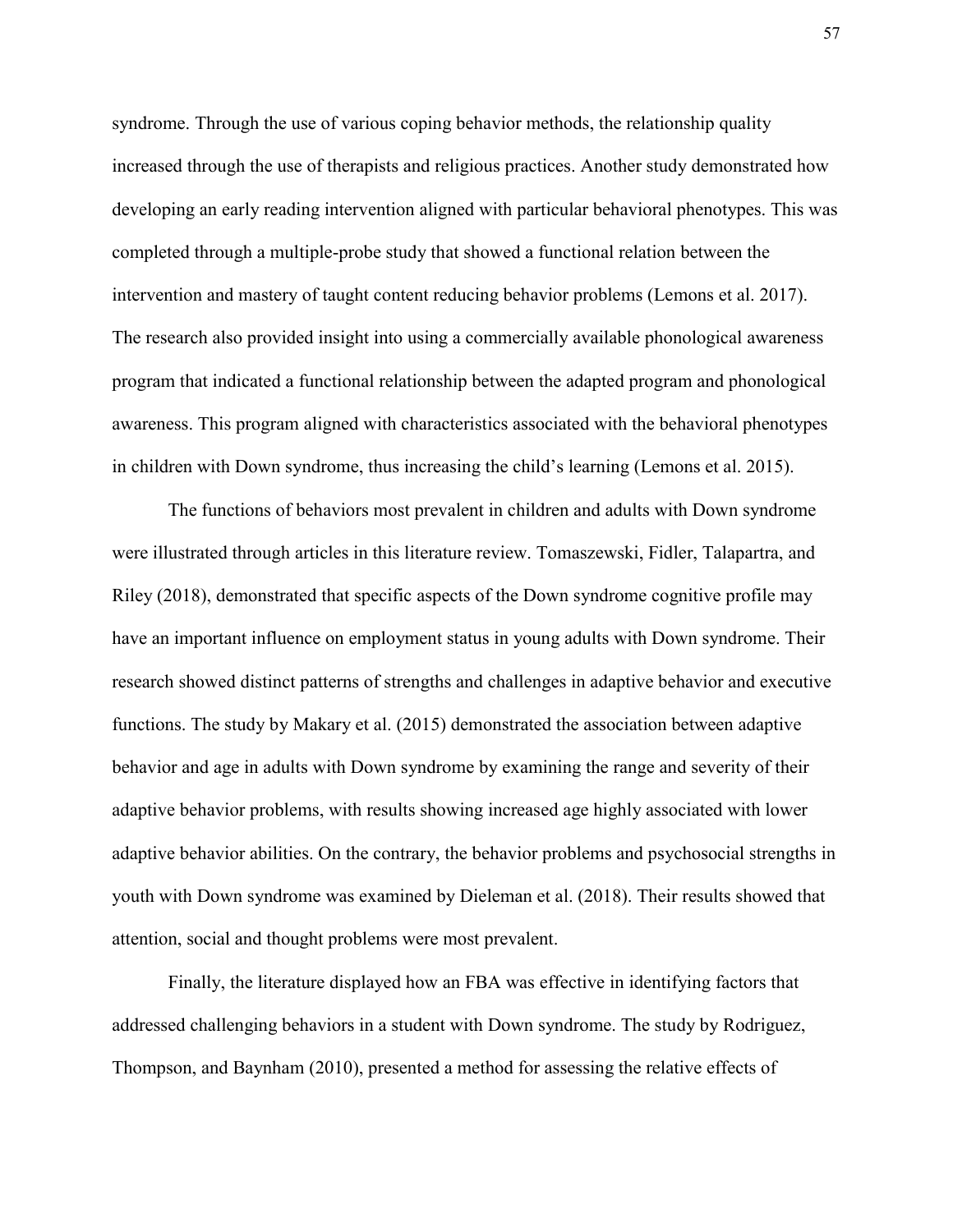attention and escape regarding noncompliance in children with Down syndrome. They determined that noncompliance was maintained by social attention and was a valuable method to develop function-based treatments. The study by Rispoli, Davis, Goodwyn, and Camargo (2012), considered the effectiveness of trial-based and analogue functional analysis. The results indicated that with available resources, the trial-based functional analysis produced clear behavior functions and should be used. Lastly, the literature described by Scheithauer, O'Connor and Toby (2015), displayed how an FBA was effective with an assessment of self-restraint using a functional analysis with a student who demonstrated self-injurious behavior. Information stated that multiple functional analysis provided insight into the functional properties of self-injurious behavior. This research provided a clearer understanding of how to use functional analysis results in clinical decision making.

#### **Implications for Professional Application**

The topic of how to address behaviors in children, students and young adults with Down syndrome along with the interventions used to reduce challenging behaviors has been a popular topic around the country for years. Schools in the United States often grapple with determining the appropriate intervention to address challenging behaviors. This topic has been something my school and district discusses on a regular basis. Our district continually faces new challenges with students as they enter the district, advance to each grade and needs continue to change. The research from this literature review regarding behaviors of those with Down syndrome, dictates that we address the behaviors through the use of an FBA, providing a greater success rate.

Our district is fortunate enough to have behavior specialists assigned to the schools who take a huge role in developing FBAs and integrating them into the school day. It would be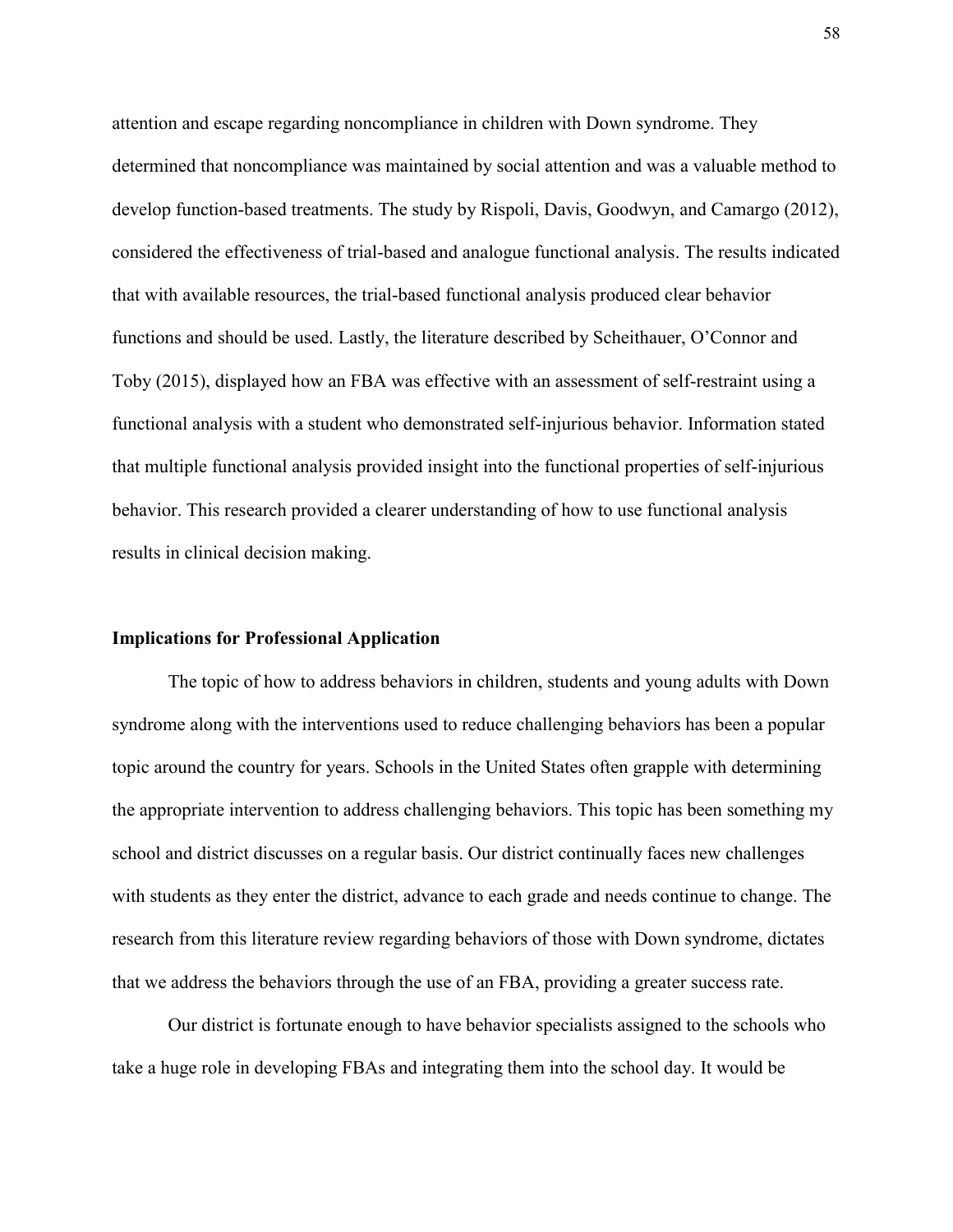beneficial to inform them, along with other special education teachers, about which particular functional analysis would work best. When working with a child with challenging behaviors, one must first determine which specific behavior to target. This could be done through the use of surveys from both teachers and parents using the Vineland Adaptive Behavior Scale, or the Revised Behavior Problem Checklist. Next an ABAB and multiple-probe design could be used by implementing reinforcement or choice options.

One important area that the Tomaszewski, Fidler, Talapatra and Riley (2018) study highlighted was the importance of focusing on executive function and adaptive behaviors across the lifespan of a person with Down syndrome. Because minimal information was documented on how these difficulties related to employment outcomes, it is critical to focus on these behaviors early, which the educators focus in the school setting. We have a very large vocational program in our district, and it is important to implement vocational skills during the school day to prepare students for future employment. This also includes targeting behaviors that may hinder potential employment such as impaired social skills.

The professional implications of this literature review show that overall, professionals need to continue to try different approaches to address challenging behaviors of children with Down syndrome. One approach will not work for everyone, so treating each student as an individual with different needs will help determine which approach will have the greatest impact. This does not make the job of the teacher easier, but it does provide teachers with a variety of options instead of, or in conjunction with, the widely used functional analysis.

In terms of implications for my teaching, I have found many different ideas and methods when addressing the challenging behaviors of my students. This information will improve my teaching and ensure that the interventions my students receive are research-based, well rounded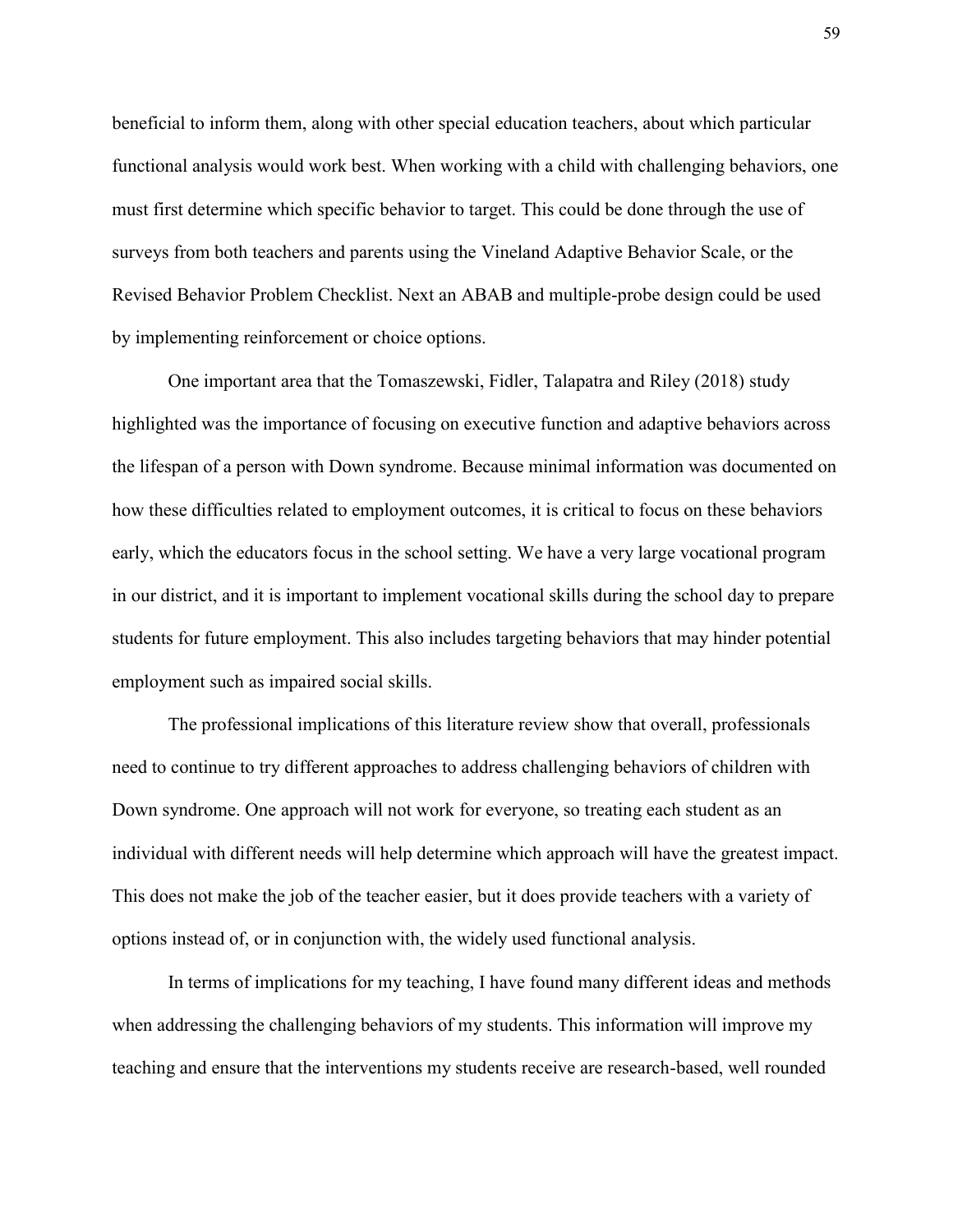and accessible. The review also helped me to better understand the appropriate use of functional analysis interventions, and the benefits when used correctly.

#### **Limitations of the Research**

The main limitation of this research was the small sample size of the majority of students; thus they did not provide definitive results. Some of the studies had less than five participants making it hard to conclude predictive evidence from this study. A very limited number of studies compared the behaviors of those with Down syndrome and others with Intellectual Disabilities. There was also a limited number of studies that compared FBA with other interventions in terms of effectiveness. Regarding the research focused on challenging behavior of adults with Down syndrome, it was difficult to find articles that yielded results when interventions were used later in life. Most of the articles published only demonstrated positive results. It seems unrealistic to believe when children with Down syndrome display such a wide range of behaviors and change course through their lives.

#### **Implications for Future Research**

Recommendations for future research would include completing more research on other behavior intervention techniques that not only include children with Down syndrome, but children with other intellectual disabilities, such as Autism or Emotional Behavior Disorders. It would be beneficial for researchers to compare results of the interventions across different levels of intellectual disabilities so that teachers who work with all students become more well-rounded educators. More research is also needed that targets specific age groups and compares the same interventions and effectiveness with different age groups. It would be helpful for professionals to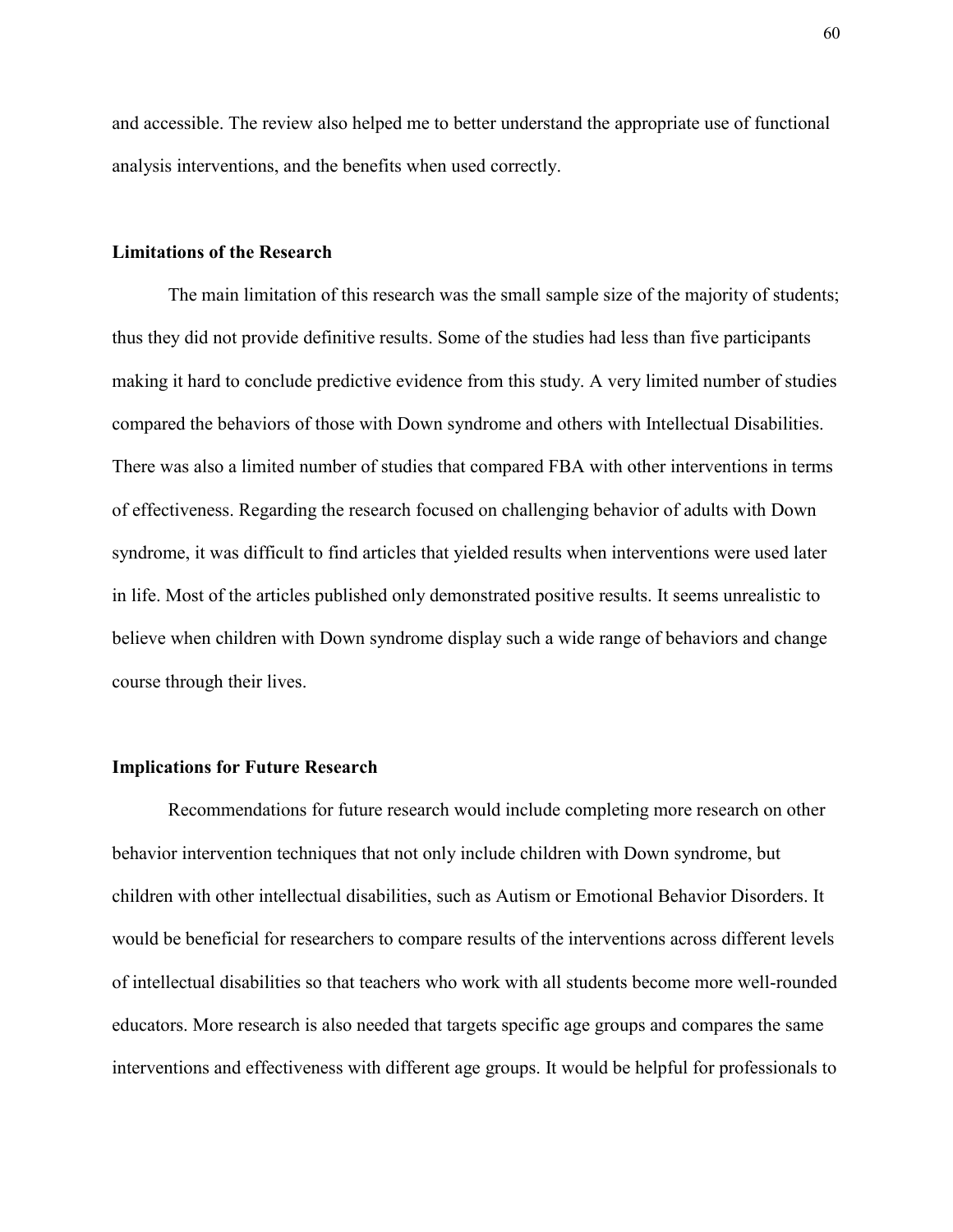be able to narrow their search when trying to decide what program to use with individual students in their classrooms. Research is needed that compares the different functional analysis with targeted behaviors, such as avoidance during direct instruction time.

It would also be interesting to find more research comparing behavior interventions targeting different subject areas, such as reading and math in order to compare treatment effectiveness within the different subjects. Overall, the topic of behaviors and interventions related to students with Down syndrome needs to be researched more thoroughly as many of the same studies I reviewed contained small sample sizes and limited scopes of research.

#### **Conclusion**

This literature review gave me an opportunity to explore my own biases about interventions and behaviors of students with Down syndrome and examine in depth why an FBA is considered the gold standard in addressing a behaviors of students in the classroom. I have learned that the use of one single functional analysis technique may not always be the best method for minimizing a challenging behavior, and that there may be circumstances where it can be useful to use many techniques. This process demonstrated that there is not a gold standard for interventions in dealing with challenging behaviors of students with Down syndrome, but a variety of functional analysis techniques that should be considered the gold standard for individual students.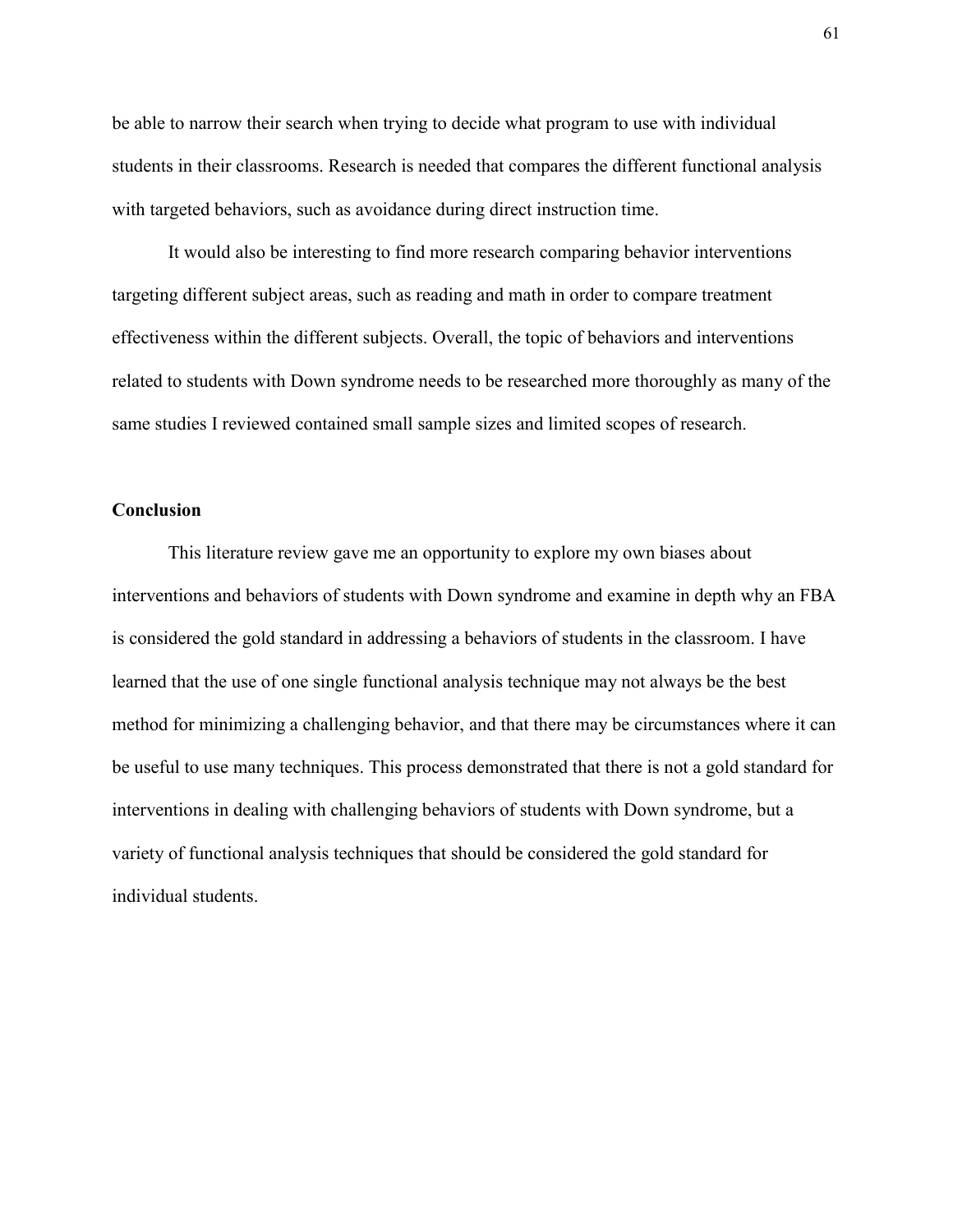#### **REFERENCES**

- Achenbach, T. M. (1991). *Manual for the Child Behavior Checklist/4-18 and 1991 profile.* Burlington, VT: University of Vermont, Department of Psychiatry.
- American Association of Intellectual and Developmental Disabilities (AAIDD) (2010) *Intellectual Disability: Definition, Classification, and Systems of Support*. American Association on Intellectual and Developmental Disabilities, Washington DC.
- Barlow, D. H., Nock, M., & Hersen, M. (2009). *Single case experimental designs: Strategies for studying behavior change* (3rd ed.). New York, Ny: Allyn & Bacon.
- Behavior Assessment and Intervention Plans. (2018). Retrieved September 18, 2018, from https://www.specialeducationguide.com/pre-k-12/behavior-and-classroommanagement/functional-behavior-assessment-and-behavior-intervention-plans/
- Bernal, M. E., Klinnert, M. D., & Schultz, L. A. (1980). Outcome evaluation of behavioral parent training and client=centered parent counseling for children with conduct problems. *Journal of Applied Behavior Analysis, 13* 677-691.
- Bevin S. & Hurse E. (2014). The assessment of executive functioning in people with intellectual disabilities: an exploratory analysis. *British Journal of Learning Disabilities 44*, 87-94. https://dio.org/10.1111.bld.12112.
- Bittles A. H. & Glasson E. J. (2004) Clinical, social and ethical implications of changing life expectancy in Down syndrome. *Developmental Medicine and Child Neurology* 46, 282-6. http:doi.org/10.1111/j.1469-8749.2004.tb00483.x.
- Bittles A. H., Bower C., Hussain R. & Glasson E. J. (2007) The four ages of Down syndrome. *European Journal of Public Health 17*, 221-5.
- Blacher, J., & McIntyre, L. L. (2006). Syndrome specificity and behavioral disorders in young adults with intellectual disability: cultural differences in family impact. *Journal of Intellectual Disability Research*, *50*(3), 184-198. doi:10.1111/j.1365-2788.2005.00768.x
- Blachman, B. A., Ball, E. W., Black, R., & Tangel, D. M. (2000). *Road to the code: A phonological awareness program for young children*. Baltimore, MD: Brookes.
- Blachman, B. A., & Tangel, D. M. (2008). *Road to reading: A program for preventing and remediating reading difficulties*. Baltimore, MD: Brookes.
- Buckley, S.J., Bird, G., Sacks, B. & Archer, T. (2002). A comparison of mainstream and special education for teenagers with Down syndrome: Implications for parents and teachers. *Down Syndrome News and Update,* 2(2), 46-53.

Burgoyne, K., Duff, F. J., Clarke, P. J., Buckley, S., Snowling, M. J., & Hulme, C. (2012).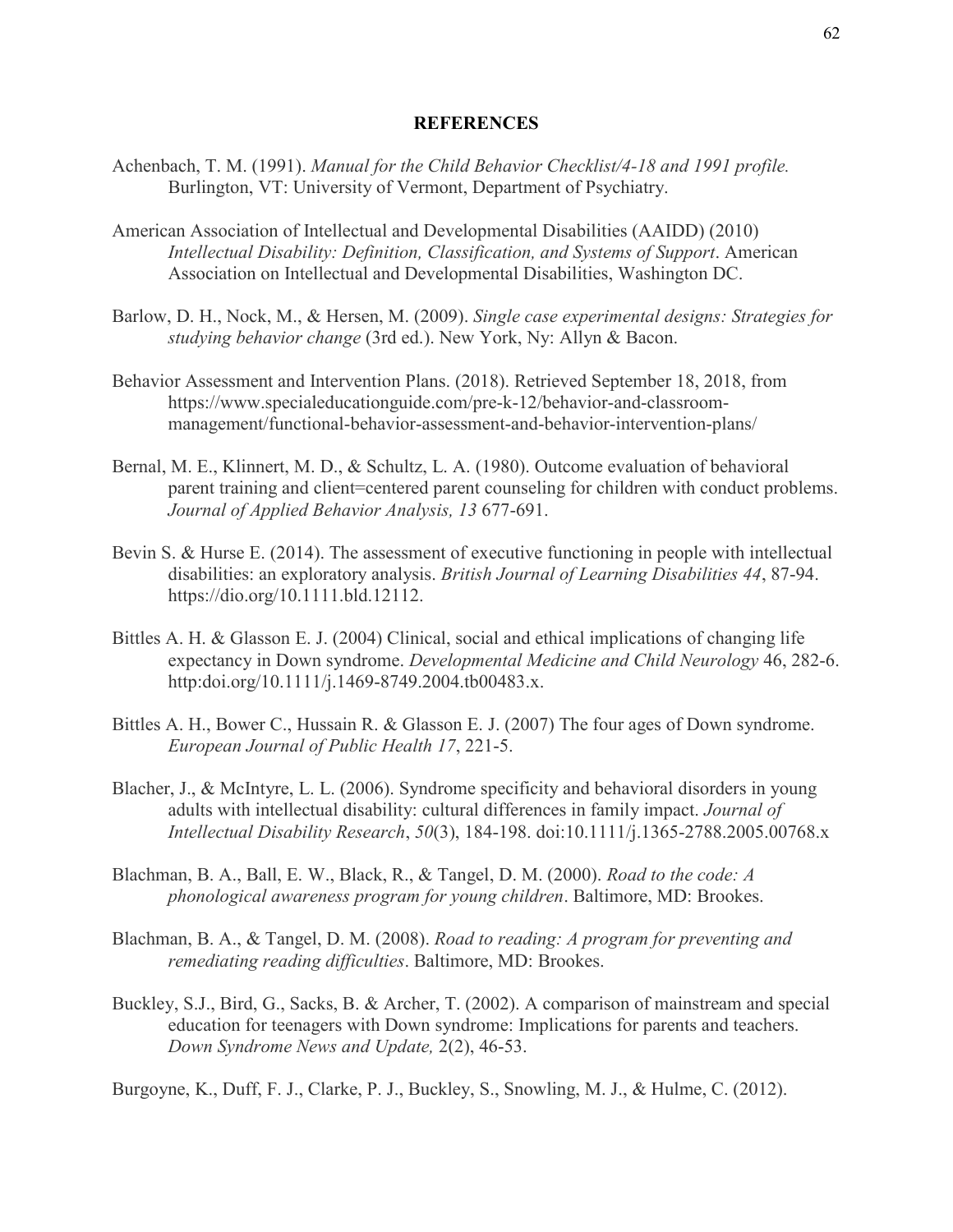Efficacy of a reading and language intervention for children with Down syndrome: A randomized controlled trial. *The Journal of Child Psychology and Psychiatry, 53*, 1044- 1053.

- Brooks, A., Todd, A.W., Tofflemoyer, S. & Horner, R.H. (2003). Use of functional assessment and a self-management system to increase academic engagement and work completion. *Journal of Positive Behavior Interventions, 5*, 144-152.
- Carr, E. G. (1994). Emerging themes in the functional analysis of problem behavior. Journal of Applied Behavior Analysis, 27, 393-400.
- Carr, E.G., Horner, R.H., Rurnbull, A.P., Marquis, J., Magito-McLaughlin, D., McAtee, M.L., Smith, C.E., Anderson-Ryan, K., Ruef, M. B. & Doolabh, A. (1999). Positive behavior support for people with developmental disabilities: A research synthesis. *Monograph of the American Association on Mental Retardation.*
- Centers for Disease Control and Prevention. (2018). Retrieved August 31, 2018, from https://www.cdc.gov/ncbddd/birthdefects/downsyndrome.html
- Cless, J. D., Nelson Goff, B. S., & Durtschi, J. A. (2017). Hope, coping, and relationship quality in mothers of children with down syndrome. Journal of Marital and Family Therapy. <https://doi-org.ezproxy.bethel.edu/10.1111/jmft.12249>
- Coe, D. A., Matson, J. L., Russell, D. W., Slifer, K. J., Capone, G. T., Baglio, C., & Stallings, S. (1999). Behavior Problems of Children with Down Syndrome and Life Events. *Journal of Autism & Developmental Disorders*, 29(2), 149-156.
- Cole, C.L. & Levinson T.R. (2002). Effects of within-activity choices on the challenging behavior of children with severe developmental disabilities. *Journal of Positive Behavior Interventions*, 3, 20-37.
- Crowther, J. H., Bond, L. A., & Rolf, J. E. (1981). The incidence, prevalence, and severity of behavior disorders among preschool-aged children in day car. *Journal of Abnormal Child Psychology, 9*, 23-42.
- Daunhauer L. A., Fidler D. J., Hahn L., Will E., Lee N. R. & Hepburn S. (2014a) Profiles of everyday functioning in young children with Down syndrome. *American Journal of Intellectual and Developmental Disabilities 4*, 303-18. https://dio.org/10.3109/07380577.2010.535601.
- Davis, C.A., Brady, M.P., Williams, R.E. & Hamilton, R. (1992). Effects of high-probability requests on the acquisition and generalization of responses to requests in young children with behavior disorders. *Journal of Applied Behavior Analysis* 25, 905-916.

Dekker, M. C., Koot, H. M., van der Ende, J., & Verhulst, F. C. (2002). Emotional and behavioral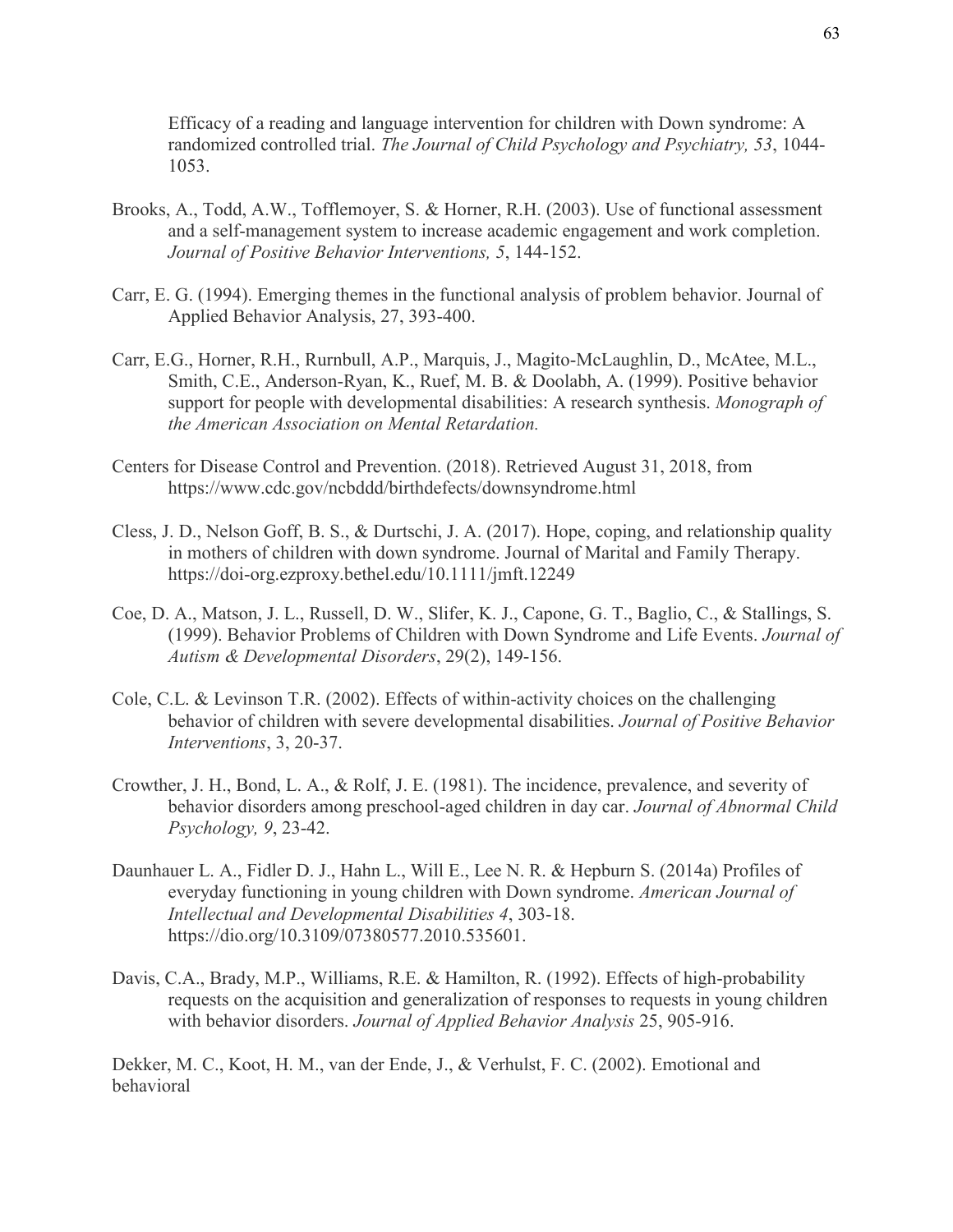problems in children and adolescents with and without intellectual disability. *Journal of Child Psychology and Psychiatry, 43*(8), 1087-1098. http://dx.dio.org/10.1111/1469- 7610.00235

- De Sola S., de la Torre R., Sanchez-Benavids G., Benejam B., Cuenca-royo A., del Hoyo L et al. (2015) A new cognitive evaluation battery for Down syndrome and its relevance for clinical trials. *Frontiers in Psychology 6*, 1-4. https://dio.org/10.3389/fpsyg.2015.00708.
- Di Nuovo, S., & Buono, S. (2011). Behavioral phenotypes of genetic syndromes with intellectual disability: Comparison of adaptive profiles. *Psychiatry Research*, 189(3), 440-445. http://dx.dio.org/10.1016/j.psychres.2011.03.015

Dieleman, L. M., De Pauw, S.,S.W., Soenens, B., Van Hove, G., & Prinzie, P. (2018). Behavioral

problems and psychosocial strengths: Unique factors contributing to the behavioral profile of youth with down syndrome. *American Journal on Intellectual and Developmental Disabilities, 123*(3), 212-227,300,302. doi:http://dx.doi.org.ezproxy.bethel.edu/10.1352/1944-7558-123.3.212

- Down Syndrome. (2018). Retrieved August 20, 2018, from https://www.mayoclinic.org/diseases-conditions/down-syndrome/symptoms-causes/syc-20355977
- Dunlap G., DePerczel, M., Clarke, S., Wilson, D., Wright, S., White, R., & Comez, A. (1994). Choice making to promote adaptive behavior for students with emotional and behavioral challenges. *Journal of Applied Behavior Analysis*. 27, 505-518.
- Dunn L. M. & Dunn D. M. (2007) *PPVT-4, Peabody Picture Vocabulary Test, Fourth Edition, Manual.* Pearson Education, Minneapolis, MN.
- Dykens, E. M. (2007). Psychiatric and behavioral disorders in persons with Down Syndrome. *Mental Retardation and Developmental Disabilities Research Reviews, 13*(3), 272-278. http://dx.dio.org/10.1002/mrdd.20159
- Dykens, E. M., & Kasari, C. (1997). Maladaptive behavior in children with Prader-Willi Syndrome, Down Syndrome, and nonspecific mental retardation. *American Journal of Mental Retardation, 102*(3), 228-237. http://dx.dio.org/10.1352/0895- 8017(1997)102%3C0228:MBICWP%3E2.0.CO;2
- Epstein, M. H., & Sharma, J. (1998). *Behavioral and Emotional Rating Scale: A strength-based approach to assessment*. Austin TX: PRO-ED.
- Feeley, K., & Jones, E. (2006). Addressing challenging behavior in children with Down syndrome: the use of applied behavior analysis for assessment and intervention. *Down Syndrome Research and Practice, 11*(2), 64-77. doi:10.3104/perspectives.316.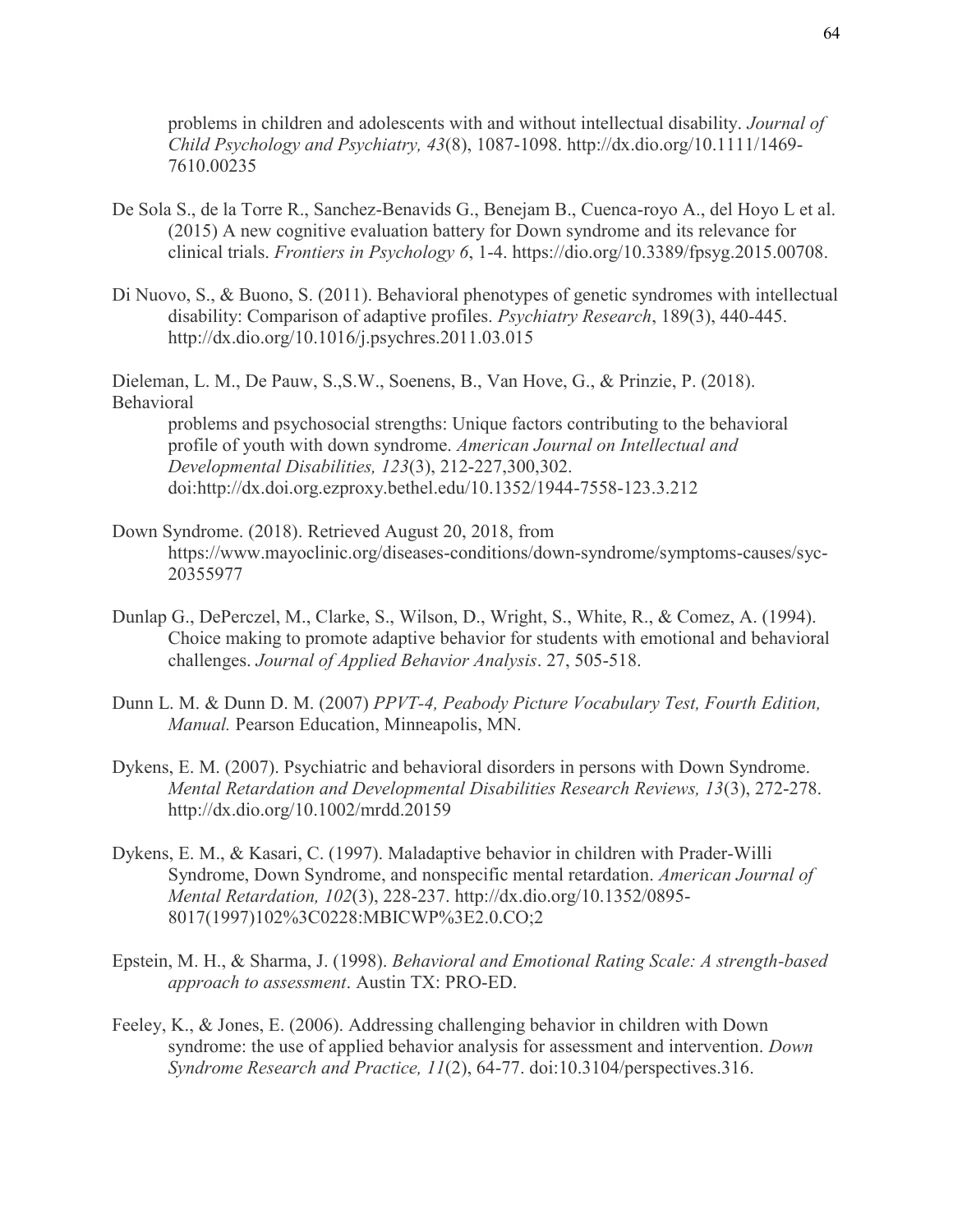- Fidler, D. J. (2005). The emerging Down syndrome behavioral phenotype in early childhood: Implications for practice. *Infants & Young Children, 18*(2), 86-103. http://dx.doi.org/10.1097/00001163-200504000-00003
- Fidler, D. J. (2006). The emergence of a syndrome-specific personality profile in young children with Down syndrome. *Down Syndrome Research and Practice, 10*(2), 53-60. http://dx.doi.org/10.3104/reprints.305
- Fisher, W. W., Grace, N. C., & Murphy, C. (1996). Further analysis of the relationship between self-injury and self-restraint. *Journal of Applied Behavior Analysis, 29*, 103-106, dio: 10.1901/jaba.1996.29-103
- Fisher, W. W., & Iwata, B. A. (1996). On the function of self-restraint and its relationship to self-injury. *Journal of Applied Behavior Analysis, 29,* 93-98. dio:10.1901/jaba.1996.29- 93
- Fisher, W., Piazza, C. C., Bowman, L. G., Hagopain, L. P., Owen, J. C., & Slevin, I. (1992). A comparison of two approaches for identifying reinforcers for persons with severe and profound disabilities. *Journal of Applied Behavior Analysis, 25*, 491-498. dio:10.1001.jaba.1992-25-491
- Garon N., Bryson S. E. & Smith I. M. (2008) Executive function in preschoolers: a review using an integrative framework. *Psychological Bulletin 134*, 31-60. https://dio.org/10.1037/0033-2009.134.1.31.
- Gerstein, E. D., Crnic, K. A., Blacher, J. J., & Baker, B. L. (2009). Resilience and the course of daily parenting stress in families of young children with intellectual disabilities. *Journal of Intellectual Disability Research, 53*(12), 981-997. https://doi.org/10.1111.j.1365- 2788.2009.0122.x.
- Glidden, L. M., Billings, F.J., & Jobe, B. M. (2006). Personality, coping style and well-being of parents rearing children with developmental disabilities. *Journal of Intellectual Disability Research, 50*(12), 949-962. https:doi.or/10.1111/j.136502788.2006.00929.x.
- Hains, A. H., Folwer, S. A., Schwartz, I.S., Kottwitz, E., & Rosenkotter, L. (1989). A comparison of preschool and kindergarten teacher expectations for school readiness. *Early Childhood Research Quarterly, 4,* 75-88.
- Hanley, G. P., Iwata, B. A., & McCord, B. E., (2003). Functional analysis of problem behavior: A review. *Journal of Applied Behavior Analysis, 36*, 147-185.
- Hall, A.M., Neuharth-Pritchett, S. & Belfiore, P.J. (1997). Reduction of aggressive behaviors with changes in activity; Linking descriptive and experimental analysis. *Education and Training in Mental Retardation and Developmental Disabilities*, 32, 331-339.

Harrison P. L. (1987) Research with adaptive behavior scales. *The Journal of Special Education*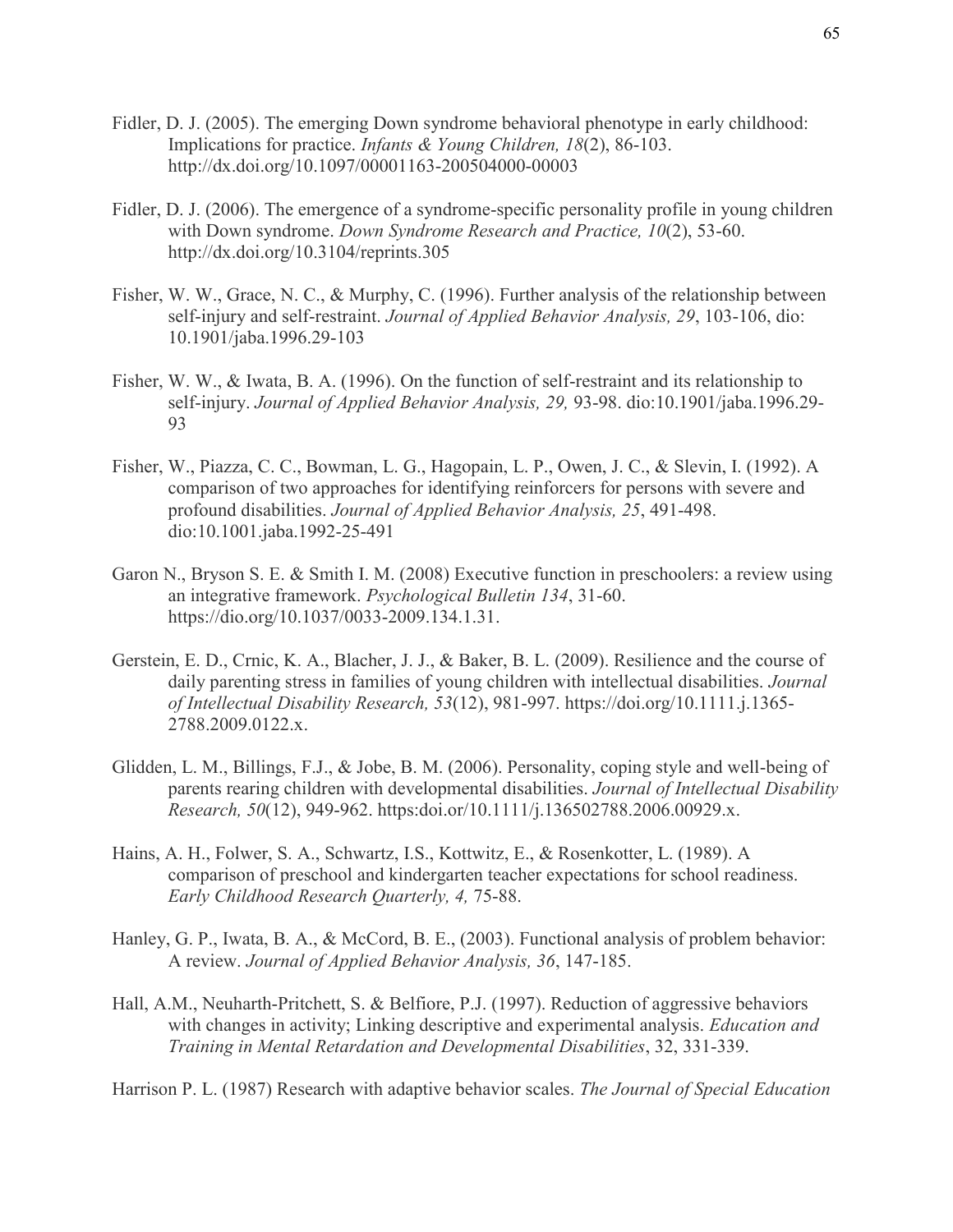*21*, 37-68.

- Heyman M. & Hauser-Cram P. (2015) Negative life events predict performance on an executive function task in young adults with developmental disabilities. *Journal of Intellectual Disability Research 59*, 746-54. https://dio.org/10.1093/brain/awu173.
- History of NADS. (2018). Retrieved August 15, 2018, from https://www.nads.org/about-us/history-of-nads/
- Iwata, B. A., Dorsey, M. F., Slifer, K. J., Bauman, K. E., & Richman, G. S. (1982). Toward a functional analysis of self-injury. *Analysis and Intervention in Developmental Disabilities, 2*(1), 3-20. dio: 10.1016/0270-4684(82)90003-9.
- Iwata, B. A., Wallace, M. D., Kahng, S. W., Lindberg, J. S., Roscoe, E. M., Conners, J., … Worsdell, A. S. (2000). Skill acquisition in the implementation of functional analysis methodology. *Journal of Applied Behavior Analysis, 33*, 181-194.
- Keith T. Z., Fehrmann P. G., Harrison P. L., & Potterbaum S. M. (1987) The relation between adaptive behavior and intelligence: Testing alternative explanations. *Journal of School Psychology 25*, 31-43.
- Kern, L., Choutka, C.M. & Sokol, N.G. (2002). Assessment-based interventions used in natural settings to reduce challenging behaviors; A review of the literature. *Education and Treatment of Children*, 25, 113-134.
- Koegel, L., Matos-Freeden, R., Lang, R., & Koegel, R. (2011). Interventions for children with autism spectrum disorders in inclusive school settings. *Cognitive and Behavioral Practice.* Advance online publication. dio:10.1016/j.cbpra.11.003
- Koskentausta, T., Iivanainen, M., & Almqvist, F. (2004). CBCL in the assessment of psychopathology in Finnish children with intellectual disability. *Research in Developmental Disabilities, 25*(4), 341-354. http://dx.dio.org/10.1016/j. ridd.2003.12.001
- Kumin L. & Schoenbrodt L. (2016) Employment in adults with Down syndrome in the United States: results from a national survey. *Journal of Applied Research in Intellectual Disabilities 29*, 330-45. https://dio.org/10.1111/jar/12182.
- Lemons, C. J., King, S. A., Davidson, K. A., Puranik, C. S., Otaiba, S. A., Fulmer, D., … Fidler, D. J. (2017). Developing an Early Reading Intervention Aligned With the Down Syndrome Behavioral Phenotype. Focus on Autism and Other Developmental Disabilities, 32(3), 176–187. https://doi.org[/10.1177/1088357615618941](https://doi-org.ezproxy.bethel.edu/10.1177/1088357615618941)
- Lemons, C. J., King, S. A., Davidson, K. A., Puranik, C. S., Fulmer, D., Mrachko, A. A., ... Fidler, D. J. (2015). Adapting phonological awareness interventions for children with down syndrome based on the behavioral phenotype: A promising approach? *Intellectual and Developmental Disabilities, 53(*4), 271-288,319,321.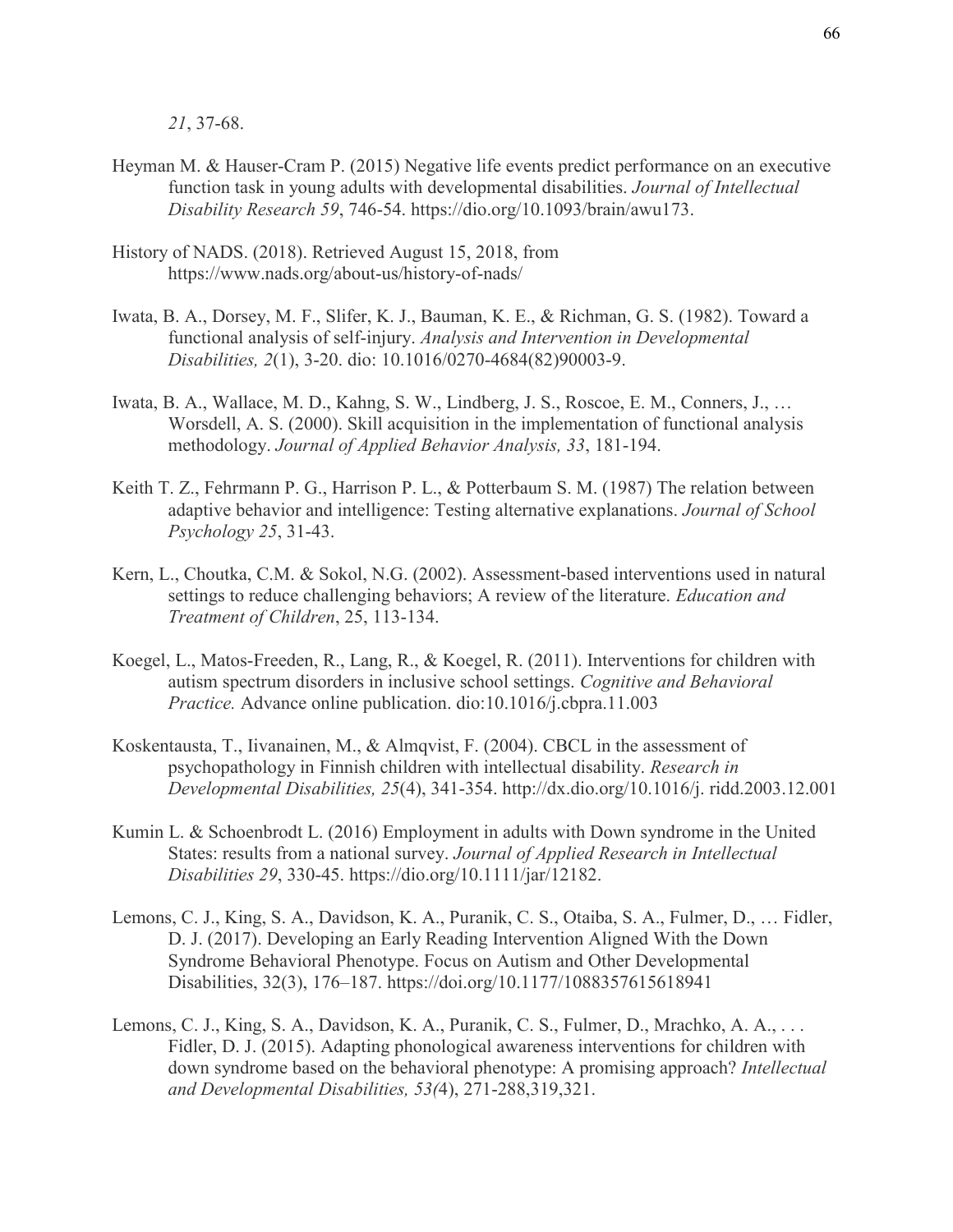- Makary, A. T., Testa, R., Tong, B. J., Einfeld, S. L., Mohr C., & Gray, K. M. (2015). Association between adaptive behavior and age in adults with Down syndrome without dementia: examining the range and severity of adaptive behavior problems. *Journal of Intellectual Disabilities Research, 59*, 689-702. doi: 10.1111.jir.12172
- Mace. F. C. (1994). The significance and future of functional analysis methodologies. *Journal of Applied Behavior Analysis, 27*, 385-392.
- Mace, F. C., Lalli J. S., & Pinter-Lalli, E. (1991). Functional analysis and treatment of aberrant behavior. *Research in Developmental Disabilities, 12*, 155-180.
- McComas, J. J., Thompson, A. & Johnson, L. (2003). The effects of presession attention on problem behavior maintained by different reinforcers. *Journal of Applied Behavior Analysis*, 37, 297-307.
- Miyake A., Friedman . P., Emerson M. J., Witzki A. H. & Howerter A. (2000) The unity and diversity of executive functions and their contributions to complex "frontal lobe" tasks: a latent variable analysis. *Cognitive Psychology 41*, 49-100. https://dio.org/10.1006/cogp.1999.0734.
- National Down Syndrome Society. (2018). Retrieved August 20, 2018, from https://www.ndss.org/about-down-syndrome/down-syndrome/
- Neil, N., & Jones, E. (2016). Repetitive Behavior in Children with Down Syndrome: Functional Analysis and Intervention. Journal of Developmental & Physical Disabilities, 28(2), 267– 288. https://doi-org.ezproxy.bethel.edu/10.1007/s10882-015-9465-x
- Nelson Goff, B. S., Springer, N,. Foote, L. C., Frantz, C,. Peak, M., Tracy, C., et al. (2013). Receiving the initial Down syndrome diagnosis: A comparison of prenatal and postnatal parent group experiences. *Intellectual and Developmental Disabilities, 51*(6), 446-457. https://dio.org/10.1352/1934-9556-51.6.446.
- O'Neill, R. E., Horner, R. H., Albin, R. W., Sprague, J. R., Storey K. & Newton, J. S. (1997). *Functional assessment and program development for problem behavior.* Pacific Grove, CA: Brooks/Cole.
- Pennington B. F. & Ozonoff S. (1996) Executive functions and developmental psychopathology. *Journal of Child Psychology and Psychiatry 37*, 51-87. https://dio.org/10.111.j.1469- 7610.1996.tb01380.x.
- Pulina F., Carretti B., Lanfranchi S. & Mammarella I. C. (2015) Improving spatial-simultaneous working memory in Down syndrome: effect of a training program led by parents instead of an expert. *Frontiers in Psychology 6,* 1-9. https://dio.org/10.3389/fpsyg.2015.01265.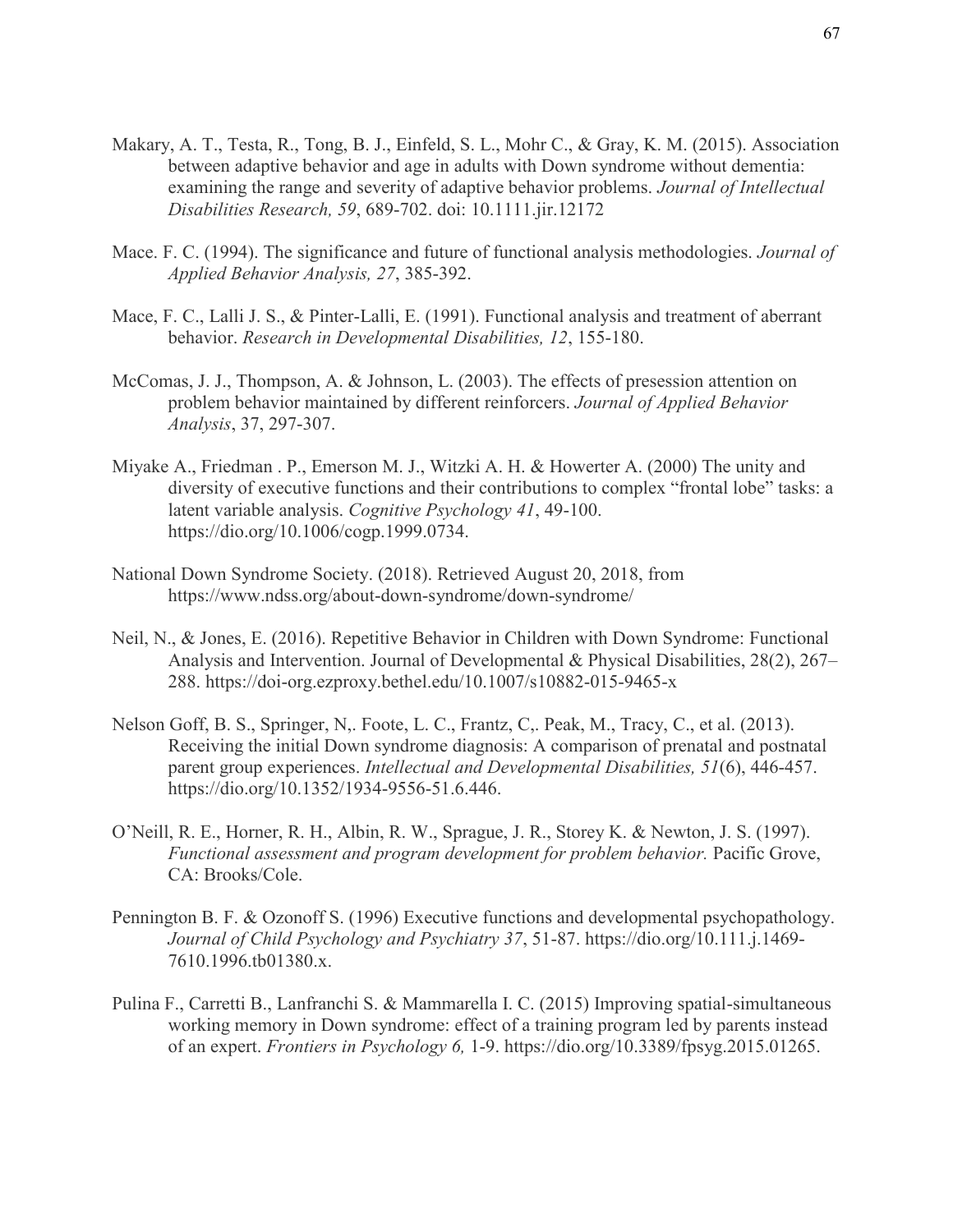Reimers, T. M., Wacker, D. P., Cooper, L. J., Sasso, G. M., Berg, W. K., & Steege, M. W. (1993).

Assessing the functional properties of noncompliant behavior in an outpatient setting. *Child & Family Behavior Therapy, 15,* 1-15.

- Repp, A.C., Deitz, S.M. & Speir, N.C. (1974). Reducing stereotypic responding of retarded persons by differential reinforcement of other behavior. *American Journal of Mental Deficiency*, 79, 279-284.
- Rodriguez, N. M., Thompson, R. H., & Baynham, T. Y. (2010). Assessment of the Relative Effects of Attention and Escape on Noncompliance. *Journal of Applied Behavior Analysis, 43*(143-147).
- Rispoli, Mandy J. (2013). The Use of Trial-Based Functional Analysis in Public School Classrooms for Two Students with Developmental Disabilities. *The Journal of Positive Behavior Interventions., 15*(3), 180-189.
- Schalock R. L., Borthwick-Duffy S. A., Bradley V. J., Buntinx W. H. E., Coulter E. M., Gomez S. C., et al. (2010). *Intellectual Disability: Definition, Classification, and Systems of Supports*, 11th edn. American Association on Intellectual and Developmental Disabilities, Washington, DC.
- Scheithauer, M., O'Connor, J., & Toby, L. M. (2015). Assessment of Self-Restraint Using a Functional Analysis of Self-Injury. *Journal of Applied Behavior Analysis, 48*(4), 907- 911. doi:http://dx.doi.org.ezproxy.bethel.edu/10.1002/jaba.230
- Scholte, E. M., van Duijn, G., Dijkxhoorn Y. M., Noens, I. L. J., & van Berckelaer-Onnes, I. A. (2008). De V*ineland Screener 06- jaar*. Leiden, Netherlands: Pits.
- Smith, R. G., Iwata, B. A., Vollmer, T. R., & Pace, G. M. (1992). On the relationship between self-injurious behavior and self-restraint. *Journal of Applied Behavior Analysis, 25*, 433- 445. Dio: 10.1901/jaba.1992.2.5-433
- Stores, R., G., Felows, B., & Buckley, S. (1998). Daytime behavior problems and maternal stress in children with Down's syndrome, their siblings, and non-intellectually disabled and other intellectually disabled peers. *Journal of Intellectual Disability Research. 42*(3), 228-237. doi:10.1046/j.1365-2788.1998.00123.x.
- Taffe J., Tonge B. J., Gray K. M. & Einfeld S. L., (2008) Extracting more information from behavior checklists by using components of mean based scores. *International Journal of Methods in Psychiatric Research 17*, 232-40.
- Tucker, C. (2014). Behavior Intervention Plans: What You Need to Know. Retrieved September 18, 2018, from https://www.understood.org/en/learning-attentionissues/treatments-approaches/educational-strategies/behavior-intervention-plans-whatyou-need-to-know